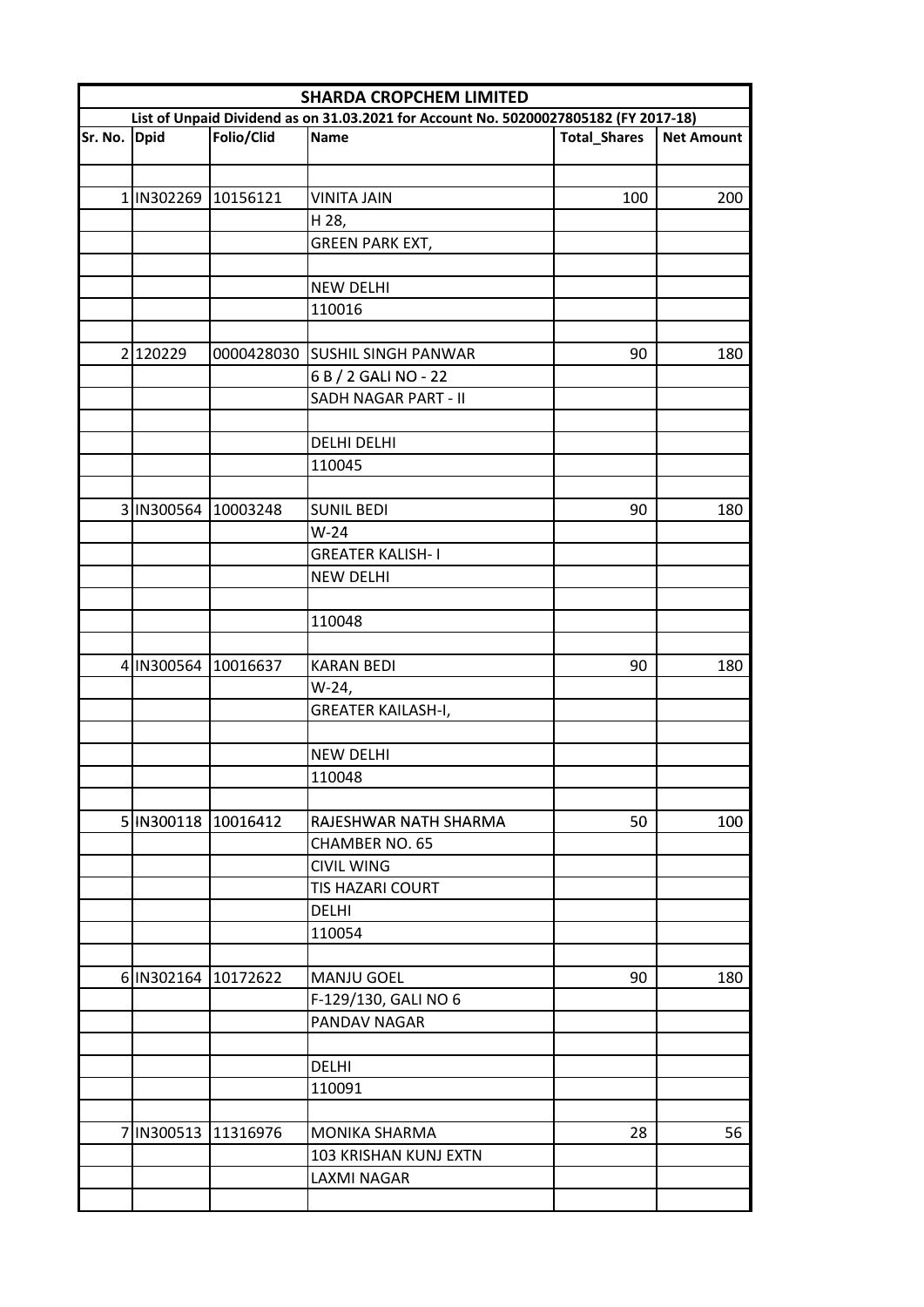|                     |                      | <b>NEW DELHI</b>           |     |     |
|---------------------|----------------------|----------------------------|-----|-----|
|                     |                      | 110092                     |     |     |
|                     |                      |                            |     |     |
|                     | 8 IN302365 10458632  | <b>VERSHA GUPTA</b>        | 20  | 40  |
|                     |                      | H.NO.-386/4                |     |     |
|                     |                      | KACHA BERI ROAD, H S A M B |     |     |
|                     |                      | <b>COLONY</b>              |     |     |
|                     |                      | OLD CHARA MANDI, ROHTAK    |     |     |
|                     |                      | <b>HARYANA</b>             |     |     |
|                     |                      | 124001                     |     |     |
|                     |                      |                            |     |     |
| 9 IN302365 10679073 |                      | <b>SARITA ROHILLA</b>      | 50  | 100 |
|                     |                      | H.NO.-114                  |     |     |
|                     |                      | WARD NO.-35, NAYA PARAO    |     |     |
|                     |                      | VAISH COLLEGE ROAD, ROHTAK |     |     |
|                     |                      |                            |     |     |
|                     |                      | <b>HARYANA</b>             |     |     |
|                     |                      | 124001                     |     |     |
|                     |                      |                            |     |     |
| 10 120229           | 0000007540           | <b>ASHOK KUMAR</b>         | 90  | 180 |
|                     |                      | <b>H NO 57</b>             |     |     |
|                     |                      | WARD NO 10                 |     |     |
|                     |                      | <b>DISTT ROHTAK STATE</b>  |     |     |
|                     |                      | <b>MEHAM HARYANA</b>       |     |     |
|                     |                      | 124112                     |     |     |
|                     |                      |                            |     |     |
|                     | 11 IN301143 10870647 | <b>SUMITRA DEVI GARG</b>   | 40  | 80  |
|                     |                      | 299-C MODEL TOWN           |     |     |
|                     |                      | <b>MANDI ADAMPUR</b>       |     |     |
|                     |                      |                            |     |     |
|                     |                      | <b>HISSAR</b>              |     |     |
|                     |                      | <b>HARYANA</b>             |     |     |
|                     |                      | 125052                     |     |     |
|                     |                      |                            |     |     |
|                     | 12 IN300450 13494817 | <b>ANIL GOYAL</b>          | 100 | 200 |
|                     |                      | C/O PEARL BOOKS PVT LTD    |     |     |
|                     |                      | ARNA BARNA BAZAR PATIALA   |     |     |
|                     |                      | <b>PATIALA</b>             |     |     |
|                     |                      | <b>PUNJAB</b>              |     |     |
|                     |                      | 147001                     |     |     |
|                     |                      |                            |     |     |
| 13 IN301127         | 15637460             | SAMIR KUMAR DEY            | 50  | 100 |
|                     |                      | <b>16-D BHAWANI NAGAR</b>  |     |     |
|                     |                      | <b>DAHELI</b>              |     |     |
|                     |                      | <b>SUJANPUR</b>            |     |     |
|                     |                      | <b>KANPUR</b>              |     |     |
|                     |                      | 208013                     |     |     |
|                     |                      |                            |     |     |
| 14 120398           | 0000041639           | <b>SHAHNAZ PARVEEN</b>     | 120 | 240 |
|                     |                      | 195/49, JAGAT NARAIN ROAD, |     |     |
|                     |                      | <b>NEAR NOOR HOSPITAL</b>  |     |     |
|                     |                      | <b>GOLAGANJ</b>            |     |     |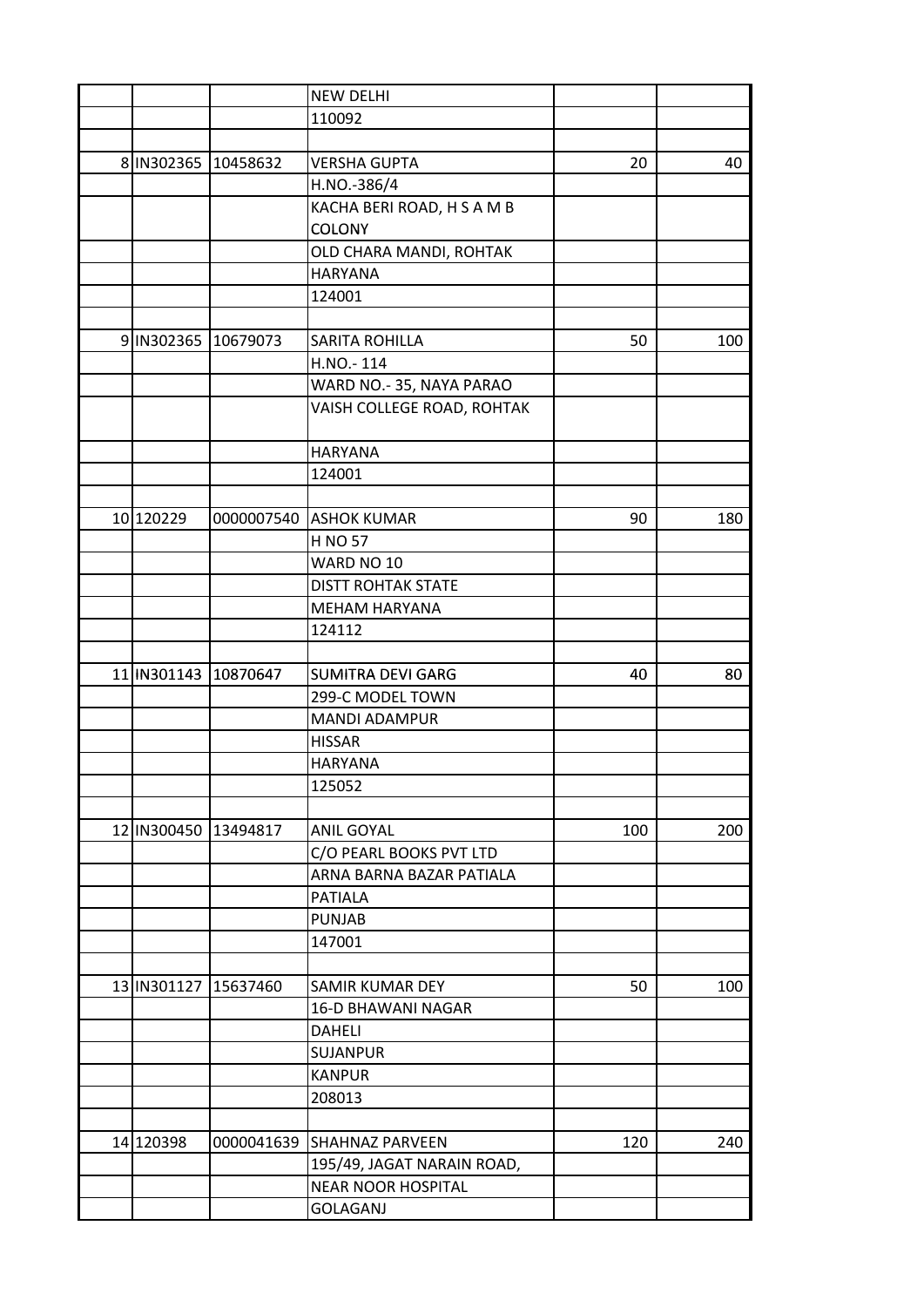|             |                       | <b>LUCKNOW Uttar Pradesh</b>   |     |     |
|-------------|-----------------------|--------------------------------|-----|-----|
|             |                       | 226018                         |     |     |
|             |                       |                                |     |     |
| 15 120304   | 0000039421            | <b>ASHISH KUMAR GUPTA</b>      | 10  | 20  |
|             |                       | H.NO.182 CHAK AHMAD PUR        |     |     |
|             |                       | <b>WARD NO. 19,</b>            |     |     |
|             |                       |                                |     |     |
|             |                       | RAEBARELI UTTAR PRADESH        |     |     |
|             |                       | 229001                         |     |     |
|             |                       |                                |     |     |
| 16 120472   |                       | 0009984583 PANKAJ SINGH        | 60  | 120 |
|             |                       | 215 UTSAV                      |     |     |
|             |                       | <b>MAHANAGAR PART 2</b>        |     |     |
|             |                       | PILIBHIT BYE PASS              |     |     |
|             |                       | <b>BAREILLY UTTAR PRADESH</b>  |     |     |
|             |                       | 243001                         |     |     |
|             |                       |                                |     |     |
|             | 17 IN301983 10669208  | <b>KAMAL JAIN</b>              | 100 | 200 |
|             |                       | STATION ROAD,                  |     |     |
|             |                       |                                |     |     |
|             |                       |                                |     |     |
|             |                       | DHAMPUR (U.P.)                 |     |     |
|             |                       | 246761                         |     |     |
|             |                       |                                |     |     |
|             | 18 IN303116 10049394  | <b>BALWINDER SINGH KHATTAR</b> | 60  | 120 |
|             |                       | 1097 FIRST FLOOR               |     |     |
|             |                       | <b>SECTOR 37 B</b>             |     |     |
|             |                       |                                |     |     |
|             |                       | CHANDIGARH                     |     |     |
|             |                       | 160036                         |     |     |
|             |                       |                                |     |     |
|             | 19 IN302269  12671871 | RISHU KASHYAP                  | 1   | 2   |
|             |                       | <b>75 CHRISTIAN LANE</b>       |     |     |
|             |                       | <b>BEGUM BAGH MEERUT</b>       |     |     |
|             |                       | UTTAR PRADESH                  |     |     |
|             |                       | <b>INDIA</b>                   |     |     |
|             |                       | 250001                         |     |     |
|             |                       |                                |     |     |
|             | 20 IN303028 57827414  | SURUCHI MATHUR                 | 135 | 270 |
|             |                       | 120 AYODHYAPURI                |     |     |
|             |                       | <b>BALAJI ROAD</b>             |     |     |
|             |                       | <b>JHANSI</b>                  |     |     |
|             |                       | UTTAR PRADESH, INDIA           |     |     |
|             |                       | 284007                         |     |     |
|             |                       |                                |     |     |
| 21 IN301127 | 16891794              | <b>DINESH KUMAR</b>            | 90  | 180 |
|             |                       | 35,                            |     |     |
|             |                       | SANJAY NAGAR,                  |     |     |
|             |                       | OPP. RAILWAY STATION,          |     |     |
|             |                       | ALWAR                          |     |     |
|             |                       | 301001                         |     |     |
|             |                       |                                |     |     |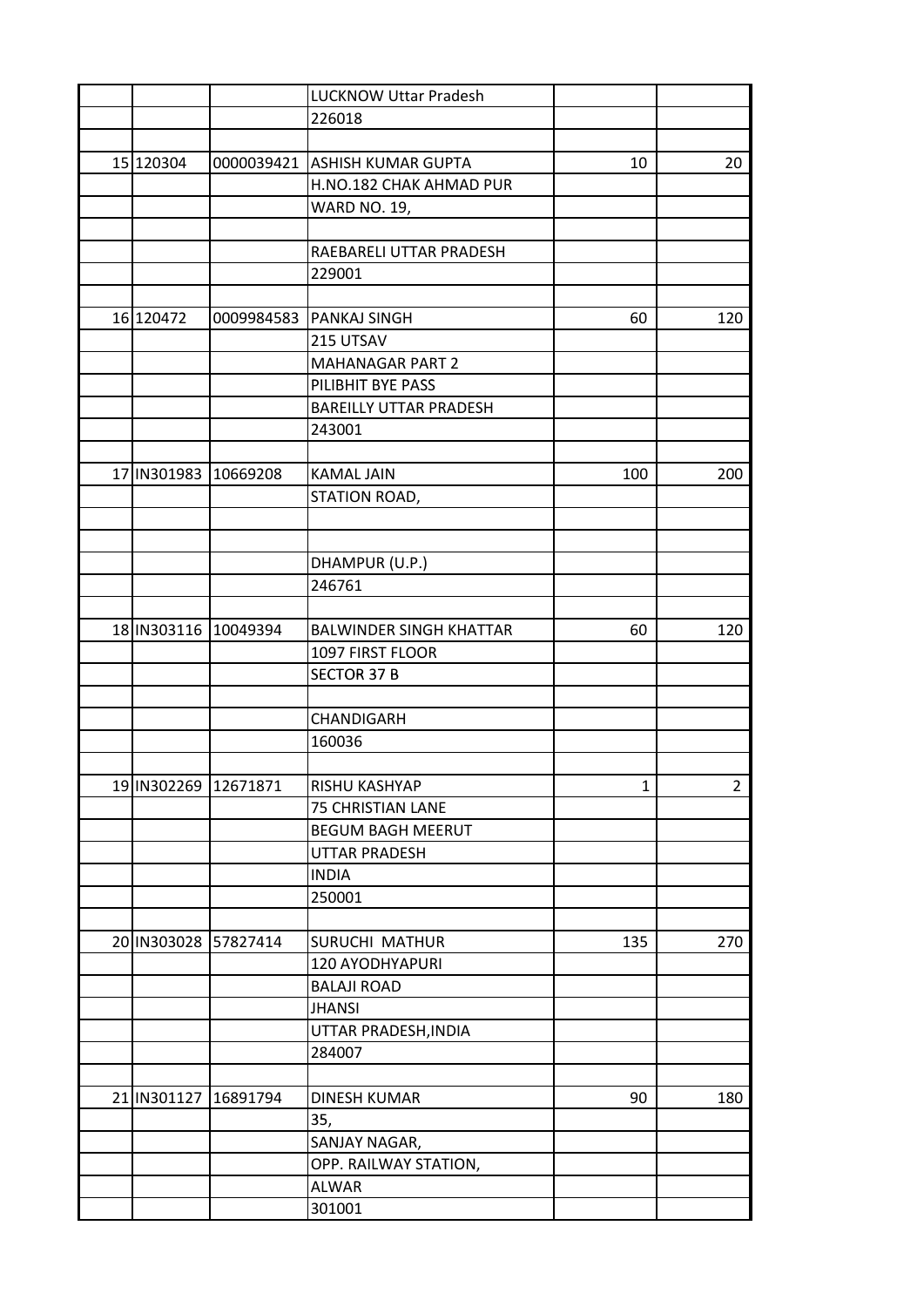| 22 120177<br>0100549898 ROUNAK KARNAWAT<br>90<br>180<br>1402, PARTANIYO KA RASTA<br><b>JOHARI BAZAR</b><br><b>JAIPUR RAJASTHAN</b><br>302003<br>23 IN301330<br>20979036<br><b>SEEMA DANGAYACH</b><br>90<br>180<br>VILLAGE AND POST NINDAR<br>VIA V.K.I.A.<br><b>JAIPUR</b><br>302013<br>24 IN302105 10528811<br>180<br><b>SURENDRA SABOO</b><br>90<br>SB - 95, OPP. - RAJASTHAN<br><b>UNIVERSITY</b><br>NEAR P.N.B. BANK,<br>J.L.N. MARG, BAPU NAGAR,<br><b>JAIPUR</b><br>302015<br>25 120177<br>0100062395 KOSHLYA VASDANI<br>90<br>180<br>C/O LAXMAN DAS<br>SECTOR 11, PLOT NO 1284,<br>MALVIYA NAGAR,<br><b>JAIPUR RAJASTHAN</b><br>302017<br>26 120177<br>0100845119<br><b>VISHAL JAIN</b><br>200<br>400<br>56/79 RAJAT PATH<br>MANSAROVAR<br><b>JAIPUR RAJASTHAN</b><br>302020<br>27 IN301160<br>30030750<br>90<br>PURUSHOTTAM LAL AJMERA<br>180<br>C/O MOOL CHAND AJMERA,<br>V.P.- MANDHA BHIM SINGH,<br><b>JAIPUR</b><br>303339<br>28 120177<br>0100688704<br><b>REKHA JAJOO</b><br>90<br>180<br>28 JAL KI GALI<br>WARD NO 9<br>TH FULERA DIST JAIPUR<br><b>JAIPUR RAJASTHAN</b><br>303604 |  |  |  |
|---------------------------------------------------------------------------------------------------------------------------------------------------------------------------------------------------------------------------------------------------------------------------------------------------------------------------------------------------------------------------------------------------------------------------------------------------------------------------------------------------------------------------------------------------------------------------------------------------------------------------------------------------------------------------------------------------------------------------------------------------------------------------------------------------------------------------------------------------------------------------------------------------------------------------------------------------------------------------------------------------------------------------------------------------------------------------------------------------|--|--|--|
|                                                                                                                                                                                                                                                                                                                                                                                                                                                                                                                                                                                                                                                                                                                                                                                                                                                                                                                                                                                                                                                                                                   |  |  |  |
|                                                                                                                                                                                                                                                                                                                                                                                                                                                                                                                                                                                                                                                                                                                                                                                                                                                                                                                                                                                                                                                                                                   |  |  |  |
|                                                                                                                                                                                                                                                                                                                                                                                                                                                                                                                                                                                                                                                                                                                                                                                                                                                                                                                                                                                                                                                                                                   |  |  |  |
|                                                                                                                                                                                                                                                                                                                                                                                                                                                                                                                                                                                                                                                                                                                                                                                                                                                                                                                                                                                                                                                                                                   |  |  |  |
|                                                                                                                                                                                                                                                                                                                                                                                                                                                                                                                                                                                                                                                                                                                                                                                                                                                                                                                                                                                                                                                                                                   |  |  |  |
|                                                                                                                                                                                                                                                                                                                                                                                                                                                                                                                                                                                                                                                                                                                                                                                                                                                                                                                                                                                                                                                                                                   |  |  |  |
|                                                                                                                                                                                                                                                                                                                                                                                                                                                                                                                                                                                                                                                                                                                                                                                                                                                                                                                                                                                                                                                                                                   |  |  |  |
|                                                                                                                                                                                                                                                                                                                                                                                                                                                                                                                                                                                                                                                                                                                                                                                                                                                                                                                                                                                                                                                                                                   |  |  |  |
|                                                                                                                                                                                                                                                                                                                                                                                                                                                                                                                                                                                                                                                                                                                                                                                                                                                                                                                                                                                                                                                                                                   |  |  |  |
|                                                                                                                                                                                                                                                                                                                                                                                                                                                                                                                                                                                                                                                                                                                                                                                                                                                                                                                                                                                                                                                                                                   |  |  |  |
|                                                                                                                                                                                                                                                                                                                                                                                                                                                                                                                                                                                                                                                                                                                                                                                                                                                                                                                                                                                                                                                                                                   |  |  |  |
|                                                                                                                                                                                                                                                                                                                                                                                                                                                                                                                                                                                                                                                                                                                                                                                                                                                                                                                                                                                                                                                                                                   |  |  |  |
|                                                                                                                                                                                                                                                                                                                                                                                                                                                                                                                                                                                                                                                                                                                                                                                                                                                                                                                                                                                                                                                                                                   |  |  |  |
|                                                                                                                                                                                                                                                                                                                                                                                                                                                                                                                                                                                                                                                                                                                                                                                                                                                                                                                                                                                                                                                                                                   |  |  |  |
|                                                                                                                                                                                                                                                                                                                                                                                                                                                                                                                                                                                                                                                                                                                                                                                                                                                                                                                                                                                                                                                                                                   |  |  |  |
|                                                                                                                                                                                                                                                                                                                                                                                                                                                                                                                                                                                                                                                                                                                                                                                                                                                                                                                                                                                                                                                                                                   |  |  |  |
|                                                                                                                                                                                                                                                                                                                                                                                                                                                                                                                                                                                                                                                                                                                                                                                                                                                                                                                                                                                                                                                                                                   |  |  |  |
|                                                                                                                                                                                                                                                                                                                                                                                                                                                                                                                                                                                                                                                                                                                                                                                                                                                                                                                                                                                                                                                                                                   |  |  |  |
|                                                                                                                                                                                                                                                                                                                                                                                                                                                                                                                                                                                                                                                                                                                                                                                                                                                                                                                                                                                                                                                                                                   |  |  |  |
|                                                                                                                                                                                                                                                                                                                                                                                                                                                                                                                                                                                                                                                                                                                                                                                                                                                                                                                                                                                                                                                                                                   |  |  |  |
|                                                                                                                                                                                                                                                                                                                                                                                                                                                                                                                                                                                                                                                                                                                                                                                                                                                                                                                                                                                                                                                                                                   |  |  |  |
|                                                                                                                                                                                                                                                                                                                                                                                                                                                                                                                                                                                                                                                                                                                                                                                                                                                                                                                                                                                                                                                                                                   |  |  |  |
|                                                                                                                                                                                                                                                                                                                                                                                                                                                                                                                                                                                                                                                                                                                                                                                                                                                                                                                                                                                                                                                                                                   |  |  |  |
|                                                                                                                                                                                                                                                                                                                                                                                                                                                                                                                                                                                                                                                                                                                                                                                                                                                                                                                                                                                                                                                                                                   |  |  |  |
|                                                                                                                                                                                                                                                                                                                                                                                                                                                                                                                                                                                                                                                                                                                                                                                                                                                                                                                                                                                                                                                                                                   |  |  |  |
|                                                                                                                                                                                                                                                                                                                                                                                                                                                                                                                                                                                                                                                                                                                                                                                                                                                                                                                                                                                                                                                                                                   |  |  |  |
|                                                                                                                                                                                                                                                                                                                                                                                                                                                                                                                                                                                                                                                                                                                                                                                                                                                                                                                                                                                                                                                                                                   |  |  |  |
|                                                                                                                                                                                                                                                                                                                                                                                                                                                                                                                                                                                                                                                                                                                                                                                                                                                                                                                                                                                                                                                                                                   |  |  |  |
|                                                                                                                                                                                                                                                                                                                                                                                                                                                                                                                                                                                                                                                                                                                                                                                                                                                                                                                                                                                                                                                                                                   |  |  |  |
|                                                                                                                                                                                                                                                                                                                                                                                                                                                                                                                                                                                                                                                                                                                                                                                                                                                                                                                                                                                                                                                                                                   |  |  |  |
|                                                                                                                                                                                                                                                                                                                                                                                                                                                                                                                                                                                                                                                                                                                                                                                                                                                                                                                                                                                                                                                                                                   |  |  |  |
|                                                                                                                                                                                                                                                                                                                                                                                                                                                                                                                                                                                                                                                                                                                                                                                                                                                                                                                                                                                                                                                                                                   |  |  |  |
|                                                                                                                                                                                                                                                                                                                                                                                                                                                                                                                                                                                                                                                                                                                                                                                                                                                                                                                                                                                                                                                                                                   |  |  |  |
|                                                                                                                                                                                                                                                                                                                                                                                                                                                                                                                                                                                                                                                                                                                                                                                                                                                                                                                                                                                                                                                                                                   |  |  |  |
|                                                                                                                                                                                                                                                                                                                                                                                                                                                                                                                                                                                                                                                                                                                                                                                                                                                                                                                                                                                                                                                                                                   |  |  |  |
|                                                                                                                                                                                                                                                                                                                                                                                                                                                                                                                                                                                                                                                                                                                                                                                                                                                                                                                                                                                                                                                                                                   |  |  |  |
|                                                                                                                                                                                                                                                                                                                                                                                                                                                                                                                                                                                                                                                                                                                                                                                                                                                                                                                                                                                                                                                                                                   |  |  |  |
|                                                                                                                                                                                                                                                                                                                                                                                                                                                                                                                                                                                                                                                                                                                                                                                                                                                                                                                                                                                                                                                                                                   |  |  |  |
|                                                                                                                                                                                                                                                                                                                                                                                                                                                                                                                                                                                                                                                                                                                                                                                                                                                                                                                                                                                                                                                                                                   |  |  |  |
|                                                                                                                                                                                                                                                                                                                                                                                                                                                                                                                                                                                                                                                                                                                                                                                                                                                                                                                                                                                                                                                                                                   |  |  |  |
|                                                                                                                                                                                                                                                                                                                                                                                                                                                                                                                                                                                                                                                                                                                                                                                                                                                                                                                                                                                                                                                                                                   |  |  |  |
|                                                                                                                                                                                                                                                                                                                                                                                                                                                                                                                                                                                                                                                                                                                                                                                                                                                                                                                                                                                                                                                                                                   |  |  |  |
|                                                                                                                                                                                                                                                                                                                                                                                                                                                                                                                                                                                                                                                                                                                                                                                                                                                                                                                                                                                                                                                                                                   |  |  |  |
|                                                                                                                                                                                                                                                                                                                                                                                                                                                                                                                                                                                                                                                                                                                                                                                                                                                                                                                                                                                                                                                                                                   |  |  |  |
|                                                                                                                                                                                                                                                                                                                                                                                                                                                                                                                                                                                                                                                                                                                                                                                                                                                                                                                                                                                                                                                                                                   |  |  |  |
|                                                                                                                                                                                                                                                                                                                                                                                                                                                                                                                                                                                                                                                                                                                                                                                                                                                                                                                                                                                                                                                                                                   |  |  |  |
|                                                                                                                                                                                                                                                                                                                                                                                                                                                                                                                                                                                                                                                                                                                                                                                                                                                                                                                                                                                                                                                                                                   |  |  |  |
|                                                                                                                                                                                                                                                                                                                                                                                                                                                                                                                                                                                                                                                                                                                                                                                                                                                                                                                                                                                                                                                                                                   |  |  |  |
|                                                                                                                                                                                                                                                                                                                                                                                                                                                                                                                                                                                                                                                                                                                                                                                                                                                                                                                                                                                                                                                                                                   |  |  |  |
|                                                                                                                                                                                                                                                                                                                                                                                                                                                                                                                                                                                                                                                                                                                                                                                                                                                                                                                                                                                                                                                                                                   |  |  |  |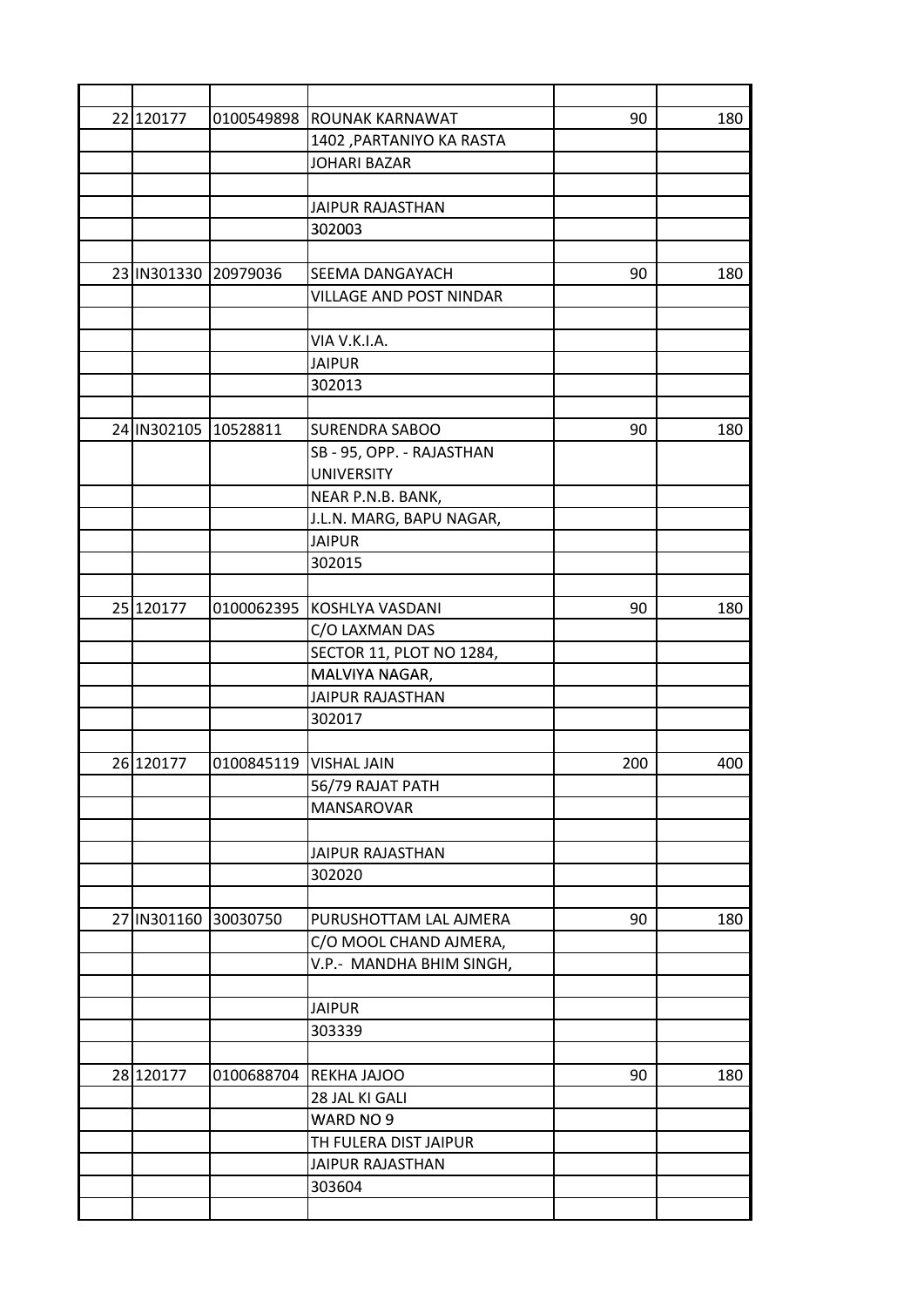| 29 120191            |                      | 0100107554 SULOCHANA SINGHAL | 90  | 180 |
|----------------------|----------------------|------------------------------|-----|-----|
|                      |                      | $E-5,$                       |     |     |
|                      |                      | <b>SHASTRI NAGAR</b>         |     |     |
|                      |                      | <b>BHILWARA</b>              |     |     |
|                      |                      | BHILWARA RAJASTHAN           |     |     |
|                      |                      | 311001                       |     |     |
|                      |                      |                              |     |     |
| 30 130176            | 0000104424           | <b>ABHISHEK MAHESHWARI</b>   | 90  | 180 |
|                      |                      | $D-41,$                      |     |     |
|                      |                      | <b>BASANT VIHAR,</b>         |     |     |
|                      |                      |                              |     |     |
|                      |                      | BHILWARA RAJASTHAN           |     |     |
|                      |                      | 311001                       |     |     |
|                      |                      |                              |     |     |
|                      |                      |                              |     |     |
| 31 130176            | 0000672783           | DARBARI LAL JAIN             | 30  | 60  |
|                      |                      | 1 KH 9                       |     |     |
|                      |                      | <b>SHANTI NAGAR</b>          |     |     |
|                      |                      | HIRAW MAGARI SECT 5          |     |     |
|                      |                      | <b>UDAIPUR RAJASTHAN</b>     |     |     |
|                      |                      | 313002                       |     |     |
|                      |                      |                              |     |     |
| 32 IN301774 16377070 |                      | <b>GAJA NAND GUPTA</b>       | 100 | 200 |
|                      |                      | <b>CAMPUS QUATER</b>         |     |     |
|                      |                      | <b>CHC SALUMBER</b>          |     |     |
|                      |                      |                              |     |     |
|                      |                      | <b>UDAIPUR</b>               |     |     |
|                      |                      | 313027                       |     |     |
|                      |                      |                              |     |     |
| 33 IN301055 10508120 |                      | <b>KRISHAN GOPAL MEHTA</b>   | 90  | 180 |
|                      |                      | 255                          |     |     |
|                      |                      | SABJI MANDI                  |     |     |
|                      |                      | NAYAPURA                     |     |     |
|                      |                      | <b>KOTA</b>                  |     |     |
|                      |                      | 324001                       |     |     |
|                      |                      |                              |     |     |
| 34 120104            | 0000006638           | <b>JUGAL KISHORE RATHI</b>   | 90  | 180 |
|                      |                      | 471, OUT SIDE JASSUSAR GATE  |     |     |
|                      |                      |                              |     |     |
|                      |                      |                              |     |     |
|                      |                      |                              |     |     |
|                      |                      | <b>BIKANER RAJASTHAN</b>     |     |     |
|                      |                      | 334001                       |     |     |
|                      |                      |                              |     |     |
| 35 120121            | 0100130966           | MAHENDRA KUMAR               | 90  | 180 |
|                      |                      | C/O MUKANCHAND KESHRIMAL     |     |     |
|                      |                      | BAKR-                        |     |     |
|                      |                      | -AWALA,                      |     |     |
|                      |                      | KANSARO KA BASS,             |     |     |
|                      |                      | <b>BALOTRA RAJ</b>           |     |     |
|                      |                      | 344022                       |     |     |
|                      |                      |                              |     |     |
|                      | 36 IN300974 10157067 | <b>FRANCIS D'SOUZA</b>       | 45  | 90  |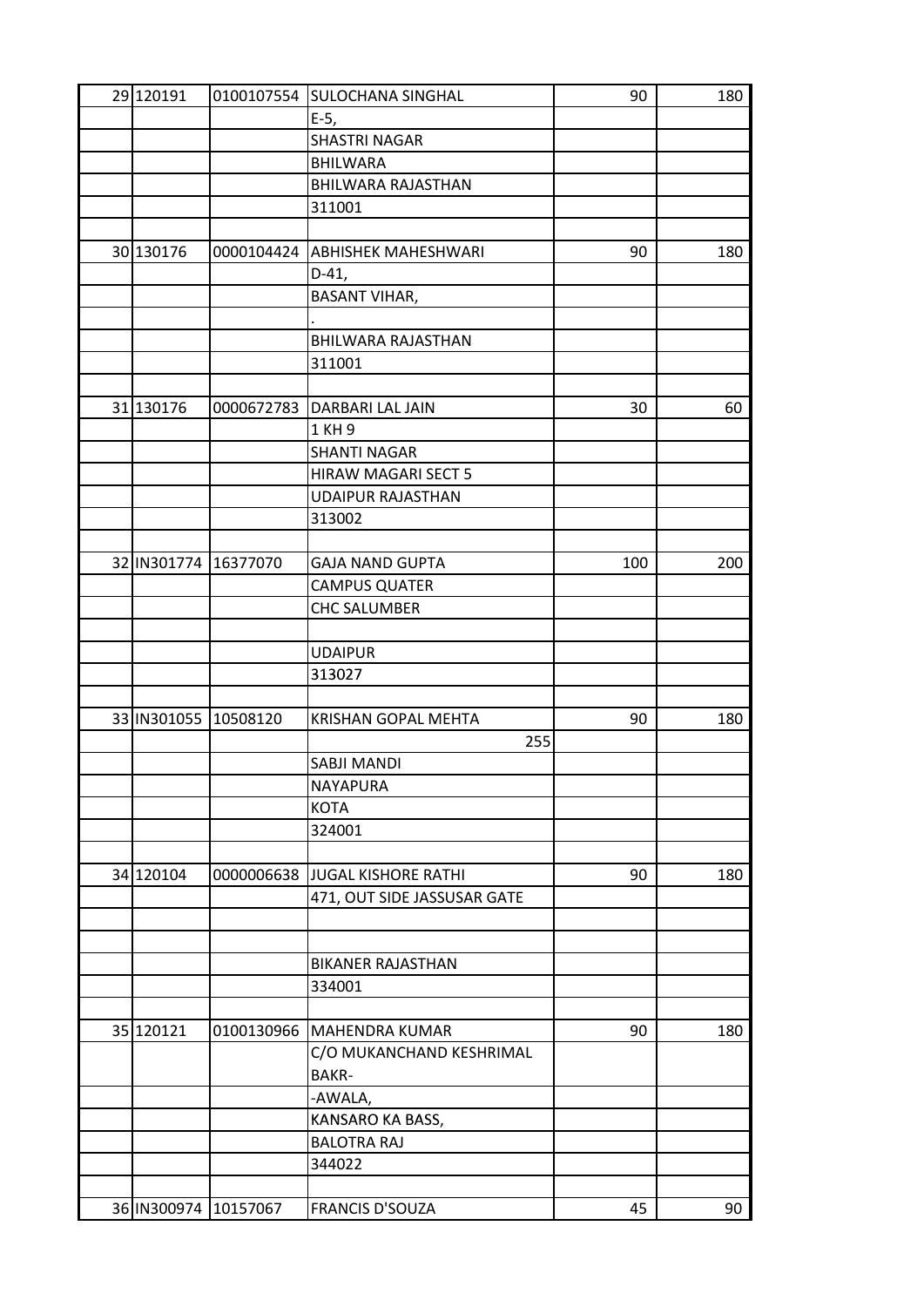|           |                       | GANGA APARTMENT,              |    |     |
|-----------|-----------------------|-------------------------------|----|-----|
|           |                       | 2/5, COLLEGE WADI,            |    |     |
|           |                       | NR. KATHAWAR GYMKHANA,        |    |     |
|           |                       | RAJKOT.                       |    |     |
|           |                       | 360001                        |    |     |
|           |                       |                               |    |     |
| 37 120332 | 0005991422            | <b>VEENA MANISH KHETANI</b>   | 61 | 122 |
|           |                       | A-14 YUGDHARMA SANKUL         |    |     |
|           |                       | NR GITA MANDIR                |    |     |
|           |                       | <b>BHAKTINAGAR CIRCLE</b>     |    |     |
|           |                       | RAJKOT GUJARAT                |    |     |
|           |                       | 360001                        |    |     |
|           |                       |                               |    |     |
|           | 38 IN 301039 24185587 | MUKUND LAXMICHANDBHAI         | 90 | 180 |
|           |                       | DELAWALA                      |    |     |
|           |                       | PREMILA ROAD                  |    |     |
|           |                       | OPP PAREKH WATCH CO           |    |     |
|           |                       | <b>REVAKUNJ</b>               |    |     |
|           |                       | <b>RAJKOT</b>                 |    |     |
|           |                       | 360001                        |    |     |
|           |                       |                               |    |     |
| 39 120344 |                       | 0000548186 SHETH FELECY VIRAG | 90 | 180 |
|           |                       | <b>NEAR BHATNI AMBALI</b>     |    |     |
|           |                       |                               |    |     |
|           |                       |                               |    |     |
|           |                       | JAMNAGAR GUJARAT              |    |     |
|           |                       | 361001                        |    |     |
|           |                       |                               |    |     |
|           | 40 IN300974 11185261  | MANOJ RAMNIKLAL DOSHI         | 90 | 180 |
|           |                       | VIRORA BUILDING,              |    |     |
|           |                       | RANJIEET BAUG,                |    |     |
|           |                       | NR. PANCHVATI SOCIETY,        |    |     |
|           |                       | JAMNAGAR.                     |    |     |
|           |                       | 361002                        |    |     |
|           |                       |                               |    |     |
|           | 41 IN300974 10187540  | SUDHABEN YOGESHBHAI MEHTA     | 90 | 180 |
|           |                       | A 401 PARSHWANATH             |    |     |
|           |                       | APPARTMENT                    |    |     |
|           |                       | PALACE ROAD                   |    |     |
|           |                       |                               |    |     |
|           |                       | <b>JAMNAGAR</b>               |    |     |
|           |                       | 361008                        |    |     |
|           |                       |                               |    |     |
| 42 130414 | 0004867395            | SWAMIMALVIYA VIVEKSAGARDSJI   | 9  | 18  |
|           |                       | A MALVIYA                     |    |     |
|           |                       | SHRI SWAMINARAYAN             |    |     |
|           |                       | MANDIR POOJARI NIVAS          |    |     |
|           |                       | <b>JAWAHAR ROAD</b>           |    |     |
|           |                       | <b>JUNAGADH GUJARAT</b>       |    |     |
|           |                       | 362001                        |    |     |
|           |                       |                               |    |     |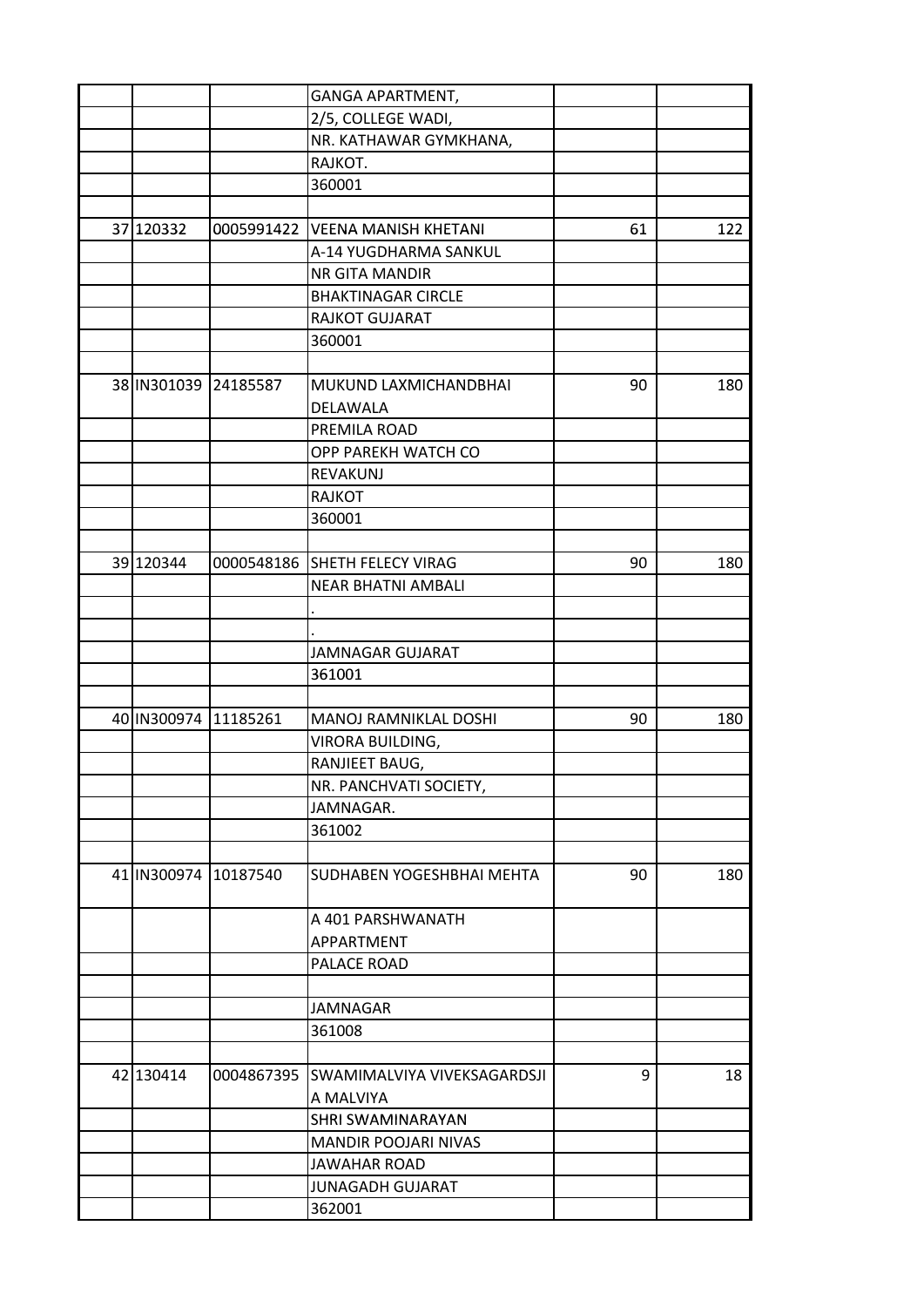| 43 120244            |            | 0000007335 PRITIBEN DINESHKUMAR SONI | 90 | 180 |
|----------------------|------------|--------------------------------------|----|-----|
|                      |            | JUNI COTTON MARKET,                  |    |     |
|                      |            | SERI NO. 2,                          |    |     |
|                      |            |                                      |    |     |
|                      |            | <b>SURENDRANAGAR GUJARAT</b>         |    |     |
|                      |            | 363001                               |    |     |
|                      |            |                                      |    |     |
| 44 120244            | 0000014393 | <b>BHARATBHAI BHAGVANBHAI</b>        | 15 | 30  |
|                      |            | <b>SHAH</b>                          |    |     |
|                      |            | MORBINO UTARO,                       |    |     |
|                      |            | STREET NO. 2,                        |    |     |
|                      |            | NR JASVANT STUDIO, JAIN              |    |     |
|                      |            | <b>DERASAR</b>                       |    |     |
|                      |            | <b>SURENDRANAGAR GUJARAT</b>         |    |     |
|                      |            | 363001                               |    |     |
|                      |            |                                      |    |     |
| 45 IN300974 10357708 |            | <b>JAYKANT SANGHVI</b>               | 50 | 100 |
|                      |            | 13, KRISHNA PARK,                    |    |     |
|                      |            | <b>BEHIND BUS STATION,</b>           |    |     |
|                      |            | NEAR DR. NILESH SANGHVI              |    |     |
|                      |            | HOSPITAL,                            |    |     |
|                      |            | DHRANGADHRA.                         |    |     |
|                      |            | 363310                               |    |     |
|                      |            |                                      |    |     |
| 46 IN300974 10759056 |            | KIRITKUMAR HASMUKHRAI                | 40 | 80  |
|                      |            | DHRANGDHRIA                          |    |     |
|                      |            | PLOT NO. 1029-E, ANJALI PARK,        |    |     |
|                      |            |                                      |    |     |
|                      |            | AMBAWADI VIRBHADRA AKHADA,           |    |     |
|                      |            |                                      |    |     |
|                      |            | NR. SAIBABA TEMPLE,                  |    |     |
|                      |            | BHAVNAGAR.                           |    |     |
|                      |            | 364001                               |    |     |
|                      |            |                                      |    |     |
| 47 IN300974          | 10862549   | SEJALBEN DINESHBHAI MEHTA            | 90 | 180 |
|                      |            | PLOT NO. 1852/AB-2,                  |    |     |
|                      |            | NR. GOPAL NURSING HOME,              |    |     |
|                      |            | ATABHAI ROAD,                        |    |     |
|                      |            | BHAVNAGAR.                           |    |     |
|                      |            | 364001                               |    |     |
|                      |            |                                      |    |     |
| 48 IN300974          | 10979982   | <b>MAYABEN KIRTIKUMAR</b>            | 90 | 180 |
|                      |            | SANGHAVI                             |    |     |
|                      |            | PLOT NO. 549, JAIN SOCIETY,          |    |     |
|                      |            | VIJAYARAJNAGAR,                      |    |     |
|                      |            |                                      |    |     |
|                      |            | <b>BHAVNAGAR.</b>                    |    |     |
|                      |            | 364001                               |    |     |
|                      |            |                                      |    |     |
| 49 IN300974 11116834 |            | OMPRAKASH D. GOPLANI                 | 30 | 60  |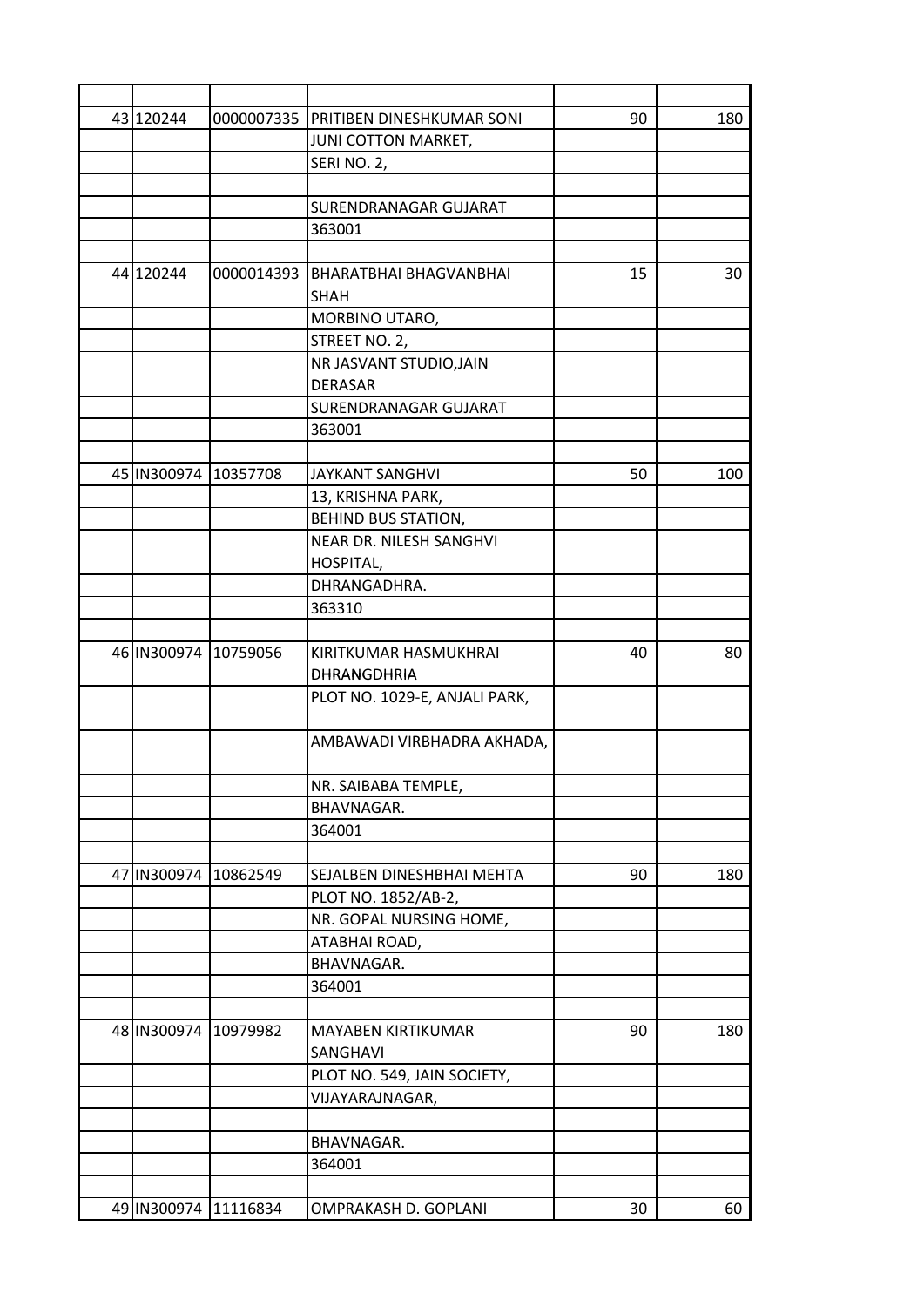|             |                      | SATGURU NANAK NIVAS,               |    |     |
|-------------|----------------------|------------------------------------|----|-----|
|             |                      | HARIYALA PLOT NO.48-A,             |    |     |
|             |                      | NR. RUBBER FACTORY,                |    |     |
|             |                      | <b>BHAVNAGAR</b>                   |    |     |
|             |                      | 364001                             |    |     |
|             |                      |                                    |    |     |
|             | 50 IN300394 15820754 | <b>NANALAL RAO</b>                 | 90 | 180 |
|             |                      | PLOT NO 138 GURUDEV                |    |     |
|             |                      | JAGANNATH PARK 02                  |    |     |
|             |                      | <b>B/H SUVIDHA TOWNSHIP</b>        |    |     |
|             |                      | <b>SUBHASH NAGAR</b>               |    |     |
|             |                      | <b>BHAVNAGAR</b>                   |    |     |
|             |                      | 364001                             |    |     |
|             |                      |                                    |    |     |
| 51 IN300394 | 16457556             | <b>GRISHMA S PAREKH</b>            | 90 | 180 |
|             |                      | PLOT NO 25/B                       |    |     |
|             |                      | <b>LAXMI SOCIETY</b>               |    |     |
|             |                      | <b>SUBHASH NAGAR</b>               |    |     |
|             |                      | <b>BHAVNAGAR</b>                   |    |     |
|             |                      | 364001                             |    |     |
|             |                      |                                    |    |     |
|             | 52 IN301991 10852459 | <b>GEETA VIJAYBHAI RATHOD</b>      | 10 | 20  |
|             |                      | C/2990, NEW BHAGWATI PARK          |    |     |
|             |                      |                                    |    |     |
|             |                      | <b>KALVIBID</b>                    |    |     |
|             |                      | <b>BHAVNAGAR</b>                   |    |     |
|             |                      | 364002                             |    |     |
|             |                      |                                    |    |     |
|             | 53 IN300974 11002390 | DIVYANSHU H. TRIVEDI               | 70 | 140 |
|             |                      | PLOT NO 2058 - A - 1,              |    |     |
|             |                      |                                    |    |     |
|             |                      | B - 3, TALAJA ROAD,                |    |     |
|             |                      | NEAR SANSKAR MANDAL,               |    |     |
|             |                      | BHAVNAGAR.                         |    |     |
|             |                      | 364002                             |    |     |
|             |                      |                                    |    |     |
|             | 54 IN300343 10127749 | MAHESHKUMAR MALABHAI               | 40 | 80  |
|             |                      | PARMAR                             |    |     |
|             |                      | 82/1-KOTHI NO WAS                  |    |     |
|             |                      | OPP MADHURAM CINEMA                |    |     |
|             |                      | <b>GHEEKANTH ROAD SHAHPUR</b>      |    |     |
|             |                      | AHMEDABAD                          |    |     |
|             |                      | 380001                             |    |     |
|             |                      |                                    |    |     |
|             | 55 IN301233 10135566 | PATEL AMBALAL HIRDAS               | 90 | 180 |
|             |                      | 6, SOMNATH NAGAR SOCIETY           |    |     |
|             |                      | <b>CAMP ROAD</b>                   |    |     |
|             |                      | SHAHIBAUG, ASARWA                  |    |     |
|             |                      | AHMEDABAD                          |    |     |
|             |                      | 380004                             |    |     |
|             |                      |                                    |    |     |
| 56 120332   |                      | 0006494221 JJEET KALPESHKUMAR SHAH | 90 | 180 |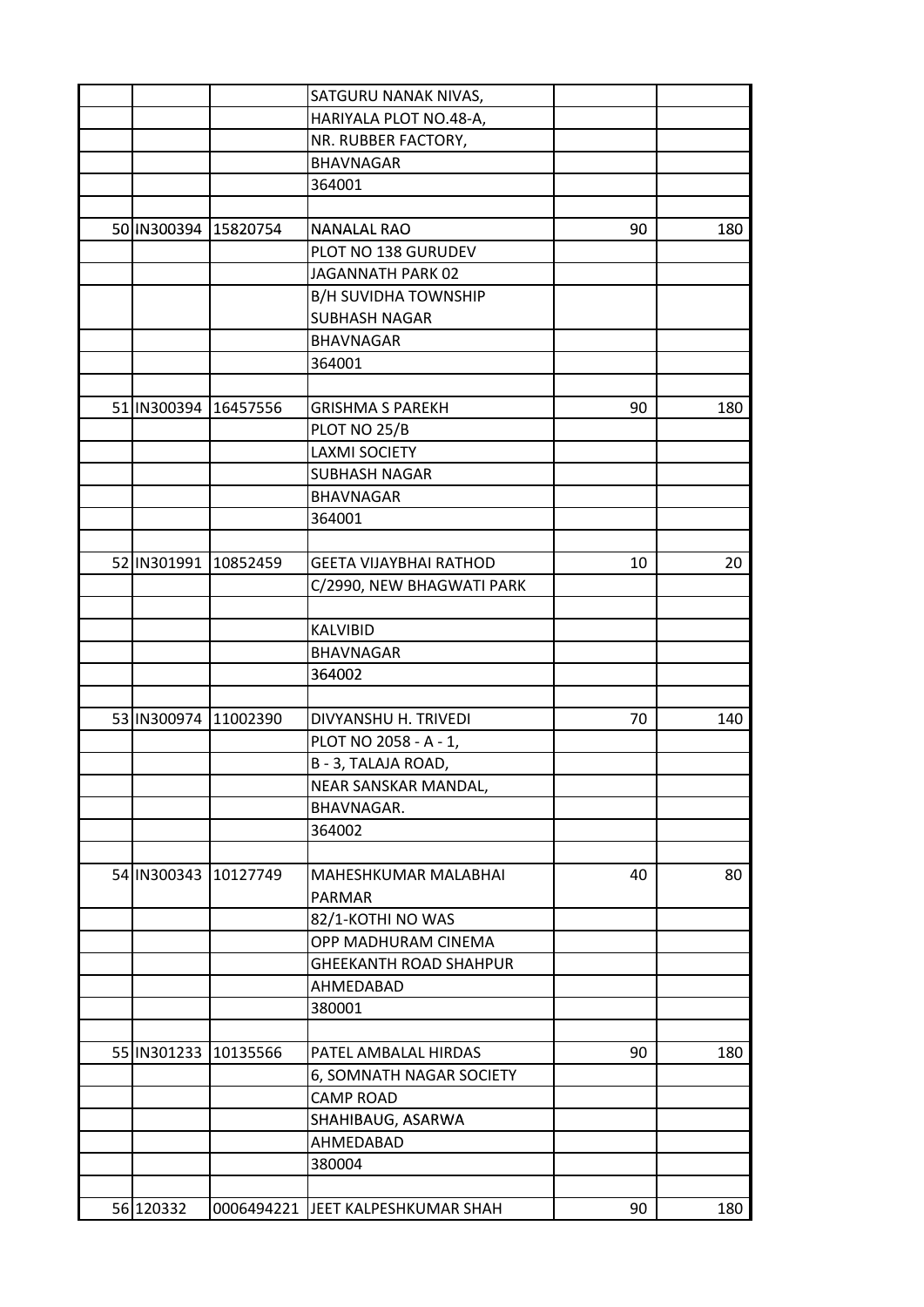|           |                      | 10 ARPITA APPT                            |    |     |
|-----------|----------------------|-------------------------------------------|----|-----|
|           |                      | NAVRANGPURA                               |    |     |
|           |                      | DARPAN SIX ROAD                           |    |     |
|           |                      | AHMEDABAD GUJARAT                         |    |     |
|           |                      | 380009                                    |    |     |
|           |                      |                                           |    |     |
|           | 57 IN300343 10315778 | SMITA BHARATBHAI SHAH                     | 90 | 180 |
|           |                      | 103, SHALIBHADRA TOWER,                   |    |     |
|           |                      | SATHANAK VASI SOCIETY,                    |    |     |
|           |                      | OPP.KESHARKUNJ FLAT,                      |    |     |
|           |                      | NARANPURA,                                |    |     |
|           |                      | AHMEDABAD.                                |    |     |
|           |                      | 380013                                    |    |     |
|           |                      |                                           |    |     |
|           | 58 IN300343 10734498 | PATEL ARUNABEN SHAILESHBHAI               | 80 | 160 |
|           |                      | 69/1, UTTAR GUJARAT PATEL SOC             |    |     |
|           |                      | PART-1, B/H VISHVAVIDHYALAYA              |    |     |
|           |                      |                                           |    |     |
|           |                      | <b>ASARVA</b>                             |    |     |
|           |                      | AHMEDABAD.                                |    |     |
|           |                      | 380016                                    |    |     |
|           | 59 IN301321 10230859 | VARSHA HARSHAD DESAI                      | 75 | 150 |
|           |                      |                                           |    |     |
|           |                      | 67/B, SHANTINAGAR SOCIETY,<br>POST BAVLA, |    |     |
|           |                      | DIS AHMEDABAD                             |    |     |
|           |                      |                                           |    |     |
|           |                      | 382220                                    |    |     |
|           |                      |                                           |    |     |
|           | 60 IN301485 10125596 | PATEL RAKESHBHAI CHATURBHAI               | 90 | 180 |
|           |                      | 1, ISHAN PARK                             |    |     |
|           |                      | NR PRABHU PARK OPP A M                    |    |     |
|           |                      | GARDEN                                    |    |     |
|           |                      | <b>NARODA</b>                             |    |     |
|           |                      | AHMEDABAD                                 |    |     |
|           |                      | 382330                                    |    |     |
|           |                      |                                           |    |     |
| 61 120332 | 0006523471           | ROHINI UMESHBHAI PATEL                    | 84 | 168 |
|           |                      | <b>60 GANGOTRI TENAMENTS</b>              |    |     |
|           |                      | <b>B/S GOPINATH BUNGLOWS OPP</b>          |    |     |
|           |                      | DIPAK SCHOOL NICOL                        |    |     |
|           |                      | AHMEDABAD GUJARAT                         |    |     |
|           |                      | 382415                                    |    |     |
|           |                      |                                           |    |     |
| 62 120332 | 0006420203           | RESHMA HARESHBHAI TRIVEDI                 | 75 | 150 |
|           |                      | <b>14 TRIVEDI TWINS</b>                   |    |     |
|           |                      | <b>SLOA VILLAGE</b>                       |    |     |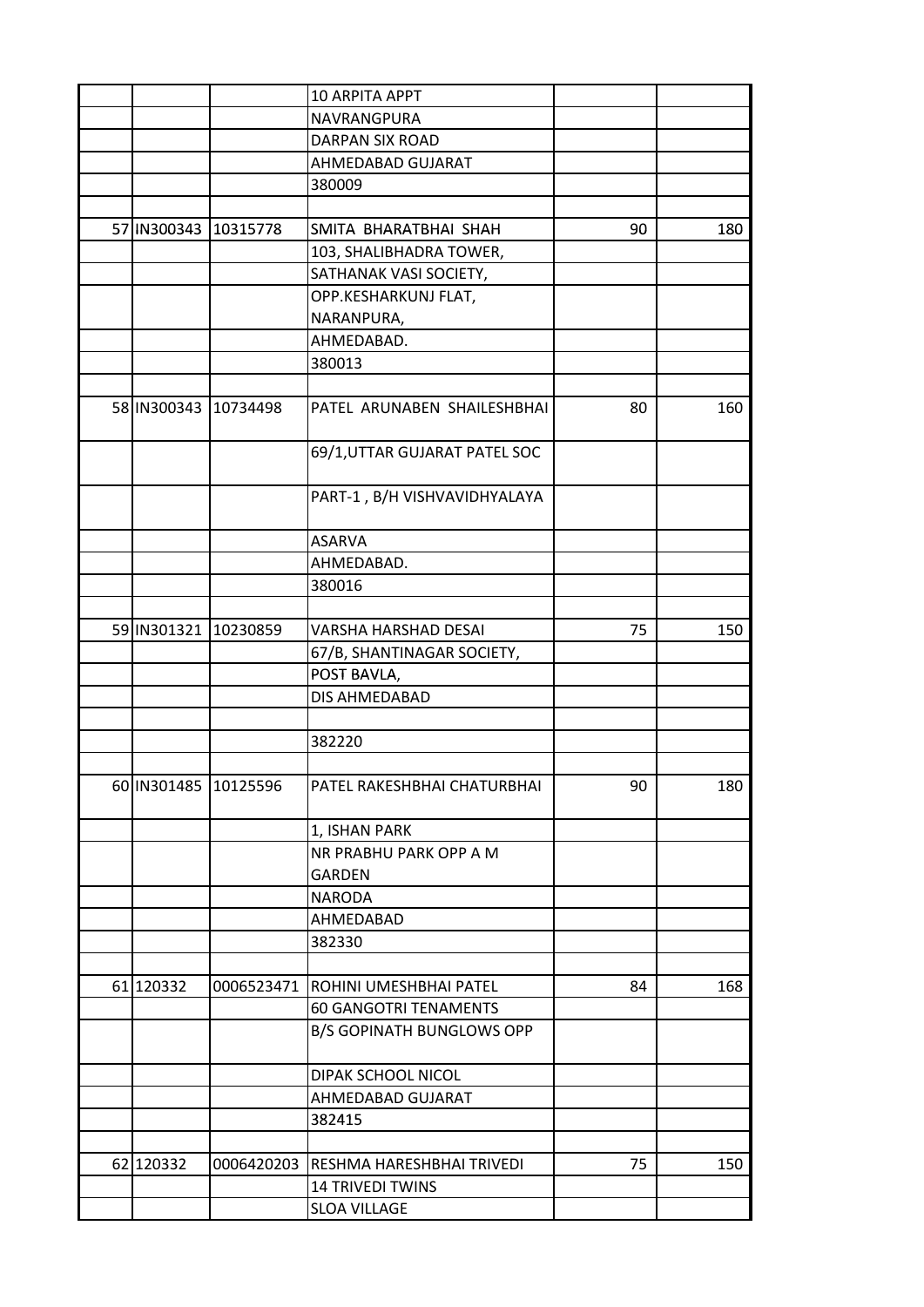|                      | AHMEDABAD GUJARAT                  |     |                |
|----------------------|------------------------------------|-----|----------------|
|                      | 382428                             |     |                |
|                      |                                    |     |                |
| 63 IN302461 10199004 | VIPULBHAI NAROTTAMBHAI             | 90  | 180            |
|                      | <b>GANDHI</b>                      |     |                |
|                      | I 1 SECTOR-7 A                     |     |                |
|                      | RADHA MURLIDHAR NAGAR              |     |                |
|                      | NIRNAYNAGAR, CHANDLODIA            |     |                |
|                      | AHMEDABAD                          |     |                |
|                      | 382481                             |     |                |
|                      |                                    |     |                |
| 64 120108            | 0000037249 HARISHBHAI CHIMANLAL    | 100 | 200            |
|                      | <b>BRAHMBHATT</b>                  |     |                |
|                      | <b>26 MANAV MANDIR PLOT VISTAR</b> |     |                |
|                      |                                    |     |                |
|                      | PANCHVATI VISTAR                   |     |                |
|                      | TAL - KALOL                        |     |                |
|                      | <b>BORISANA GUJARAT</b>            |     |                |
|                      | 382721                             |     |                |
|                      |                                    |     |                |
| 65 120332            | 0000971985 MINA PAPPU DOLATRAM     | 90  | 180            |
|                      | <b>31 SHREENATH SOCIETY</b>        |     |                |
|                      | NR RADHESHYAM NAGAR                |     |                |
|                      | <b>DIST GANDHINAGAR</b>            |     |                |
|                      |                                    |     |                |
|                      | KALOL N GUJ GUJARAT                |     |                |
|                      | 382721                             |     |                |
|                      |                                    |     |                |
| 66 IN300214 11437983 | SHAH MAULIKKUMAR J                 | 15  | 30             |
|                      | PILAJI GUNJ                        |     |                |
|                      | <b>BUDHDHI NIVAS</b>               |     |                |
|                      |                                    |     |                |
|                      | MEHSANA                            |     |                |
|                      | 384001                             |     |                |
|                      |                                    |     |                |
| 67 IN300513 15469746 | ASHUTOSH R MOHANIYA                | 1   | $\overline{2}$ |
|                      | LALCHAND NI KHADAKI                |     |                |
|                      | <b>STATION ROAD</b>                |     |                |
|                      | MEHSANA                            |     |                |
|                      | <b>GUAJRAT</b>                     |     |                |
|                      | 384001                             |     |                |
|                      |                                    |     |                |
| 68 120109            | 0004310925   DHAVAL H PRAJAPATI    | 90  | 180            |
|                      | 39 A JAY ASHIRVAD SOCIETY          |     |                |
|                      | NR BAJAJ SHOW ROOM                 |     |                |
|                      | HIGHWAY NR NAGALPUR                |     |                |
|                      | <b>MEHSANA GUJRAT</b>              |     |                |
|                      | 384002                             |     |                |
|                      |                                    |     |                |
| 69 IN301276 30327785 | PATEL SANJAYKUMAR KANJIBHAI        | 90  | 180            |
|                      |                                    |     |                |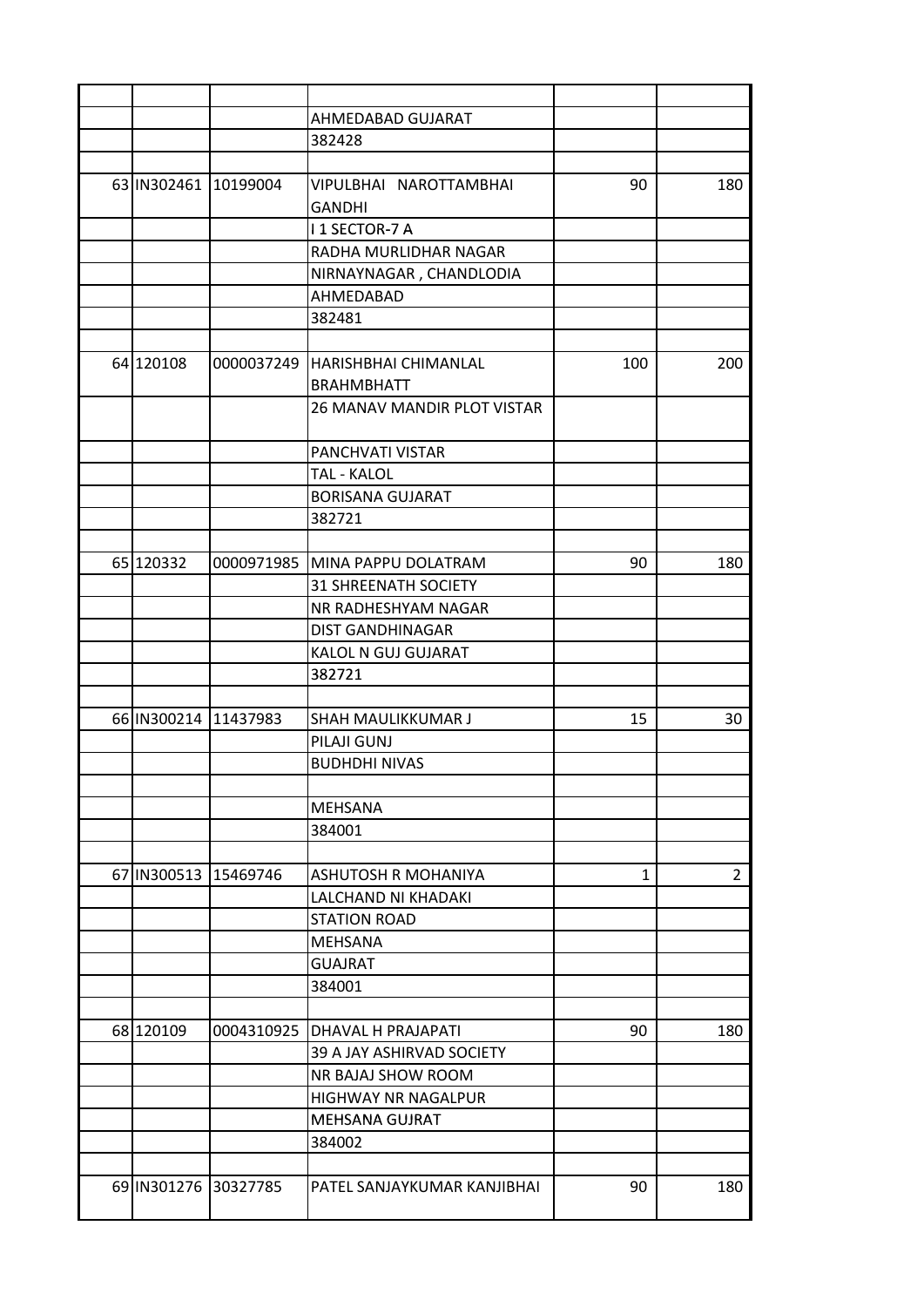|           |                      | 5 ANANDNAGAR SOCIETY                 |    |     |
|-----------|----------------------|--------------------------------------|----|-----|
|           |                      | OPP RADHANPUR JAKAT NAKA             |    |     |
|           |                      | MEHSANA                              |    |     |
|           |                      | <b>MEHSANA</b>                       |    |     |
|           |                      | 384002                               |    |     |
|           |                      |                                      |    |     |
|           | 70 IN301276 30402394 | JALPA ASHESH PARIKH                  | 90 | 180 |
|           |                      | <b>20 VAIBHAV PARK SOCIETY</b>       |    |     |
|           |                      | B/H PASHABHAI PETROL PUMP            |    |     |
|           |                      | <b>HIGHWAY</b>                       |    |     |
|           |                      | <b>NAGALPUR</b>                      |    |     |
|           |                      | <b>MEHSANA</b>                       |    |     |
|           |                      | 384002                               |    |     |
|           |                      |                                      |    |     |
|           | 71 IN301233 10158232 | PATEL VASANTBHAI JIVRAMBHAI          | 90 | 180 |
|           |                      | 4, KAVLESHWAR NAGAR                  |    |     |
|           |                      |                                      |    |     |
|           |                      | <b>AITHOR ROAD</b>                   |    |     |
|           |                      | UNJHA (N.G.)                         |    |     |
|           |                      | 384170                               |    |     |
|           |                      |                                      |    |     |
|           | 72 IN301233 10306219 | PATEL SUREKHABEN VISHNUBHAI          | 90 | 180 |
|           |                      | <b>UDAYA NAGAR</b>                   |    |     |
|           |                      | B/S. SWAMINARAYAN SOCIETY            |    |     |
|           |                      | AT - TA - UNJHA                      |    |     |
|           |                      | DIST - MEHSANA (N.G.)                |    |     |
|           |                      | 384170                               |    |     |
|           |                      |                                      |    |     |
| 73 120191 |                      | 0101707031 HEENABEN NARAYANDAS PATEL | 90 | 180 |
|           |                      | 3-9-78, MANGALJI NO KHOCHO           |    |     |
|           |                      | MOTOMADH MEVDIVAD                    |    |     |
|           |                      | MAHOLLOT, CHORO                      |    |     |
|           |                      | MEHSANA GUJARAT                      |    |     |
|           |                      | 384170                               |    |     |
|           |                      |                                      |    |     |
|           | 74 IN301276 30255823 | RAKESH PRAFULCHANDRA                 | 40 | 80  |
|           |                      | <b>MANIAR</b>                        |    |     |
|           |                      | <b>MANIAR</b>                        |    |     |
|           |                      | OPP SUB POST OFFICE                  |    |     |
|           |                      | STATION ROAD VISNAGAR                |    |     |
|           |                      | DIST MEHSANA N GUJ                   |    |     |
|           |                      | 384315                               |    |     |
|           |                      |                                      |    |     |
| 75 130414 | 0002195231           | MUKUNDBHAI MULCHANDBHAI              | 90 | 180 |
|           |                      | <b>MODI</b>                          |    |     |
|           |                      | RAJENDRA NAGAR SOCIETY               |    |     |
|           |                      | AT AND POST THARAD                   |    |     |
|           |                      |                                      |    |     |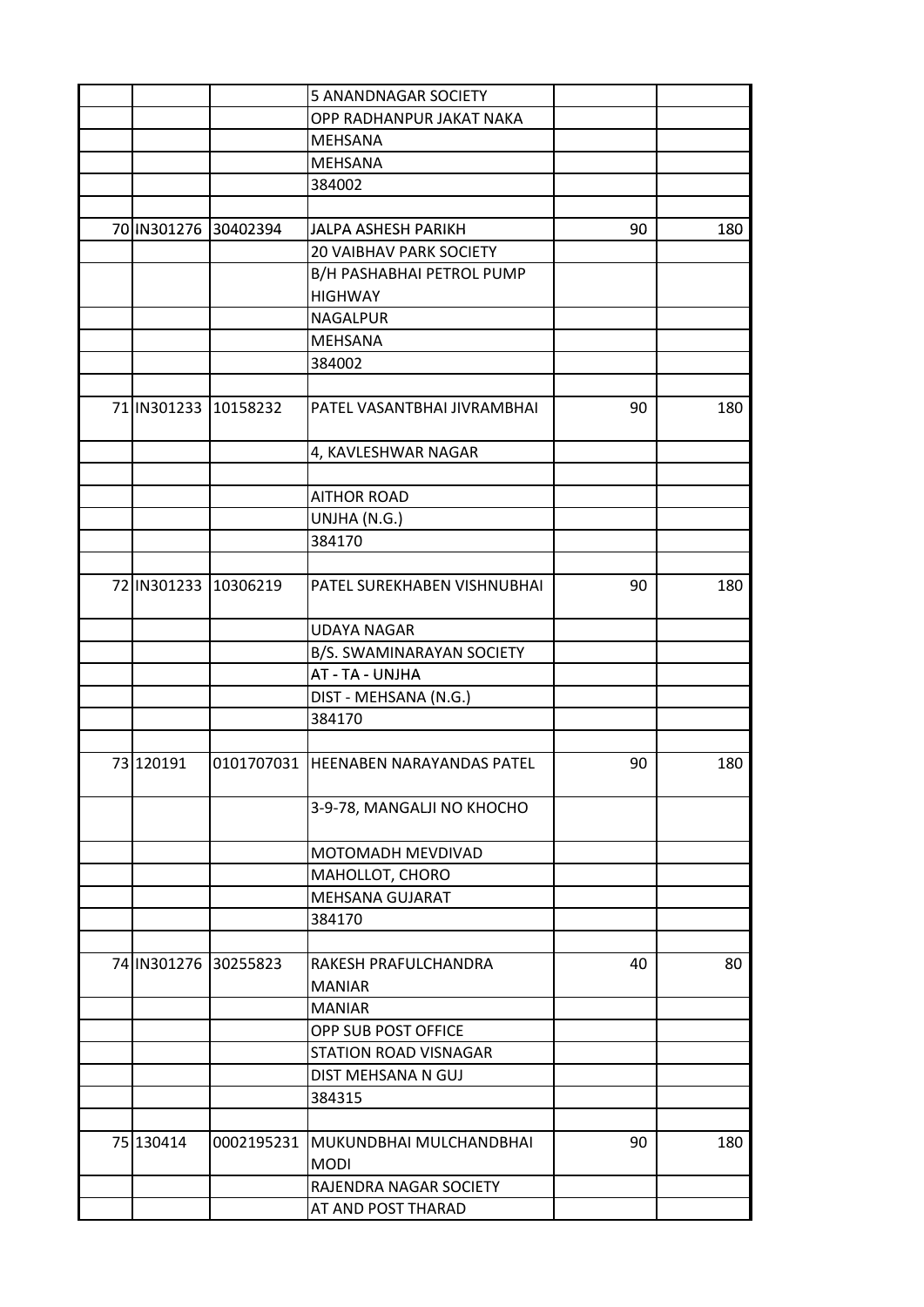|             |                       | <b>DIST BANAS KANTHA</b>    |     |     |
|-------------|-----------------------|-----------------------------|-----|-----|
|             |                       | THARAD GUJARAT              |     |     |
|             |                       | 385565                      |     |     |
|             |                       |                             |     |     |
| 76 IN300636 | 10265124              | NILESH NIRANJANBHAI SHAH    | 90  | 180 |
|             |                       | 4-LAXMI PARK SOCIETY        |     |     |
|             |                       | NR. BHALEJ OVERBRIDGE       |     |     |
|             |                       | INDIRA GANDHI MARG - 100    |     |     |
|             |                       | FT, ROAD                    |     |     |
|             |                       | <b>ANAND</b>                |     |     |
|             |                       | 388001                      |     |     |
|             |                       |                             |     |     |
| 77 IN300513 | 14417015              | SALEEMBHAI H BHATTI         | 229 | 458 |
|             |                       | C 42 SAMIM PARK TANDALJA    |     |     |
|             |                       | <b>ROAD</b>                 |     |     |
|             |                       | VADODARA                    |     |     |
|             |                       |                             |     |     |
|             |                       | <b>GUJARAT</b>              |     |     |
|             |                       | 390021                      |     |     |
|             |                       |                             |     |     |
| 78 IN300513 | 11364735              | <b>HARNISH N PATEL</b>      | 90  | 180 |
|             |                       | <b>LIMDA STREET</b>         |     |     |
|             |                       | ZADESHWAR                   |     |     |
|             |                       | <b>BHARUCH</b>              |     |     |
|             |                       | <b>GUJARAT</b>              |     |     |
|             |                       | 392011                      |     |     |
|             |                       |                             |     |     |
| 79 IN300513 | 18158674              | PINAL H PATEL               | 50  | 100 |
|             |                       | <b>LIMDA STREET</b>         |     |     |
|             |                       | ZADESHWAR                   |     |     |
|             |                       | <b>NR WATER TANK</b>        |     |     |
|             |                       | <b>BHARUCH GUJARAT</b>      |     |     |
|             |                       | 392011                      |     |     |
|             |                       |                             |     |     |
| 80 120447   | 0002396994 RITU MALIK |                             | 45  | 90  |
|             |                       | F 604 R N A REGENCY PARK    |     |     |
|             |                       | M G ROAD                    |     |     |
|             |                       | KANDIVALI WEST              |     |     |
|             |                       | MUMBAI MAHARASHTRA          |     |     |
|             |                       | 400067                      |     |     |
|             |                       |                             |     |     |
| 81 IN301071 | 80038977              | <b>RAVI KUMAR S</b>         | 210 | 420 |
|             |                       | 405/6 HIGHLAND 1A           |     |     |
|             |                       | LOKHANDAWALA TOWNSHIP       |     |     |
|             |                       |                             |     |     |
|             |                       | AKURLI ROAD KANDIVILI EAST  |     |     |
|             |                       | <b>MUMBAI</b>               |     |     |
|             |                       | 400101                      |     |     |
|             |                       |                             |     |     |
| 82 120539   | 0000012287            | <b>SMITA RAVINDRA RAUT</b>  | 100 | 200 |
|             |                       | TIWALI WADI , OPP S T STAND |     |     |
|             |                       | <b>VASAI GAON</b>           |     |     |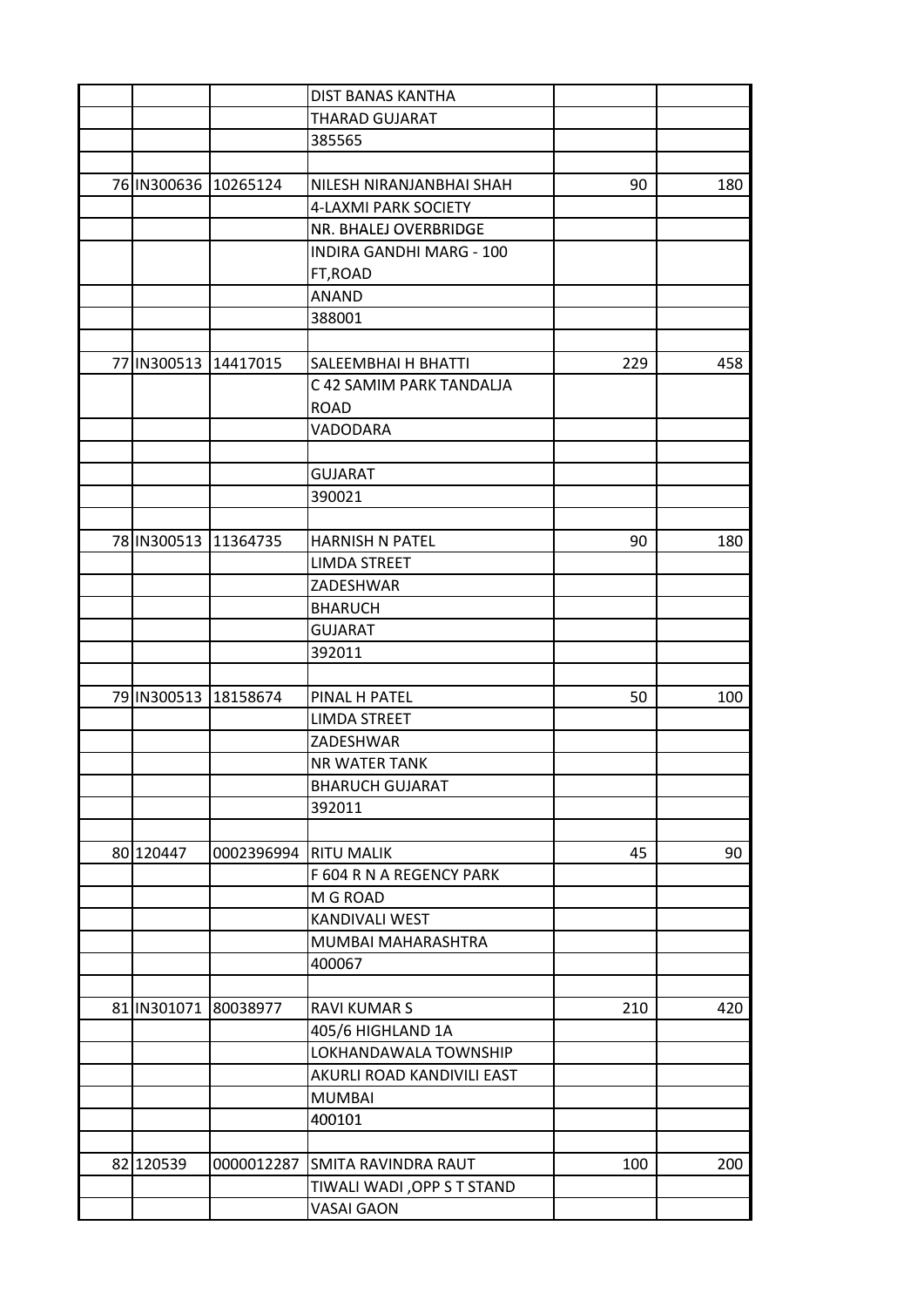|                      |                      | <b>VASAI</b>                |     |     |
|----------------------|----------------------|-----------------------------|-----|-----|
|                      |                      | THANE MAHARASHTRA           |     |     |
|                      |                      | 401201                      |     |     |
|                      |                      |                             |     |     |
| 83 120360            | 0000676422           | PARIKSHIT SUBHASH PHATAK    | 45  | 90  |
|                      |                      | <b>137 SHUKRAWAR PETH</b>   |     |     |
|                      |                      | <b>SHINDE ALI</b>           |     |     |
|                      |                      | NR KELKAR MUSIAM            |     |     |
|                      |                      | PUNE MAHARASHTRA            |     |     |
|                      |                      | 411002                      |     |     |
|                      |                      |                             |     |     |
| 84 IN301774 16603963 |                      | RAJESH R CHAUDHARI          | 9   | 18  |
|                      |                      | A3/306 RAKSHAK NAGAR GOLD   |     |     |
|                      |                      |                             |     |     |
|                      |                      | <b>KHARADI</b>              |     |     |
|                      |                      |                             |     |     |
|                      |                      | <b>PUNE</b>                 |     |     |
|                      |                      | 411014                      |     |     |
|                      |                      |                             |     |     |
|                      | 85 IN300214 14233025 | PARESH SHARMA               | 90  | 180 |
|                      |                      | POLARIS F 301/302 SATELLITE |     |     |
|                      |                      | <b>TOWERS</b>               |     |     |
|                      |                      | KOREGAON PARK MUNDHWA RD    |     |     |
|                      |                      | <b>MUNDHWA</b>              |     |     |
|                      |                      |                             |     |     |
|                      |                      | PUNE MAHARASHTRA            |     |     |
|                      |                      | 411036                      |     |     |
|                      |                      |                             |     |     |
| 86 IN300214 12270248 |                      | RAJESH D VAIDYA             | 5   | 10  |
|                      |                      | A-204 ELYSTUM               |     |     |
|                      |                      | NEAR PINK CITY & 16 NO      |     |     |
|                      |                      | <b>BUS STOP WAKAD</b>       |     |     |
|                      |                      | PUNE, MAHARASHTRA           |     |     |
|                      |                      | 411057                      |     |     |
|                      |                      |                             |     |     |
| 87 120106            | 0002706405           | KALPESH KUNDANMAL TATIYA    | 5   | 10  |
|                      |                      | NO 13 KASHIVASHRWESHRWAR    |     |     |
|                      |                      |                             |     |     |
|                      |                      | MANDIR MUNJABA DEUL         |     |     |
|                      |                      | <b>BARAMATI</b>             |     |     |
|                      |                      | PUNE MAHARASHTRA            |     |     |
|                      |                      | 413102                      |     |     |
|                      |                      |                             |     |     |
| 88 120472            | 0011224591           | UNDE DATTATRAYA TULSHIRAM   | 438 | 876 |
|                      |                      |                             |     |     |
|                      |                      | 94                          |     |     |
|                      |                      | <b>TAKALI KAZI</b>          |     |     |
|                      |                      | <b>TAKALI KAZI</b>          |     |     |
|                      |                      | AHMEDNAGAR Maharashtra      |     |     |
|                      |                      | 414002                      |     |     |
|                      |                      |                             |     |     |
|                      |                      |                             |     |     |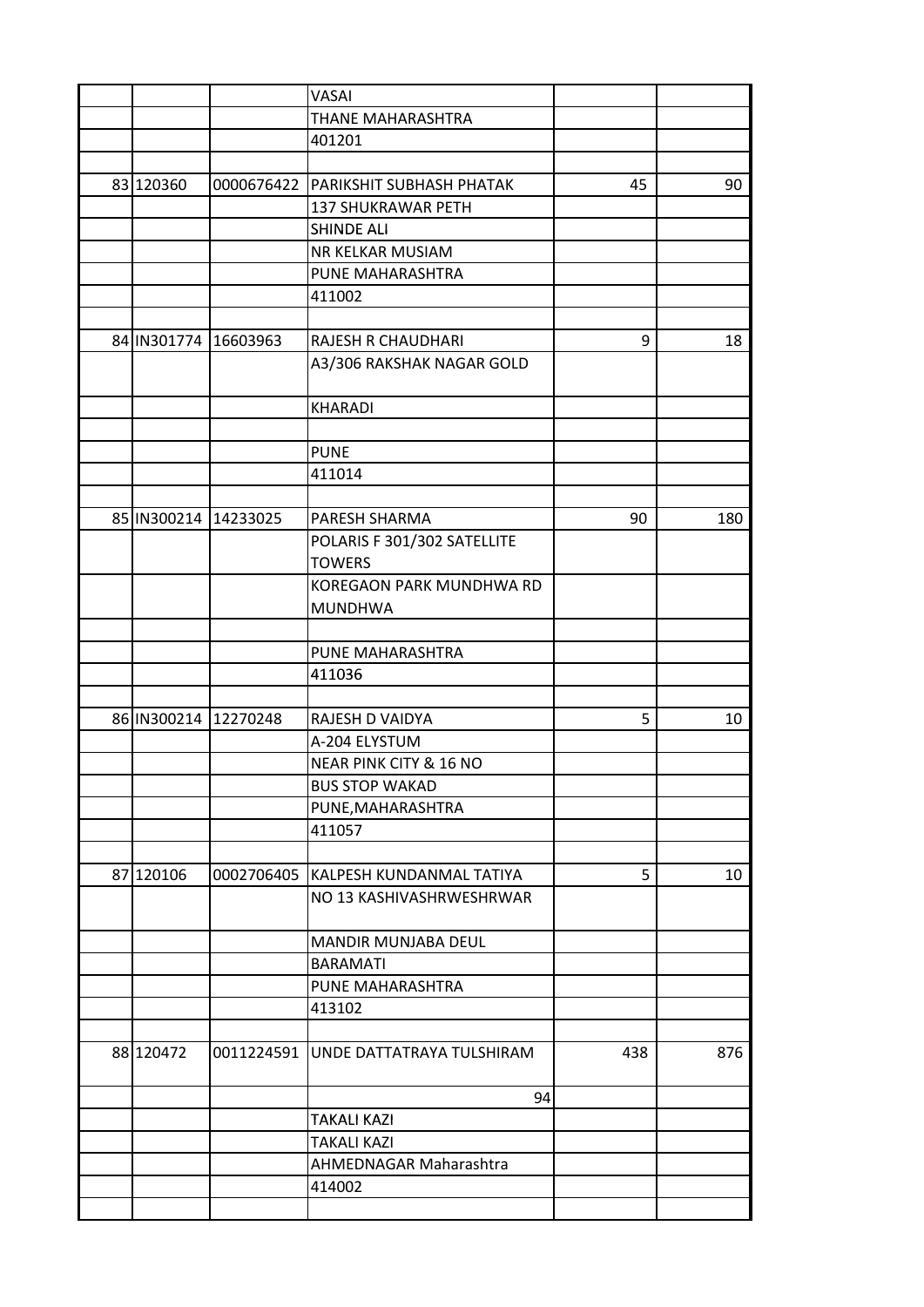|           | 89 IN301774 15895019 | PRITAM SATISH LAKADE           | 10 | 20             |
|-----------|----------------------|--------------------------------|----|----------------|
|           |                      | <b>UBHI PETH JAIN</b>          |    |                |
|           |                      | <b>MANDIR VITA</b>             |    |                |
|           |                      |                                |    |                |
|           |                      | SANGLI                         |    |                |
|           |                      | 415311                         |    |                |
|           |                      |                                |    |                |
| 90 120360 | 0001290348           | SHINGADE SUSHANT POPAT.        | 44 | 88             |
|           |                      | $A/P$ 82                       |    |                |
|           |                      | YALAMARAVADIGAONTHAN           |    |                |
|           |                      | YALAMARAVADI GAONTHAN          |    |                |
|           |                      | SHINGADEVASTIGRAM              |    |                |
|           |                      | YALAMARAVADI                   |    |                |
|           |                      | SATARA MAHARASHTRA             |    |                |
|           |                      | 415507                         |    |                |
|           |                      |                                |    |                |
| 91 120132 |                      | 0001512227 VINOD PANDIT SALVE  | 1  | $\overline{2}$ |
|           |                      | FLAT NO 301 HARI NIWAS         |    |                |
|           |                      | 50/B WING THIRD FLOOR          |    |                |
|           |                      | B/H MUKITDHAM NASIK ROAD       |    |                |
|           |                      | NASHIK MAHARASHTRA             |    |                |
|           |                      | 422101                         |    |                |
|           |                      |                                |    |                |
|           | 92 IN300239 11902423 | ASHOK SAHEBRAO PAWAR           | 25 | 50             |
|           |                      | 38/7, VAIBHAV APTS.,           |    |                |
|           |                      | PROFESSOR COLONY,              |    |                |
|           |                      | DEOPUR, DHULE,                 |    |                |
|           |                      | <b>DHULE</b>                   |    |                |
|           |                      | 424002                         |    |                |
|           |                      |                                |    |                |
| 93 120106 | 0100209217           | <b>PRAVIN K BHAPKAR</b>        | 10 | 20             |
|           |                      | FLAT NO 13 INDRAPRASTHA        |    |                |
|           |                      | APARTMANT PAWANSUT NAGAR       |    |                |
|           |                      |                                |    |                |
|           |                      | <b>NAGPUR</b>                  |    |                |
|           |                      | NAGPUR MAHARASHTRA             |    |                |
|           |                      | 440009                         |    |                |
|           |                      |                                |    |                |
|           | 94 IN300513 20636512 | <b>MALLESH RAJIREDDI BANDI</b> | 15 | 30             |
|           |                      | RAILWAY STESHAN JAVAL          |    |                |
|           |                      | CHUNALA RAILWAY PARISAR        |    |                |
|           |                      | CHUNALA RAJURA                 |    |                |
|           |                      | CHANDRAPUR MAHARASHTRA         |    |                |
|           |                      | 442905                         |    |                |
|           |                      |                                |    |                |
| 95 130358 | 0000061446           | MEERA MANOJ TIWARI             | 3  | 6              |
|           |                      | <b>GORAKSHAN ROAD</b>          |    |                |
|           |                      | NEAR LAXMI KIRANA SHOP         |    |                |
|           |                      | <b>KIRTI NAGAR</b>             |    |                |
|           |                      | AKOLA Maharashtra              |    |                |
|           |                      | 444001                         |    |                |
|           |                      |                                |    |                |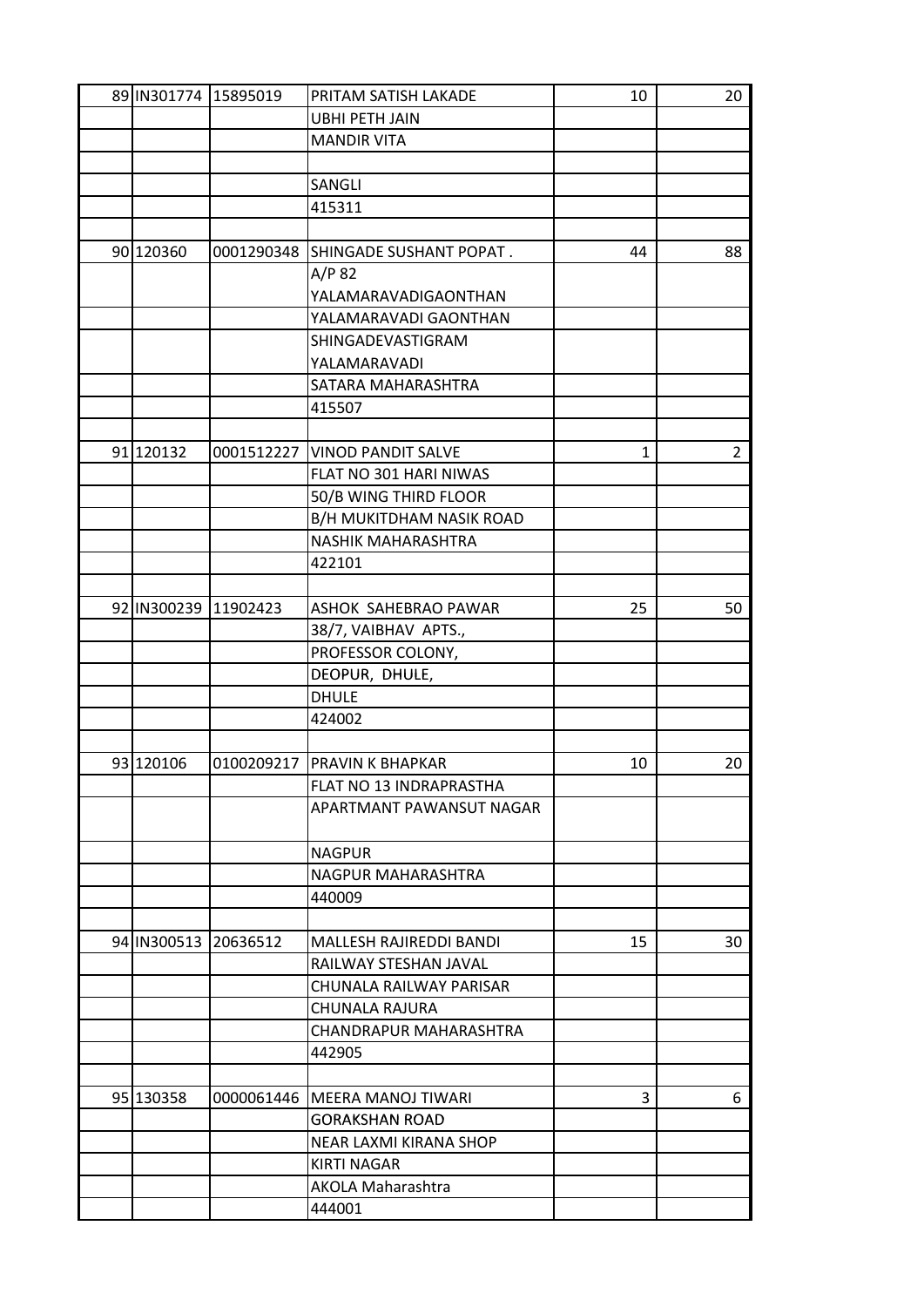| 96 120109             | 0000856585 | MEENA GOVIND KELA            | 90           | 180            |
|-----------------------|------------|------------------------------|--------------|----------------|
|                       |            | <b>CHITRAKOOT</b>            |              |                |
|                       |            | NEAR SIDDHI VINAYAK MANGA    |              |                |
|                       |            | KARYALAYA, RAM NAGAR, AKOLA  |              |                |
|                       |            | AKOLA MAHARASHTRA            |              |                |
|                       |            | 444108                       |              |                |
|                       |            |                              |              |                |
| 97 IN301330 18690875  |            | PRAKASH VISHWANATH BELSARE   | 100          | 200            |
|                       |            | <b>BUNGLOW NO 50</b>         |              |                |
|                       |            | <b>CONGRESS NAGAR</b>        |              |                |
|                       |            |                              |              |                |
|                       |            | <b>AMRAVATI</b>              |              |                |
|                       |            | 444604                       |              |                |
|                       |            |                              |              |                |
| 98 IN301983           | 10259083   | <b>VIVEK KASLIWAL</b>        | 90           | 180            |
|                       |            | EW-59 SCHEME NO-94           |              |                |
|                       |            | <b>RING ROAD</b>             |              |                |
|                       |            | <b>KANADIA</b>               |              |                |
|                       |            | INDORE (M.P.)                |              |                |
|                       |            | 452016                       |              |                |
|                       |            |                              |              |                |
| 99 IN301983 10656448  |            | NITISHA JHAWAR               | $\mathbf{1}$ | 2              |
|                       |            | 229, BAJRANG NAGAR,          |              |                |
|                       |            |                              |              |                |
|                       |            |                              |              |                |
|                       |            | INDORE (M.P.)                |              |                |
|                       |            | 452001                       |              |                |
|                       |            |                              |              |                |
| 100 120333            | 0000526099 | NIDHI MAHESHWARI             | 100          | 200            |
|                       |            | D 114 FIRDAOS NAGAR          |              |                |
|                       |            | NEAR D I G BUNGLOW SQUARE    |              |                |
|                       |            | <b>BERASIA ROAD</b>          |              |                |
|                       |            | <b>BHOPAL MADHYA PRADESH</b> |              |                |
|                       |            | 462001                       |              |                |
|                       |            |                              |              |                |
| 101 IN301330 18811102 |            | <b>SHAKUN BHATTAD</b>        | 1            | $\overline{2}$ |
|                       |            | 33                           |              |                |
|                       |            | RACHNA NAGAR                 |              |                |
|                       |            | <b>GOVINDPURA</b>            |              |                |
|                       |            | <b>BHOPAL MP</b>             |              |                |
|                       |            | 462023                       |              |                |
|                       |            |                              |              |                |
| 102 IN302269          | 12296230   | RAMESH CHANDRA PANDHRE       | 50           | 100            |
|                       |            | H NO 397 PANDRE NIVAS L B    |              |                |
|                       |            | <b>NAGAR</b>                 |              |                |
|                       |            | MANSOORABAD R R DIST         |              |                |
|                       |            | HYDERABAD                    |              |                |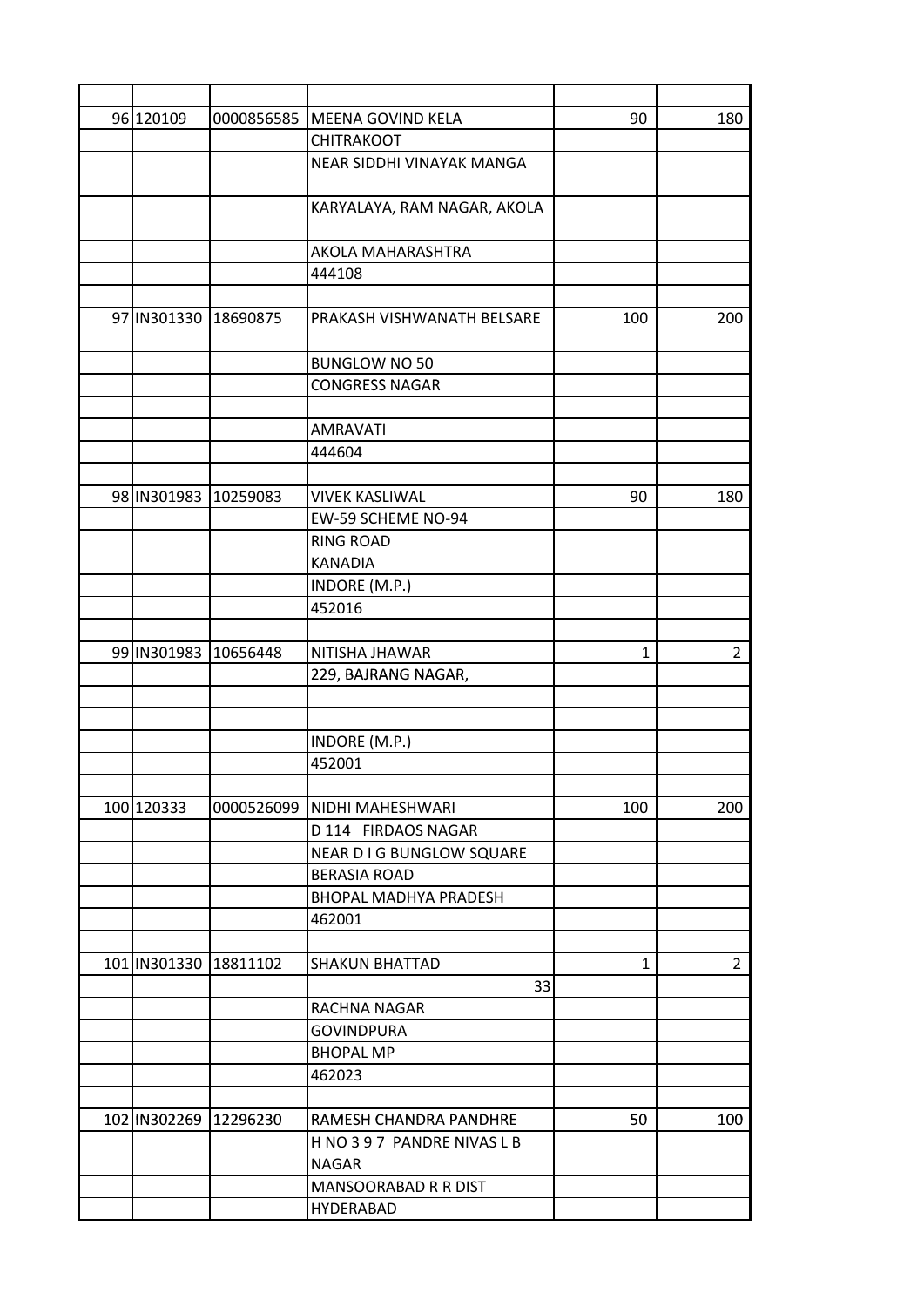|     |                       |                       | ANDHRA PRADESH INDIA         |     |     |
|-----|-----------------------|-----------------------|------------------------------|-----|-----|
|     |                       |                       | 500074                       |     |     |
|     |                       |                       |                              |     |     |
|     | 103 IN302269 12079848 |                       | RAVI KIRAN PERAM             | 15  | 30  |
|     |                       |                       | PLOT 177, THE ROMAN CASTLE,  |     |     |
|     |                       |                       | <b>FLAT 202</b>              |     |     |
|     |                       |                       | DEFENCE CCY, SANIKPURI, NEAR |     |     |
|     |                       |                       | <b>ESTHER-</b>               |     |     |
|     |                       |                       | -BEAUTY PARLOUR,             |     |     |
|     |                       |                       | SECUNDERABAD, A P            |     |     |
|     |                       |                       | SECUNDERABAD, ANDHRA         |     |     |
|     |                       |                       | PRADESH                      |     |     |
|     |                       |                       | 500094                       |     |     |
|     |                       |                       |                              |     |     |
|     |                       | 104 IN301604 11225117 | SWAPNA TUMMALA               | 15  | 30  |
|     |                       |                       |                              |     |     |
|     |                       |                       | H NO 1 3 124 2 1             |     |     |
|     |                       |                       | <b>SHASTRI NAGAR</b>         |     |     |
|     |                       |                       | <b>NIRMAL 504106</b>         |     |     |
|     |                       |                       | <b>NIRMAL</b>                |     |     |
|     |                       |                       | 504106                       |     |     |
|     |                       |                       |                              |     |     |
| 105 |                       |                       | SCC9500002 ADEPU VARALAXMI   | 100 | 200 |
|     |                       |                       | H NO 16-10-165               |     |     |
|     |                       |                       | <b>MEDAR BASTI</b>           |     |     |
|     |                       |                       | KARIMNAGAR                   |     |     |
|     |                       |                       | GODAVARIKHANI ANDHRA         |     |     |
|     |                       |                       | PRADESH INDIA                |     |     |
|     |                       |                       | 505209                       |     |     |
|     |                       |                       |                              |     |     |
|     | 106 IN302863          | 10058787              | MANJIRI VAIDYA CHOUDHARI     | 10  | 20  |
|     |                       |                       | Q NO B-26 SECTOR-2           |     |     |
|     |                       |                       | VITTAL NAGAR                 |     |     |
|     |                       |                       | <b>GODAVARIKHANI</b>         |     |     |
|     |                       |                       | KARIMNAGAR (DIST)            |     |     |
|     |                       |                       | 505214                       |     |     |
|     |                       |                       |                              |     |     |
|     | 107 130414            | 0003267639            | <b>SATISH GOTLURU</b>        | 70  | 140 |
|     |                       |                       | NO 15 6 C 1 CTM ROAD         |     |     |
|     |                       |                       | <b>CHITTOOR DT</b>           |     |     |
|     |                       |                       |                              |     |     |
|     |                       |                       | MADANAPALLI Andhra Pradesh   |     |     |
|     |                       |                       |                              |     |     |
|     |                       |                       | 517325                       |     |     |
|     |                       |                       |                              |     |     |
|     | 108 IN300513 17080112 |                       | K JANARDHAN REDDY            | 90  | 180 |
|     |                       |                       |                              |     |     |
|     |                       |                       | PARAMTHMA DAARI              |     |     |
|     |                       |                       | NEAR SIVALAYAM MADANAPALLE   |     |     |
|     |                       |                       |                              |     |     |
|     |                       |                       | <b>CHITTOOR DIST</b>         |     |     |
|     |                       |                       | MADANAPALLE ANDHRA           |     |     |
|     |                       |                       | PRADESH                      |     |     |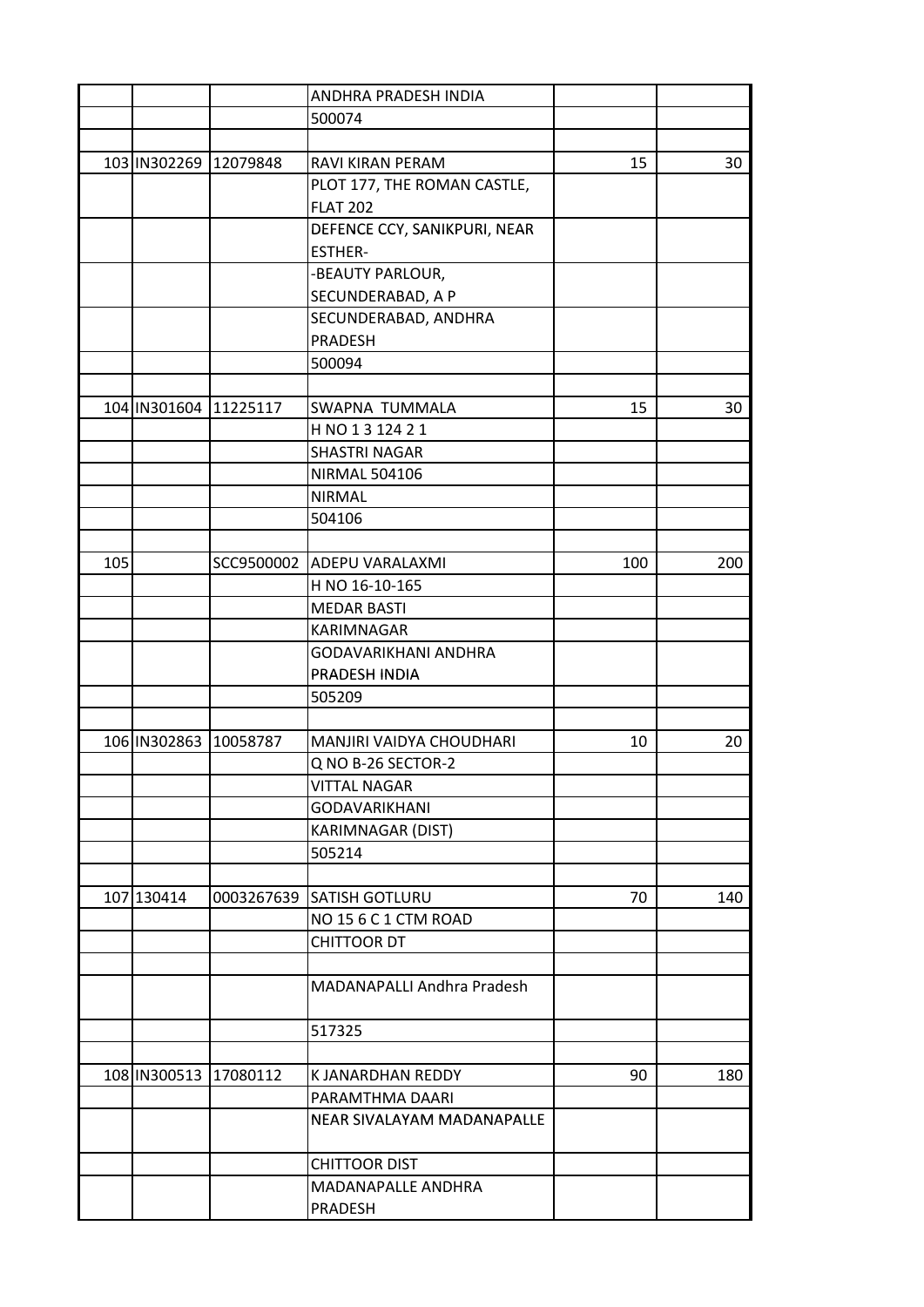|                       |                       | 517325                           |     |     |
|-----------------------|-----------------------|----------------------------------|-----|-----|
|                       |                       |                                  |     |     |
| 109 120350            | 0000061266 M. SITA    |                                  | 225 | 450 |
|                       |                       | $2 - 2 - 32$                     |     |     |
|                       |                       | NANDULA PET,                     |     |     |
|                       |                       |                                  |     |     |
|                       |                       | <b>TENALI ANDHRAPRADESH</b>      |     |     |
|                       |                       | 522201                           |     |     |
|                       |                       |                                  |     |     |
|                       | 110 IN300513 16215300 | <b>VINAYAK S DHANAPUNE</b>       | 105 | 210 |
|                       |                       | NO E 1901 BRIGADE METROPOLIS     |     |     |
|                       |                       | 73/1                             |     |     |
|                       |                       | <b>WHITEFIELD ROAD</b>           |     |     |
|                       |                       | MAHADEVAPURA                     |     |     |
|                       |                       | GARUDACHARAPALYA BHORUKA         |     |     |
|                       |                       | <b>INDUSTRIAL</b>                |     |     |
|                       |                       | <b>BANGALORE KARNATAKA INDIA</b> |     |     |
|                       |                       |                                  |     |     |
|                       |                       | 560048                           |     |     |
|                       |                       |                                  |     |     |
|                       | 111 IN300450 14089537 | KAVITHA LAKSHMI V N              | 203 | 406 |
|                       |                       | NO 6 NR MOUNT SCNORIA            |     |     |
|                       |                       | <b>SCHOOL</b>                    |     |     |
|                       |                       | LAGGERE EXTENSION GOVT           |     |     |
|                       |                       | <b>SCHOOL RD</b>                 |     |     |
|                       |                       | <b>BANGALORE</b>                 |     |     |
|                       |                       | KARNATAKA                        |     |     |
|                       |                       | 560086                           |     |     |
|                       |                       |                                  |     |     |
| 112 IN300239 15160623 |                       | KRUPALAKSHMI                     | 5   | 10  |
|                       |                       | <b>BILIKERE HOBALI</b>           |     |     |
|                       |                       | <b>HUNSUR TALUK</b>              |     |     |
|                       |                       | <b>BILIKERE HUNSUR</b>           |     |     |
|                       |                       | <b>MYSORE</b>                    |     |     |
|                       |                       | 571103                           |     |     |
|                       |                       |                                  |     |     |
| 113 120350            | 0000235554            | S. GIREESH                       | 30  | 60  |
|                       |                       | S/O SADASHIVAMURTHY,             |     |     |
|                       |                       | D.NO. 6/322 F,                   |     |     |
|                       |                       | VAKILRAMAIAH STREET              |     |     |
|                       |                       | KOLLEGAL KARNATAKA               |     |     |
|                       |                       | 571440                           |     |     |
|                       |                       |                                  |     |     |
| 114 IN300239          | 30037054              | <b>ASHOK KUMAR</b>               | 50  | 100 |
|                       |                       |                                  |     |     |
|                       |                       | 1641/1SHANKAR NIVASA             |     |     |
|                       |                       | FIRST CROSS NORTHEN              |     |     |
|                       |                       | <b>EXTENSION</b>                 |     |     |
|                       |                       | HASSAN POST HASSAN               |     |     |
|                       |                       | KARNATAKA                        |     |     |
|                       |                       | 573201                           |     |     |
|                       |                       |                                  |     |     |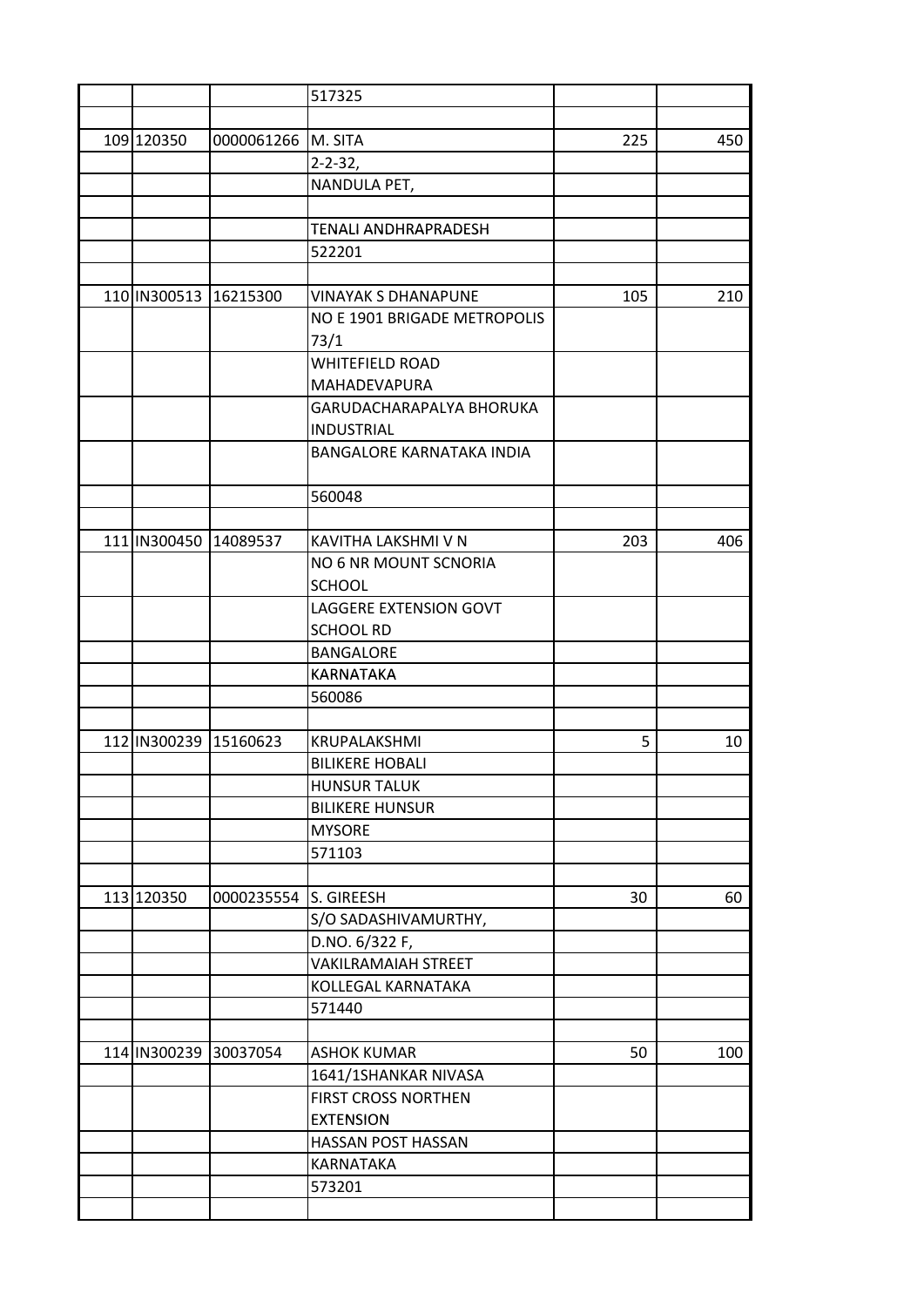| 115 120132            |            | 0000703774 K PRADEEP SHENOY      | $\mathbf{1}$ | $\overline{2}$ |
|-----------------------|------------|----------------------------------|--------------|----------------|
|                       |            | SHARADA NIVAS                    |              |                |
|                       |            | <b>MARKET ROAD</b>               |              |                |
|                       |            |                                  |              |                |
|                       |            | KARKALA KARNATAKA                |              |                |
|                       |            | 574104                           |              |                |
|                       |            |                                  |              |                |
| 116 120307            | 0000097697 | LATHA JAGADEESH VERNEKAR         | 50           | 100            |
|                       |            | NO:2603/17                       |              |                |
|                       |            | 2ND CROSS                        |              |                |
|                       |            | MCC A BLOCK                      |              |                |
|                       |            | DAVANAGERE KARNATAKA             |              |                |
|                       |            | 577004                           |              |                |
|                       |            |                                  |              |                |
| 117 IN300239 11451760 |            | THIRUVENKATESWARAN.E.P           | 5            | 10             |
|                       |            | 46A, MARIAMMAAN KOIL STREET,     |              |                |
|                       |            |                                  |              |                |
|                       |            | ERUMAIKARAN PALAYAM,             |              |                |
|                       |            | KADATHUR POST,                   |              |                |
|                       |            | GOBI(TK), ERODE (DT)             |              |                |
|                       |            | 638466                           |              |                |
|                       |            |                                  |              |                |
| 118 120573            |            | 0000320104 SREEJITHLAL KONDADAN. | 8            | 16             |
|                       |            | <b>EDATHODI HOUSE</b>            |              |                |
|                       |            | <b>EAST NALLUR</b>               |              |                |
|                       |            | <b>KOZHIKODE</b>                 |              |                |
|                       |            | <b>KOZHIKODE KERALA</b>          |              |                |
|                       |            | 673631                           |              |                |
|                       |            |                                  |              |                |
| 119 120476            | 0000167937 | <b>SHOUKATHALI M</b>             | 50           | 100            |
|                       |            | <b>MANGATTIRI HOUSE</b>          |              |                |
|                       |            | MEENADATHUR P O                  |              |                |
|                       |            | <b>TIRUR</b>                     |              |                |
|                       |            | MALAPPURAM KERALA                |              |                |
|                       |            | 676307                           |              |                |
|                       |            |                                  |              |                |
| 120 IN301895 10377642 |            | SKARIAH T C                      | 10           | 20             |
|                       |            | MATHALI PUTHEN PURA HOUSE        |              |                |
|                       |            |                                  |              |                |
|                       |            | <b>KARAMALA P O</b>              |              |                |
|                       |            | VELIYANNOOR                      |              |                |
|                       |            | KOTTAYAM KERALA                  |              |                |
|                       |            | 686634                           |              |                |
|                       |            |                                  |              |                |
| 121 120191            |            | 0300588734 RANJEETA MALOO        | 20           | 40             |
|                       |            | 69/22/201 UJAAS THE              |              |                |
|                       |            | <b>CONDOVILLE</b>                |              |                |
|                       |            | S K DEB ROAD SOUTH DUMDUM        |              |                |
|                       |            |                                  |              |                |
|                       |            | <b>LAKE TOWN</b>                 |              |                |
|                       |            | KOLKATA WEST BENGAL              |              |                |
|                       |            |                                  |              |                |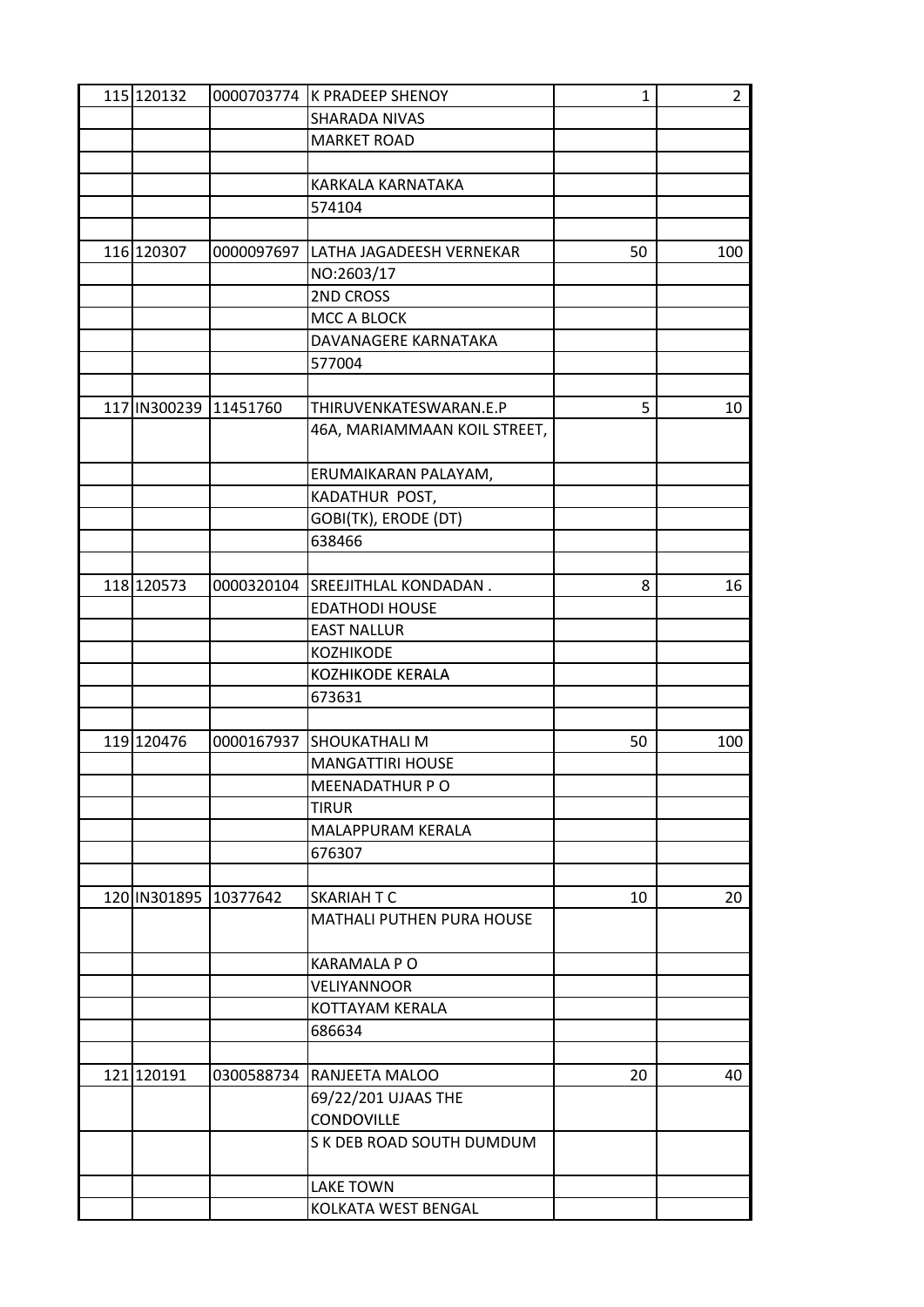|                       |            | 700048                           |     |     |
|-----------------------|------------|----------------------------------|-----|-----|
|                       |            |                                  |     |     |
| 122 120345            | 0000252811 | AMIT KUMAR BHUTIA                | 90  | 180 |
|                       |            | JC-1/2, BAGUIATI RAJARHAT-       |     |     |
|                       |            | GOPALPUR(M)                      |     |     |
|                       |            | <b>ASWINI NAGAR</b>              |     |     |
|                       |            | <b>NORTH 24 PARGANAS</b>         |     |     |
|                       |            | <b>NORTH 24 PARGANAS WEST</b>    |     |     |
|                       |            | <b>BENGAL</b>                    |     |     |
|                       |            | 700159                           |     |     |
|                       |            |                                  |     |     |
| 123 IN302105 10329934 |            | <b>KALYAN CHAUDHURI</b>          | 90  | 180 |
|                       |            | 834/1, SARAT CHATTERJEE ROAD,    |     |     |
|                       |            | HOWRAH,                          |     |     |
|                       |            |                                  |     |     |
|                       |            | <b>WEST BENGAL</b>               |     |     |
|                       |            | 711104                           |     |     |
|                       |            |                                  |     |     |
| 124 IN300513          | 16260052   | ANIRUDDHA MUKHERJEE              | 162 | 324 |
|                       |            | C/O ASHOK KUMAR MUKHERJEE        |     |     |
|                       |            | <b>INFRONT OF BHOLANATH DAS</b>  |     |     |
|                       |            | <b>GIRLS SCH</b>                 |     |     |
|                       |            | ROY PARA LANE NARUA              |     |     |
|                       |            | <b>CHANDENNAGORE WEST BENGAL</b> |     |     |
|                       |            | 712136                           |     |     |
|                       |            |                                  |     |     |
| 125 IN300773          | 10262635   | <b>GOPAL PERIWAL</b>             | 30  | 60  |
|                       |            | VILL.+P.O.- BELDA                |     |     |
|                       |            |                                  |     |     |
|                       |            |                                  |     |     |
|                       |            | DIST.- PASCHIM MIDNAPUR          |     |     |
|                       |            | 721424                           |     |     |
|                       |            |                                  |     |     |
| 126 IN300159 10824738 |            | <b>PRASUN CHITLANGIA</b>         | 90  | 180 |
|                       |            | S/O- P. CHITLANGIA,              |     |     |
|                       |            | SOUTH BALUCHAR, P.S.-E/BAZAR,    |     |     |
|                       |            | P.O.DIST-MALDA(W.B.),            |     |     |
|                       |            | <b>WEST BENGAL.</b>              |     |     |
|                       |            | 732101                           |     |     |
|                       |            |                                  |     |     |
| 127 IN301250 28725944 |            | SMEETA JESTHI                    | 100 | 200 |
|                       |            | W/O SABYASACHI MANTRY PLOT       |     |     |
|                       |            | <b>NO 88</b>                     |     |     |
|                       |            | BESIDES STATE BANK OF INDIA      |     |     |
|                       |            | SATYANAGAR SAHEEDNAGAR           |     |     |
|                       |            | <b>BHUBNAESWAR</b>               |     |     |
|                       |            | 751007                           |     |     |
|                       |            |                                  |     |     |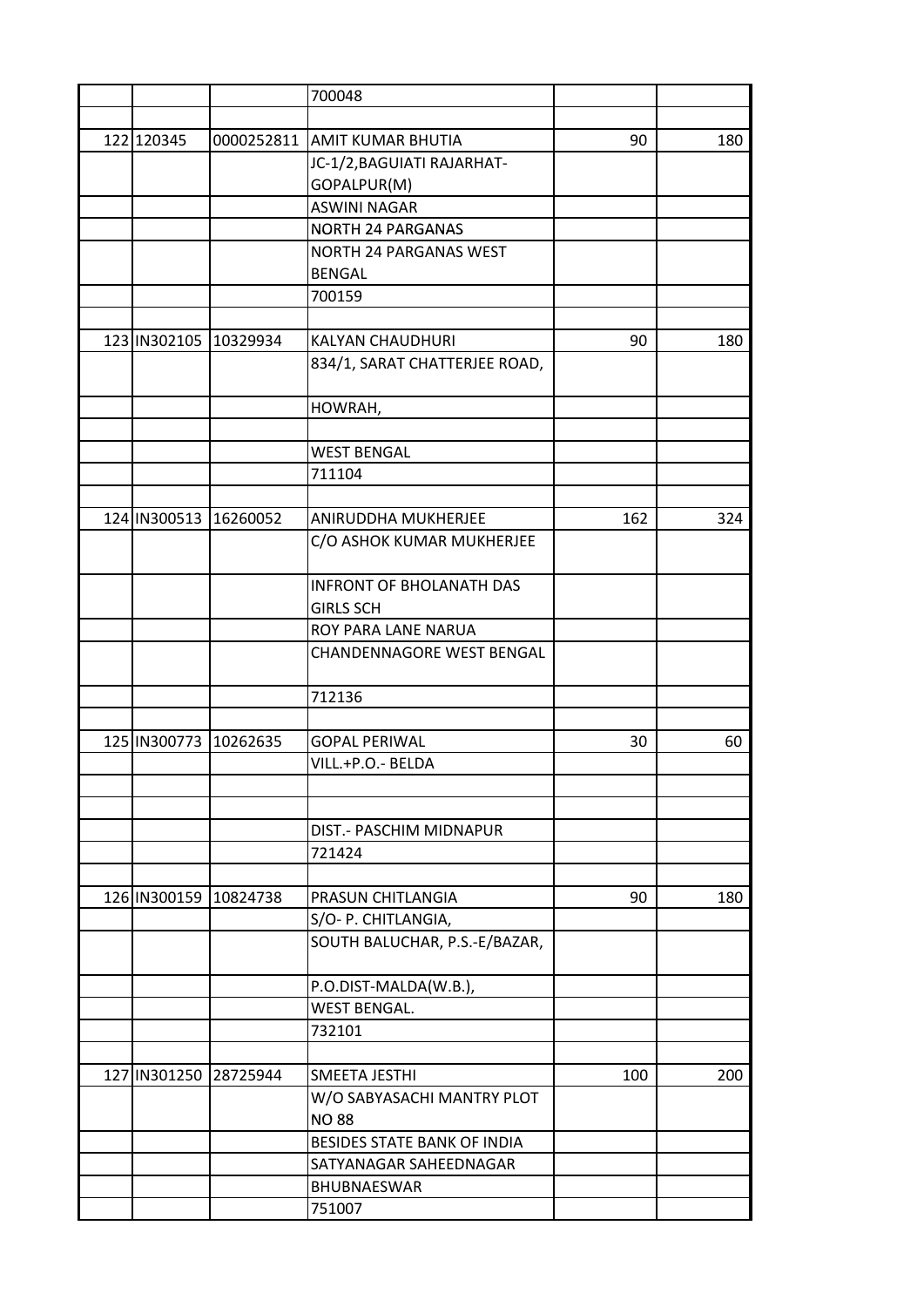| 128 IN300513 16207533 |            | DIPANKAR DASGUPTA              | 13  | 26  |
|-----------------------|------------|--------------------------------|-----|-----|
|                       |            | NANDALAYA AROGYA ASHRAM        |     |     |
|                       |            |                                |     |     |
|                       |            | SARBODAYA NAGAR                |     |     |
|                       |            | <b>PURI</b>                    |     |     |
|                       |            | <b>ORISSA</b>                  |     |     |
|                       |            | 752002                         |     |     |
|                       |            |                                |     |     |
| 129 IN302324 11052272 |            | <b>DIPA MUNDRA</b>             | 10  | 20  |
|                       |            | <b>MAIN ROAD</b>               |     |     |
|                       |            | <b>RAMBHA</b>                  |     |     |
|                       |            | GANJAM                         |     |     |
|                       |            | <b>ODISHA</b>                  |     |     |
|                       |            | 761028                         |     |     |
|                       |            |                                |     |     |
| 130 IN300513 13737070 |            | <b>BAMADEV MISHRA</b>          | 8   | 16  |
|                       |            | DEHERIPALI NEAR GREEN FIELD    |     |     |
|                       |            | <b>PUBLIC</b>                  |     |     |
|                       |            | <b>SCHOOL BUDHARAJA</b>        |     |     |
|                       |            | SAMBALPUR                      |     |     |
|                       |            | <b>ORISSA</b>                  |     |     |
|                       |            | 768004                         |     |     |
|                       |            |                                |     |     |
| 131 IN300513 13716712 |            | <b>SUKOMAL DASH</b>            | 100 | 200 |
|                       |            | <b>COLLEGE ROAD</b>            |     |     |
|                       |            | <b>BARGARH</b>                 |     |     |
|                       |            |                                |     |     |
|                       |            | <b>ORISSA</b>                  |     |     |
|                       |            |                                |     |     |
|                       |            | 768028                         |     |     |
|                       |            |                                |     |     |
| 132 120109            |            | 2600335271   MANOJ KUMAR GUPTA | 90  | 180 |
|                       |            | <b>DUKHI SAH ROAD</b>          |     |     |
|                       |            | <b>JHOUSAGARHI</b>             |     |     |
|                       |            |                                |     |     |
|                       |            | DEOGHAR JHARKHAND              |     |     |
|                       |            | 814112                         |     |     |
|                       |            |                                |     |     |
| 133 IN302105 10433142 |            | RAGHUNATH BEDIA                | 5   | 10  |
|                       |            | AT+ P.O.- ARGADA,              |     |     |
|                       |            | RAMGARH CANTT,                 |     |     |
|                       |            |                                |     |     |
|                       |            | <b>JHARKHAND</b>               |     |     |
|                       |            | 829122                         |     |     |
|                       |            |                                |     |     |
| 134 120109            | 2600119310 | RAJNI BATHWAL                  | 90  | 180 |
|                       |            | <b>INDIA TRADING COMPANY</b>   |     |     |
|                       |            | <b>LAKE ROAD</b>               |     |     |
|                       |            |                                |     |     |
|                       |            | RANCHI JHARKHAND               |     |     |
|                       |            | 834001                         |     |     |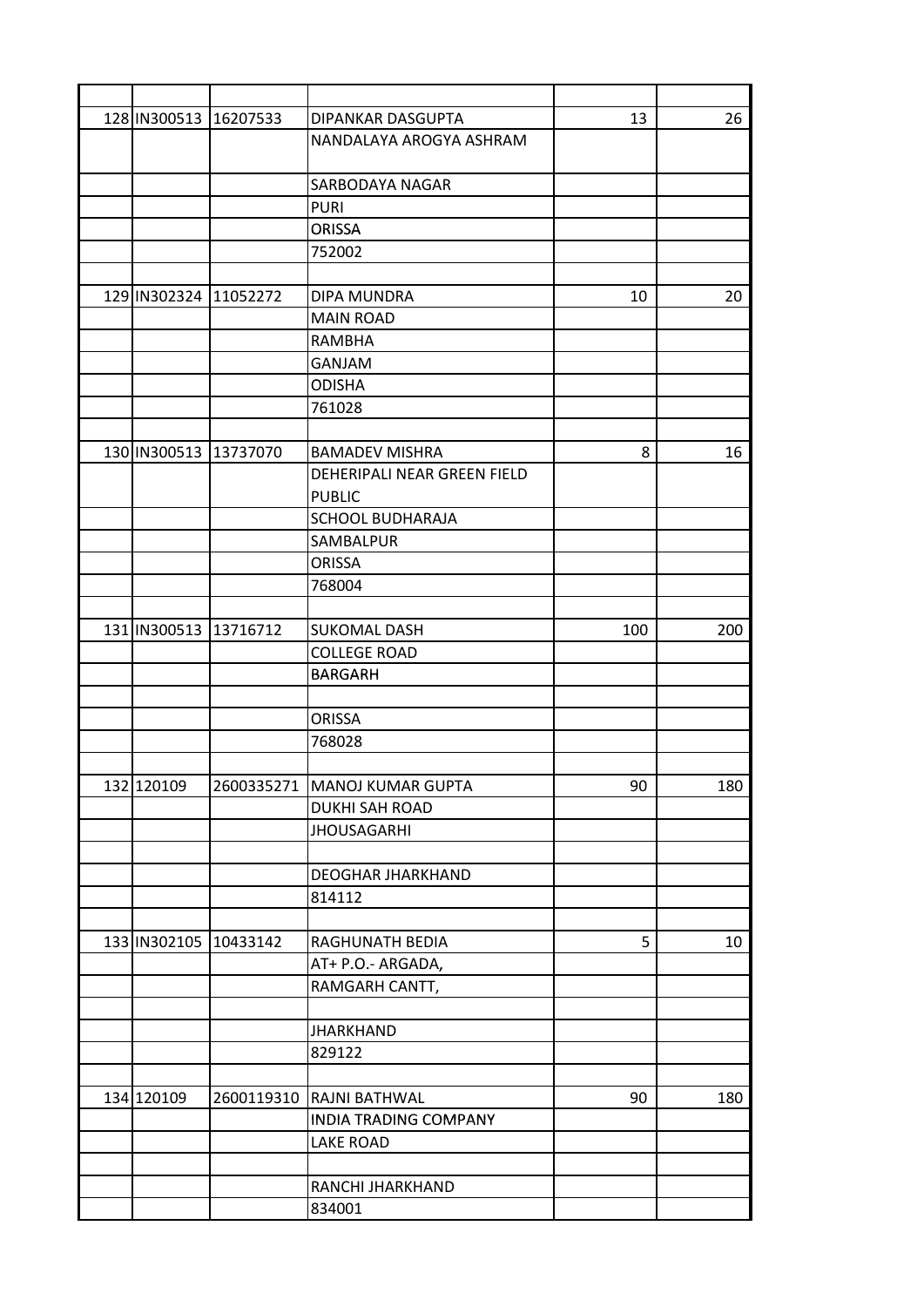| 135 120177            | 0100069143 | <b>MALINI AGARWAL</b>              | 90  | 180   |
|-----------------------|------------|------------------------------------|-----|-------|
|                       |            | C/O SANJAY AGARWAL                 |     |       |
|                       |            | U-3, JDA FLATS,                    |     |       |
|                       |            | SETHI COLONY,                      |     |       |
|                       |            | <b>JAIPUR RAJASTHAN</b>            |     |       |
|                       |            |                                    |     |       |
|                       |            |                                    |     |       |
| 136 120472            | 0004552123 | <b>THOPPIL CHANDY VARGHESE</b>     | 500 | 1,000 |
|                       |            | RISK MANAGEMENT TEAM PO            |     |       |
|                       |            | <b>BOX</b>                         |     |       |
|                       |            | 9758 KOC AHMADI                    |     |       |
|                       |            |                                    |     |       |
|                       |            | <b>AHMADI KUWAIT</b>               |     |       |
|                       |            | 61008                              |     |       |
|                       |            |                                    |     |       |
| 137 IN301428 10087184 |            | POOJA CHAUHAN                      | 10  | 20    |
|                       |            | <b>HOUSE NO. 1517</b>              |     |       |
|                       |            | <b>G-BLOCK, JAHANGIR PURI</b>      |     |       |
|                       |            | BHALSWA, N.S. MANDI                |     |       |
|                       |            | <b>DELHI</b>                       |     |       |
|                       |            | 110033                             |     |       |
|                       |            |                                    |     |       |
| 138 IN302943 10024165 |            |                                    |     |       |
|                       |            | <b>SUNIL KUMAR JAIN</b><br>$D-254$ | 90  | 180   |
|                       |            |                                    |     |       |
|                       |            | PRASHANT VIHAR                     |     |       |
|                       |            |                                    |     |       |
|                       |            | <b>DELHI</b>                       |     |       |
|                       |            | 110085                             |     |       |
|                       |            |                                    |     |       |
| 139 IN302365 10430924 |            | REETU LOHIA                        | 90  | 180   |
|                       |            | H.NO.- DU-119,                     |     |       |
|                       |            | PITAM PURA,                        |     |       |
|                       |            |                                    |     |       |
|                       |            | DELHI                              |     |       |
|                       |            | 110088                             |     |       |
|                       |            |                                    |     |       |
| 140 120472            | 0007294351 | <b>HAROON MOHAMMAD MALLICK</b>     | 130 | 260   |
|                       |            |                                    |     |       |
|                       |            | BAKI SEHERI VIDADI KUCESI          |     |       |
|                       |            | <b>EV 93</b>                       |     |       |
|                       |            |                                    |     |       |
|                       |            | <b>BAKU BAKU</b>                   |     |       |
|                       |            | 111111                             |     |       |
|                       |            |                                    |     |       |
| 141 IN306114 90109609 |            | ANKAMMA ATTOTI                     | 300 | 600   |
|                       |            | 672, WOOD AVENUE,                  |     |       |
|                       |            | COLONIA,                           |     |       |
|                       |            | N.J. 07067,                        |     |       |
|                       |            | U.S.A.                             |     |       |
|                       |            | 111111                             |     |       |
|                       |            |                                    |     |       |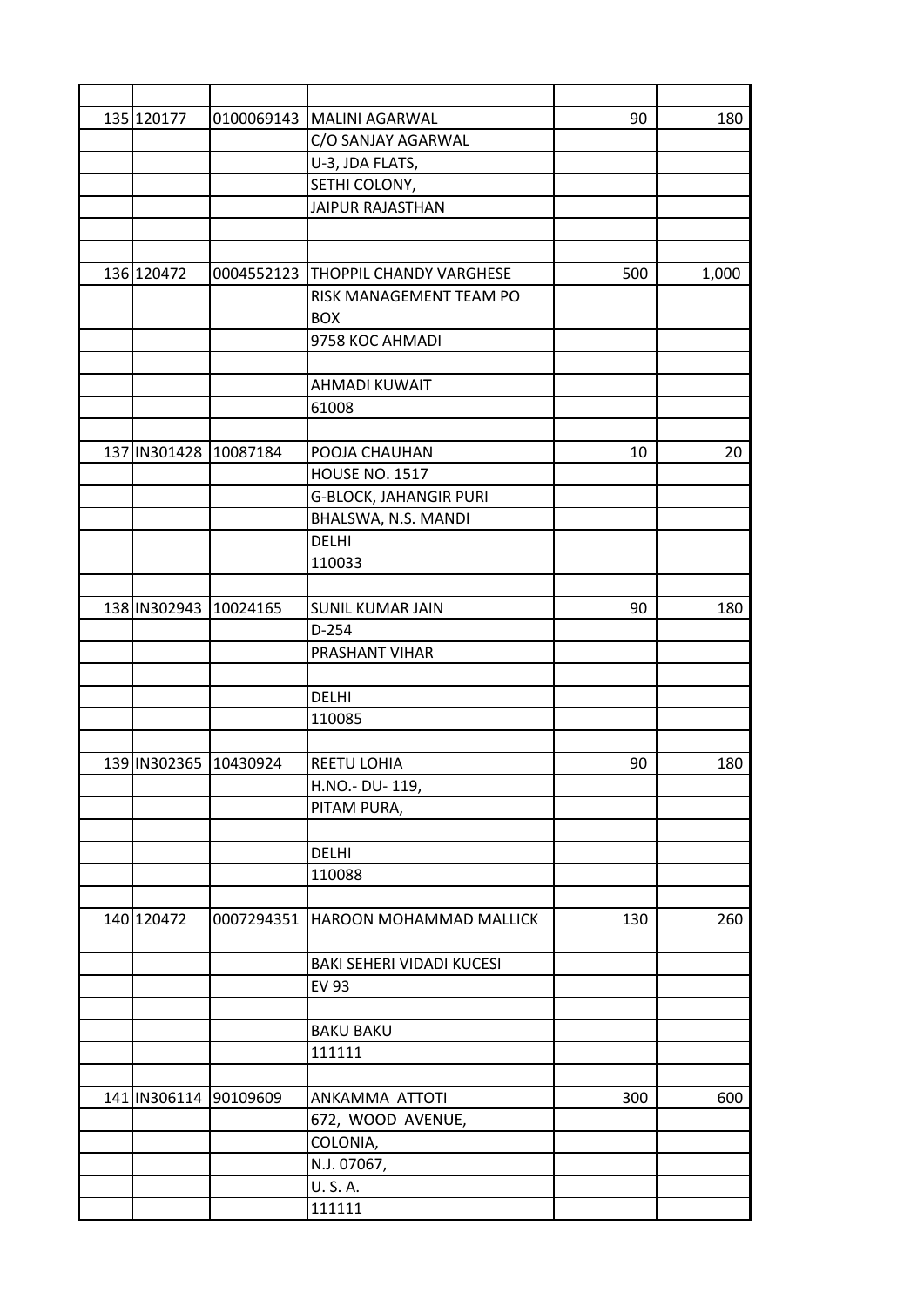| 142 120360            |            | 0002069256 NAVJEET KHATANA | 10 | 20  |
|-----------------------|------------|----------------------------|----|-----|
|                       |            | <b>H NO E 30</b>           |    |     |
|                       |            | <b>SGM NAGAR</b>           |    |     |
|                       |            | <b>BADKHAL</b>             |    |     |
|                       |            | FARIDABAD HARYANA          |    |     |
|                       |            | 121001                     |    |     |
|                       |            |                            |    |     |
| 143 120300            | 0000052022 | RAYMUS PORTABUILDINGS LTD  | 6  | 12  |
|                       |            | 456-457, UDYOG VIHAR,      |    |     |
|                       |            | PHASE III, GURGOAN,        |    |     |
|                       |            |                            |    |     |
|                       |            | <b>GURGOAN HARYANA</b>     |    |     |
|                       |            | 122016                     |    |     |
|                       |            |                            |    |     |
| 144 IN303108 10088026 |            | <b>MAANYA JAIN</b>         | 90 | 180 |
|                       |            | HOUSE NO. 655              |    |     |
|                       |            | POLICE LINE AREA           |    |     |
|                       |            | <b>HISAR</b>               |    |     |
|                       |            | <b>HARYANA</b>             |    |     |
|                       |            | 125001                     |    |     |
|                       |            |                            |    |     |
| 145 IN301774 10839322 |            | <b>VIMLA BAJAJ</b>         | 5  | 10  |
|                       |            | 5/70 SECTOR 2              |    |     |
|                       |            | RAJINDER NAGAR             |    |     |
|                       |            | SAHIBABAD                  |    |     |
|                       |            | <b>GHAZIABAD</b>           |    |     |
|                       |            | 201005                     |    |     |
|                       |            |                            |    |     |
| 146 IN300513 22208388 |            | ASHISH KUMAR GUPTA         | 6  | 12  |
|                       |            | <b>CHAMP INFO SOFTWARE</b> |    |     |
|                       |            | <b>B 61 SEC 65</b>         |    |     |
|                       |            |                            |    |     |
|                       |            | NOIDA UTTAR PRADESH        |    |     |
|                       |            | 201301                     |    |     |
|                       |            |                            |    |     |
| 147 120304            | 0000002258 | RAMWATI CHAURASIA          | 10 | 20  |
|                       |            | 64/108, GARARIYA           |    |     |
|                       |            | <b>MOHAL</b>               |    |     |
|                       |            |                            |    |     |
|                       |            | <b>KANPUR U.P</b>          |    |     |
|                       |            | 208001                     |    |     |
|                       |            |                            |    |     |
| 148 120109            | 0400031980 | MOHD ANSARUL HAQUE         | 50 | 100 |
|                       |            | C-22, L- ROAD,             |    |     |
|                       |            | MAHANAGAR, EXTN.,          |    |     |
|                       |            |                            |    |     |
|                       |            | LUCKNOW U.P.               |    |     |
|                       |            | 226006                     |    |     |
|                       |            |                            |    |     |
| 149 IN300118 11360850 |            | NIKITA GOYAL               | 90 | 180 |
|                       |            |                            |    |     |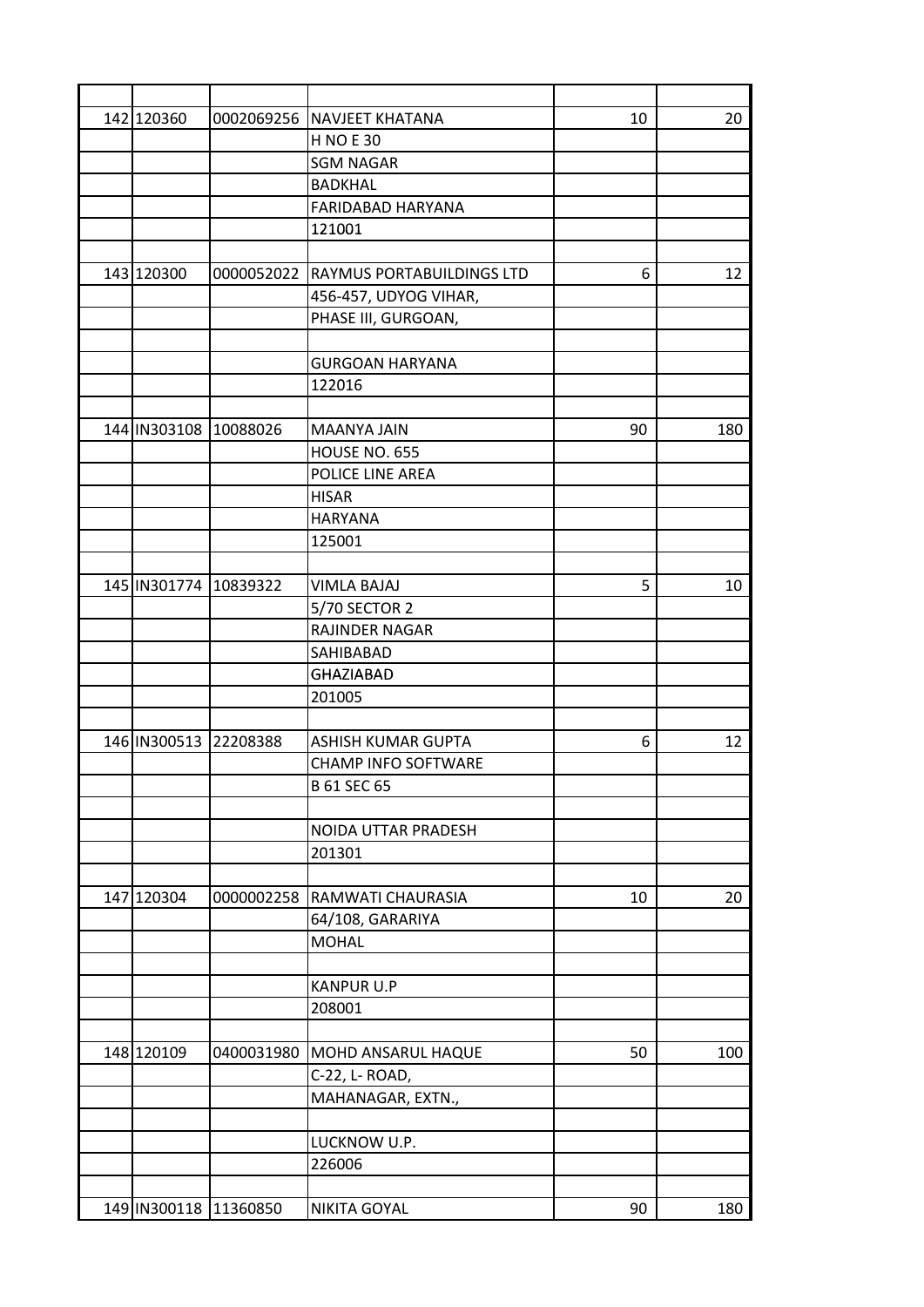|            |                       | 38/51                              |     |     |
|------------|-----------------------|------------------------------------|-----|-----|
|            |                       | <b>MOTIKUNJ</b>                    |     |     |
|            |                       | LOHAMANDI                          |     |     |
|            |                       | <b>AGRA</b>                        |     |     |
|            |                       | 282002                             |     |     |
|            |                       |                                    |     |     |
| 150 120366 |                       | 0000204024 ASHISH GHIYA HUF        | 95  | 190 |
|            |                       | P. NO - 13,                        |     |     |
|            |                       | <b>BARKAT COLONY</b>               |     |     |
|            |                       | <b>TONK PHATAK</b>                 |     |     |
|            |                       | <b>JAIPUR RAJASTHAN</b>            |     |     |
|            |                       | 302015                             |     |     |
|            |                       |                                    |     |     |
| 151 120292 | 0000050692            | <b>ASHOK KUMAR AGARWAL</b>         | 400 | 800 |
|            |                       | $C-181-B$                          |     |     |
|            |                       | KHADI COLONY,                      |     |     |
|            |                       | <b>BAJAJ NAGAR</b>                 |     |     |
|            |                       | <b>JAIPUR RAJASTHAN</b>            |     |     |
|            |                       | 302019                             |     |     |
|            |                       |                                    |     |     |
| 152 120447 | 0007039488            | <b>SUNIL KUMAR NUWAL</b>           | 100 | 200 |
|            |                       | <b>AMAR KATLA</b>                  |     |     |
|            |                       | <b>BUNDI</b>                       |     |     |
|            |                       |                                    |     |     |
|            |                       | <b>BUNDI RAJASTHAN</b>             |     |     |
|            |                       | 323001                             |     |     |
|            |                       |                                    |     |     |
| 153 120685 | 0000028514            | <b>SUNITA PUROHIT</b>              | 90  | 180 |
|            |                       | SHREYA VILLA II-C-193              |     |     |
|            |                       | MURLIDHAR VYAS NAGAR               |     |     |
|            |                       | BEHIND MAUSAM VIBHAG               |     |     |
|            |                       |                                    |     |     |
|            |                       | <b>BIKANER RAJASTHAN</b><br>334004 |     |     |
|            |                       |                                    |     |     |
|            |                       |                                    |     |     |
|            | 154 IN300974 10737244 | DIPEN B. KANABAR                   | 90  | 180 |
|            |                       | JALARAM KRUPA,                     |     |     |
|            |                       | RAMVIHAR SOCIETY,                  |     |     |
|            |                       | NANA MOVA MAIN ROAD,               |     |     |
|            |                       | RAJKOT.                            |     |     |
|            |                       | 360002                             |     |     |
|            |                       |                                    |     |     |
|            | 155 IN302201 11522196 | LAKHANI DHARABEN S                 | 40  | 80  |
|            |                       | <b>PLOT NO. 543</b>                |     |     |
|            |                       | <b>ARDESH SOCIETY</b>              |     |     |
|            |                       | <b>VIJAYRAJ NAGAR</b>              |     |     |
|            |                       | <b>BHAVNAGAR</b>                   |     |     |
|            |                       | 364003                             |     |     |
|            |                       |                                    |     |     |
| 156 120614 | 0000094511            | CHANDULAL BHOGILAL ADANI           | 90  | 180 |
|            |                       | J-54 MAITRI APPT                   |     |     |
|            |                       | OPP ENG COLLEGE MOTERA             |     |     |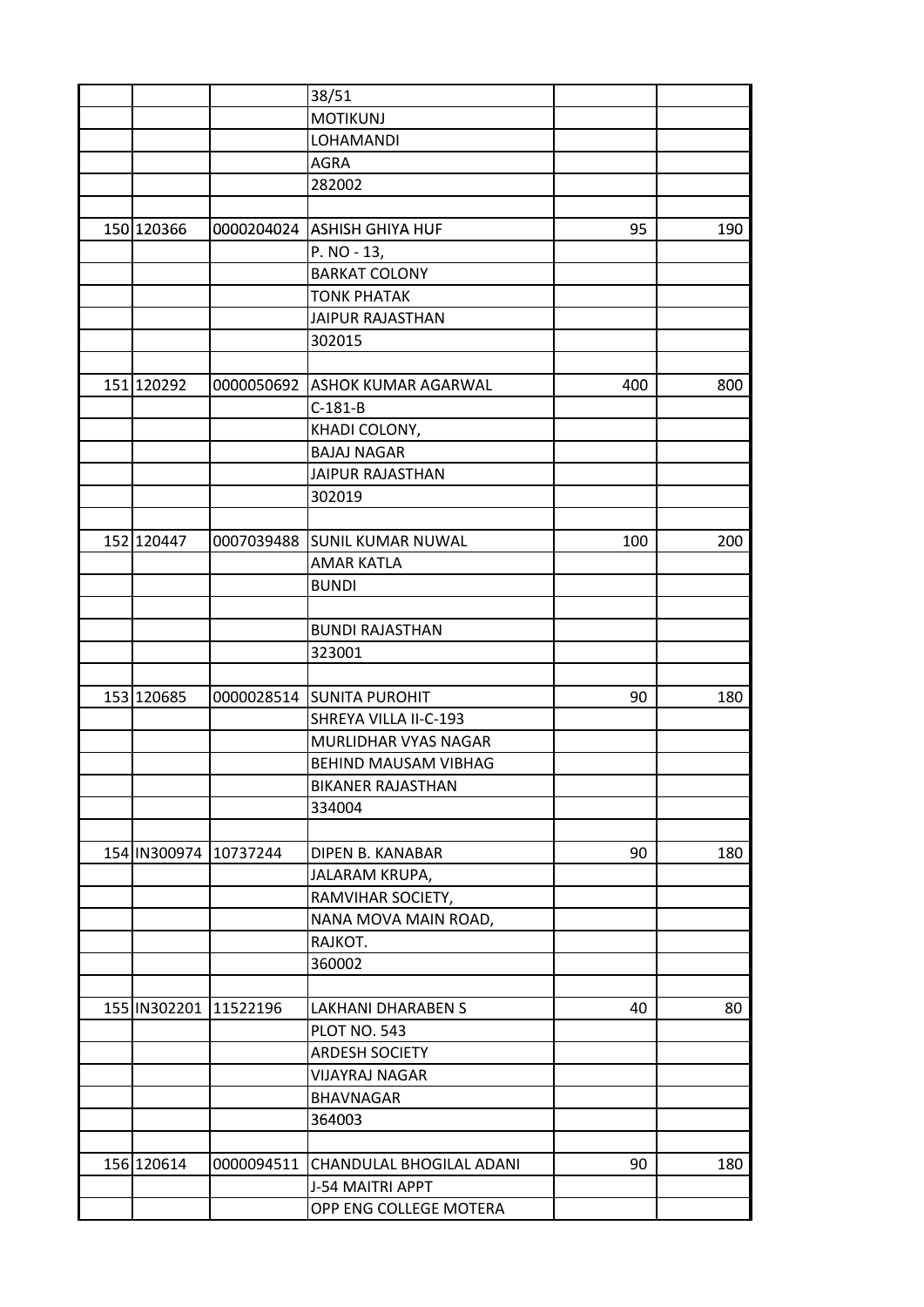|              |                       | <b>GANDHI NAGAR HIGHWAY</b>  |    |     |
|--------------|-----------------------|------------------------------|----|-----|
|              |                       | SABARMATI                    |    |     |
|              |                       | AHMEDABAD GUJARAT            |    |     |
|              |                       | 380005                       |    |     |
|              |                       |                              |    |     |
|              | 157 IN303052 10835703 | ASHNI ALPESHBHAI DALAL       | 90 | 180 |
|              |                       | A/3 PRATIKSHA APPARTMENT     |    |     |
|              |                       | NR LAXMI VARDHAK JAIN        |    |     |
|              |                       | <b>DERASAD</b>               |    |     |
|              |                       | SHANTIVAN, PALDI             |    |     |
|              |                       | AHMEDABAD                    |    |     |
|              |                       | 380007                       |    |     |
|              |                       |                              |    |     |
| 158 120614   | 0000094773            | IMAGANBHAI R DARJI           | 90 | 180 |
|              |                       | A/11 SURYA COMPLEX STATUS    |    |     |
|              |                       | OPP AMCO BANK                |    |     |
|              |                       | <b>GURUKUL ROAD MEMNAGAR</b> |    |     |
|              |                       | AHMEDABAD GUJARAT            |    |     |
|              |                       | 380052                       |    |     |
|              |                       |                              |    |     |
| 159 120478   | 0000039858            | lVISHNUBEN ASARSINH VAGHELA  | 65 | 130 |
|              |                       |                              |    |     |
|              |                       | RAGHUKUL NIVAS RAJARSHI      |    |     |
|              |                       | <b>NAGAR</b>                 |    |     |
|              |                       | <b>BALIYADEV MANDIR PASE</b> |    |     |
|              |                       | <b>PETHAPUR</b>              |    |     |
|              |                       | <b>GANDHINAGAR GUJARAT</b>   |    |     |
|              |                       | 382610                       |    |     |
|              |                       |                              |    |     |
| 160 120415   | 0000026525            | JAYANTILAL CHANDULAL JANI.   | 55 | 110 |
|              |                       | H/G-4, VIVEKANANAD APT.,     |    |     |
|              |                       | B/H GUJARAT GAS CO.,         |    |     |
|              |                       | ADAJAN ROAD,                 |    |     |
|              |                       | <b>SURAT GUJARAT</b>         |    |     |
|              |                       | 395003                       |    |     |
|              |                       |                              |    |     |
| 161 IN300907 | 10466035              | RAMESH SHAH                  | 90 | 180 |
|              |                       | 401/B, DRUV BLDG., 'B' WING, |    |     |
|              |                       | <b>GULMOHAR ROAD,</b>        |    |     |
|              |                       | PLOT NO. 60-61, JVPD SCHEME, |    |     |
|              |                       | VILE PARLE (W), MUMBAI       |    |     |
|              |                       | 400049                       |    |     |
|              |                       |                              |    |     |
| 162 IN300907 | 10466043              | MRUDULA SHAH                 | 90 | 180 |
|              |                       | 401-B, DRUV BLDG., 'B' WING, |    |     |
|              |                       | <b>GULMOHAR ROAD,</b>        |    |     |
|              |                       | PLOT NO. 60-61, JUHU SCHEME, |    |     |
|              |                       |                              |    |     |
|              |                       | VILE PARLE (W), MUMBAI       |    |     |
|              |                       | 400049                       |    |     |
|              |                       |                              |    |     |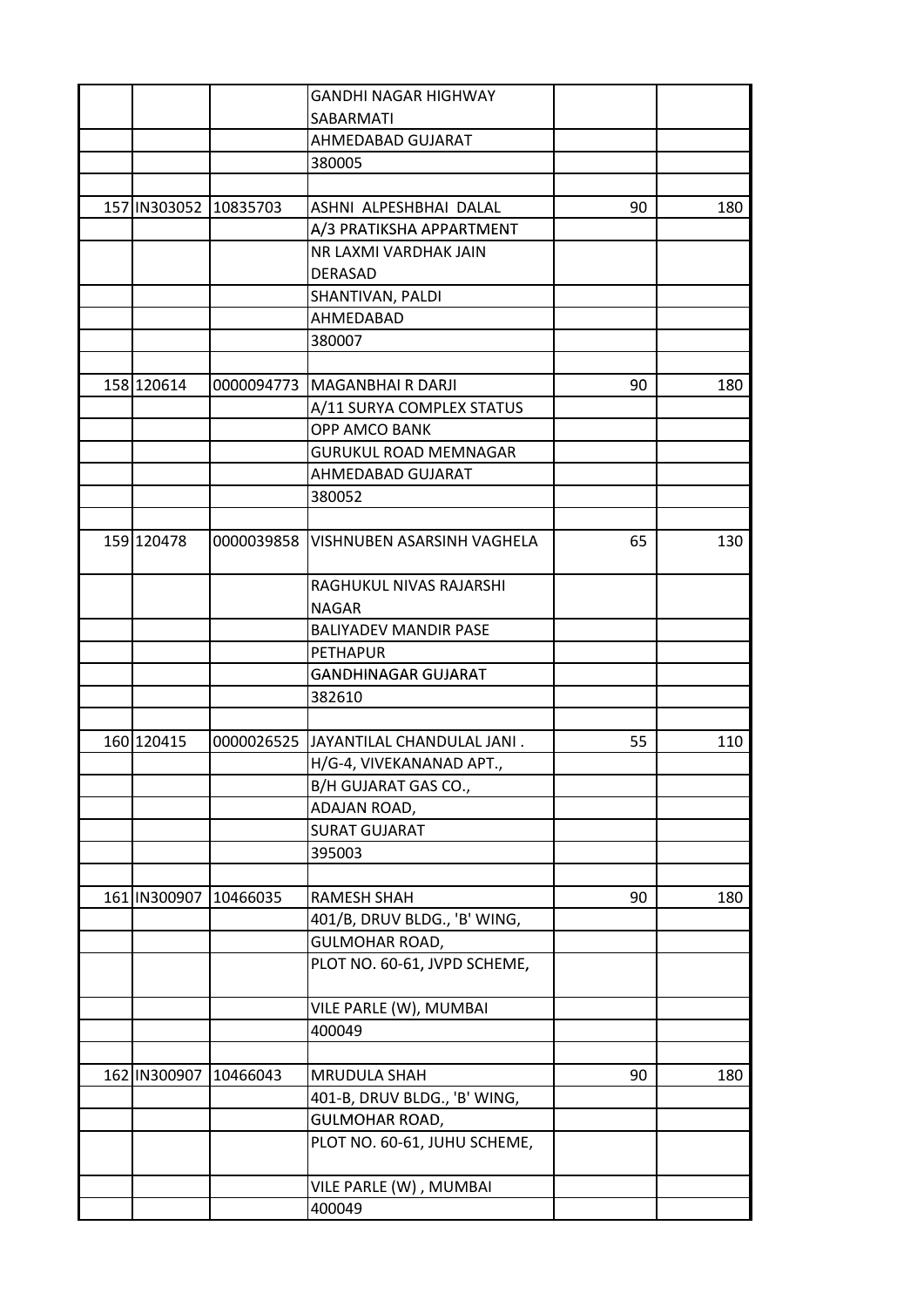| 163 IN300183 10073041 |            | REKHA KUMAR KURKUTE                   | 100            | 200   |
|-----------------------|------------|---------------------------------------|----------------|-------|
|                       |            | A6-33, NABARD PARK                    |                |       |
|                       |            | KHIRA NAGAR, S.V.ROAD                 |                |       |
|                       |            | SANTACRUZ (WEST)                      |                |       |
|                       |            | <b>MUMBAI</b>                         |                |       |
|                       |            | 400054                                |                |       |
|                       |            |                                       |                |       |
| 164 IN301774 13919455 |            | <b>SUSHILKUMAR MAHATAM RAI</b>        | 15             | 30    |
|                       |            | R NO 23/B SAI SHRADHA MANDAL          |                |       |
|                       |            | PRATAP NAGAR                          |                |       |
|                       |            | <b>BHANDUP WEST</b>                   |                |       |
|                       |            | <b>MUMBAI</b>                         |                |       |
|                       |            | 400078                                |                |       |
|                       |            |                                       |                |       |
| 165 120129            |            | 0000035799  LALITABEN VASANTLAL SHETH | 100            | 200   |
|                       |            | B-6, MEHTA APT, CHANDRALOK            |                |       |
|                       |            | <b>SOC</b>                            |                |       |
|                       |            | PUNJABI LANE, L.T ROAD,               |                |       |
|                       |            | <b>BORIVALI (WEST)</b>                |                |       |
|                       |            | MUMBAI MAHARASHTRA                    |                |       |
|                       |            | 400092                                |                |       |
|                       |            |                                       |                |       |
| 166 IN306114 90013872 |            | <b>VITTHAL YADAV</b>                  | 50             | 100   |
|                       |            | MANOR CO-OP. HSG. SOCIETY, B          |                |       |
|                       |            | <b>WING</b>                           |                |       |
|                       |            | FLAT NO.101, 1ST FLOOR, PLOT          |                |       |
|                       |            | NO.3,                                 |                |       |
|                       |            | SECTOR NO.14, PALM BEACH              |                |       |
|                       |            | ROAD,                                 |                |       |
|                       |            | SANPADA (E), NAVI MUMBAI              |                |       |
|                       |            | 400705                                |                |       |
|                       |            |                                       |                |       |
| 167 IN300513 80320721 |            | CHHAYA VERSHIBHAI                     | $\overline{7}$ | 14    |
|                       |            | <b>BHANUSHALI</b>                     |                |       |
|                       |            | A 301 OM MAHAVIR BAUG                 |                |       |
|                       |            | UTTAN ROAD CHANDMAL NAGAR             |                |       |
|                       |            | <b>NEAR POLICE STATION</b>            |                |       |
|                       |            | <b>BHAYANDAR W</b>                    |                |       |
|                       |            | THANE MAHARASHTRA                     |                |       |
|                       |            | 401101                                |                |       |
|                       |            |                                       |                |       |
| 168 120454            | 0000011701 | <b>ANKUR ANIL SHETH</b>               | 500            | 1,000 |
|                       |            | 203 SMITA APT., 2nd FLOOR,            |                |       |
|                       |            | PANCHAL NAGAR NEAR DHYAN              |                |       |
|                       |            |                                       |                |       |
|                       |            | MANDIR NALLASOPARA (W)                |                |       |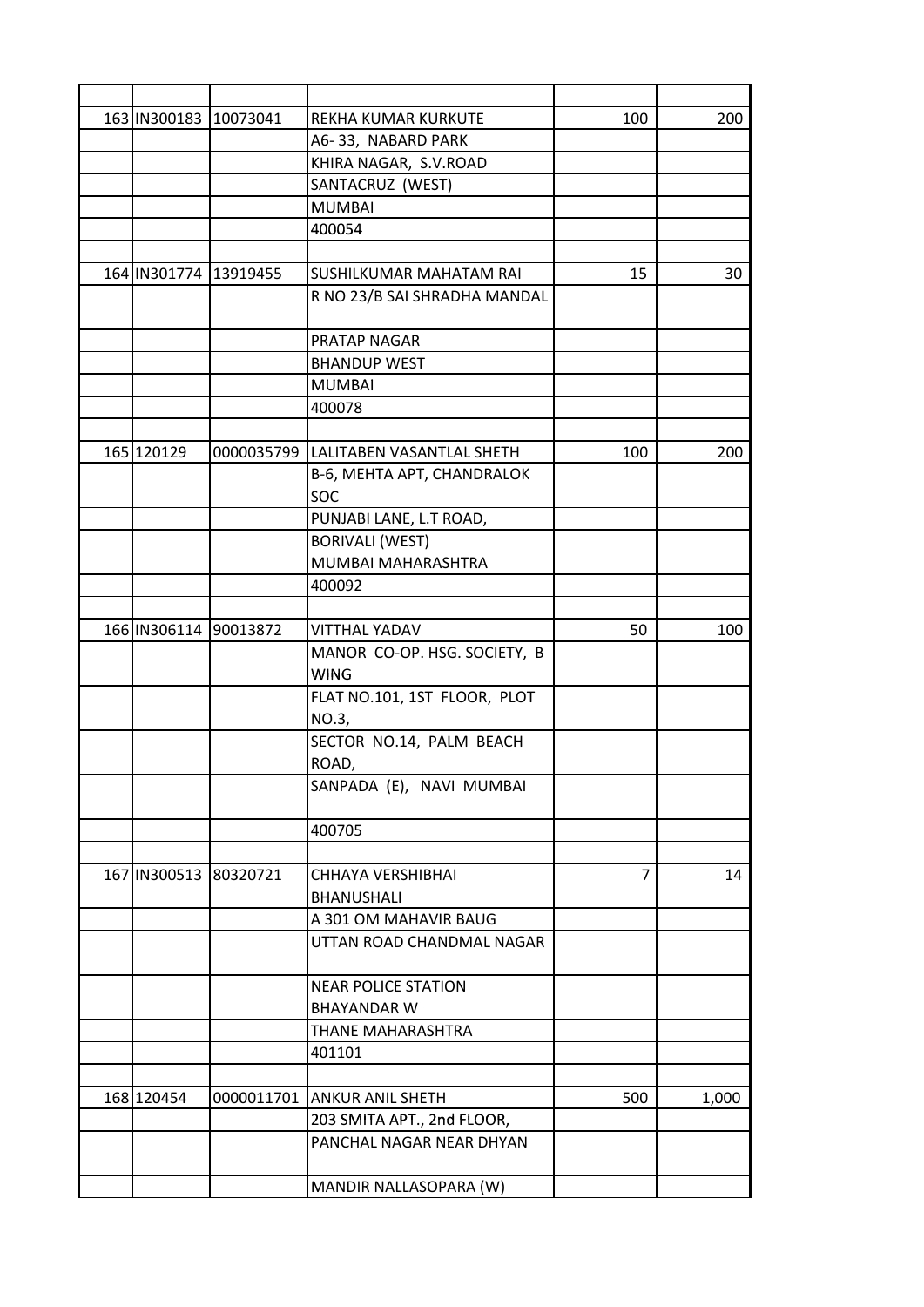|                       |                       | NALLASOPARA MAHARASHTRA          |    |     |
|-----------------------|-----------------------|----------------------------------|----|-----|
|                       |                       |                                  |    |     |
|                       |                       | 401203                           |    |     |
|                       |                       |                                  |    |     |
| 169 120106            | 0002485004            | <b>ABHIJEET RAJAN VARTAK</b>     | 33 | 66  |
|                       |                       | S/ORAJAN                         |    |     |
|                       |                       | VARTAKSAGARSHETROAD              |    |     |
|                       |                       | PETROLPUMPMEDICAL                |    |     |
|                       |                       | VASAI                            |    |     |
|                       |                       | THANE MAHARASHTRA                |    |     |
|                       |                       | 401207                           |    |     |
|                       |                       |                                  |    |     |
| 170 120226            | 0000101430            | RAJESH RAMESH BHATTAD            | 22 | 44  |
|                       |                       | B-28, G BLOCK MIDC               |    |     |
|                       |                       | CHINCHWAD,                       |    |     |
|                       |                       | R-H 60, ARUNDOY HSG SOCIETY.     |    |     |
|                       |                       |                                  |    |     |
|                       |                       |                                  |    |     |
|                       |                       | PUNE MAHARASHTRA                 |    |     |
|                       |                       | 411013                           |    |     |
|                       |                       |                                  |    |     |
| 171 IN301604 10318990 |                       | <b>SHRADDHA GORE</b>             | 25 | 50  |
|                       |                       | B-36, SOBA PARK                  |    |     |
|                       |                       | BEHIND VRUNDAWAN SOC             |    |     |
|                       |                       | OPP GURU GANESH NAGAR,           |    |     |
|                       |                       | <b>KOTHRUD</b>                   |    |     |
|                       |                       | <b>PUNE</b>                      |    |     |
|                       |                       | 411029                           |    |     |
|                       |                       |                                  |    |     |
|                       | 172 IN300513 21090480 | <b>BHAUSAHEB B PINGALE</b>       | 10 | 20  |
|                       |                       | AT POST BHAMBARDE                |    |     |
|                       |                       | TALUKA SHIRUR                    |    |     |
|                       |                       | <b>DIST PUNE</b>                 |    |     |
|                       |                       | PUNE MAHARASHTRA                 |    |     |
|                       |                       | 412209                           |    |     |
|                       |                       |                                  |    |     |
| 173 120447            | 0007363051            | KRITIKA JAIRAM                   | 75 | 150 |
|                       |                       | NEAR SILVER PALACE BUILDING      |    |     |
|                       |                       | OPP SUNITA PAN MANDIR WEST       |    |     |
|                       |                       | <b>CENTRAL ROAD DHANTOLI</b>     |    |     |
|                       |                       | <b>NAGPUR</b>                    |    |     |
|                       |                       | NAGPUR MAHARASHTRA               |    |     |
|                       |                       | 440012                           |    |     |
|                       |                       |                                  |    |     |
| 174 120300            | 0000664882            | <b>PRASHANT RAMAKANT WAICHAL</b> | 75 | 150 |
|                       |                       | HUF.                             |    |     |
|                       |                       | <b>GURUPRASAD MOHAN BHAJI</b>    |    |     |
|                       |                       | <b>BHANDAR</b>                   |    |     |
|                       |                       | LANE TAPDIA NAGAR                |    |     |
|                       |                       |                                  |    |     |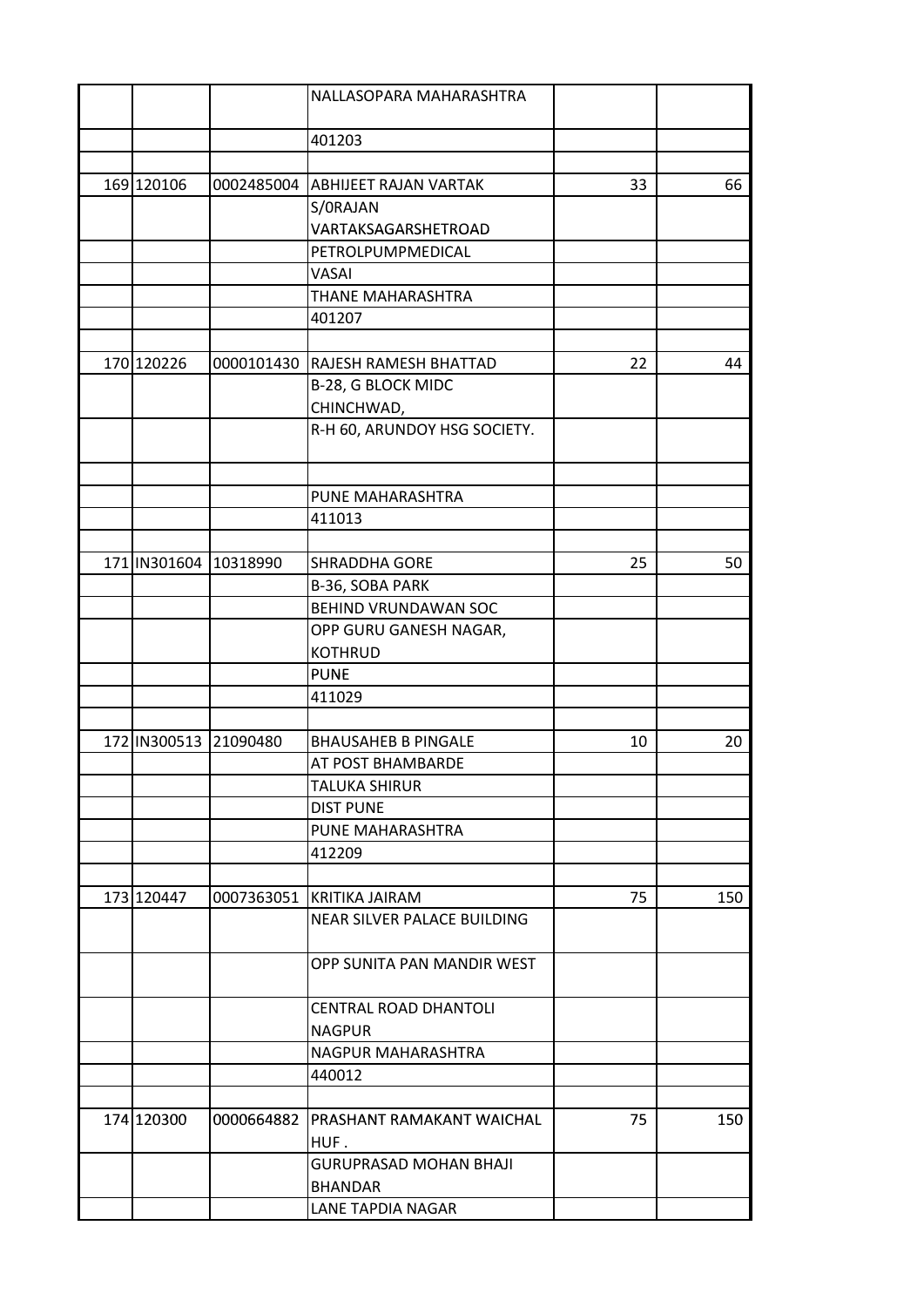|                       |            | AKOLA MAHARASHTRA                 |    |     |
|-----------------------|------------|-----------------------------------|----|-----|
|                       |            | 444005                            |    |     |
|                       |            |                                   |    |     |
| 175 IN306114 20226810 |            | PRADEEP AKOTIYA                   | 90 | 180 |
|                       |            | 146, ASHISH NAGAR,                |    |     |
|                       |            | NEAR BANGALI CHOURAHA,            |    |     |
|                       |            | KANADIA ROAD,                     |    |     |
|                       |            | INDORE.                           |    |     |
|                       |            | 452016                            |    |     |
|                       |            |                                   |    |     |
| 176 120133            | 0000414265 | <b>VINEET KUMAR SHARMA</b>        | 5  | 10  |
|                       |            | <b>TALAB MARG NR</b>              |    |     |
|                       |            | <b>VIVERANAND SCHOOL</b>          |    |     |
|                       |            | <b>CHOUBEY COLONY</b>             |    |     |
|                       |            | RAIPUR CHHATTISGARH               |    |     |
|                       |            | 492001                            |    |     |
|                       |            |                                   |    |     |
| 177 120447            | 0000219021 | <b>SIVAPRASAD NAIDU NALLAPATI</b> | 30 | 60  |
|                       |            |                                   |    |     |
|                       |            | $1 - 7 - 269/1$                   |    |     |
|                       |            | <b>BAKARAM</b>                    |    |     |
|                       |            | MUSHEERABAD                       |    |     |
|                       |            | HYDERABAD Telangana               |    |     |
|                       |            | 500082                            |    |     |
|                       |            |                                   |    |     |
| 178 120332            |            | 0004297285 SHAILESH GUNVANTH      | 10 | 20  |
|                       |            | CBR PRAKRUTHI APPARTMENT          |    |     |
|                       |            | FLAT NO-A-210 M -M                |    |     |
|                       |            | <b>GARDENS BABUSAPALYA</b>        |    |     |
|                       |            | <b>BANGALORE KARNATAKA</b>        |    |     |
|                       |            | 560043                            |    |     |
|                       |            |                                   |    |     |
| 179 IN301774 11423335 |            | NIKHIL VISHWAS UPPIN              | 13 | 26  |
|                       |            | POLT NO 69 SECTION NO 2           |    |     |
|                       |            |                                   |    |     |
|                       |            | SHIVABASAVA NAGAR                 |    |     |
|                       |            | <b>BELGAUM</b>                    |    |     |
|                       |            | 590010                            |    |     |
|                       |            |                                   |    |     |
| 180 120573            | 0000305341 | RAJIN RAJAN P.                    | 5  | 10  |
|                       |            | 103(9/320) NAVATH                 |    |     |
|                       |            | 9 AZHIKODE                        |    |     |
|                       |            | AZHIKODE PANCHAYATH               |    |     |
|                       |            | <b>KANNUR KERALA</b>              |    |     |
|                       |            | 670009                            |    |     |
|                       |            |                                   |    |     |
| 181 IN303028 53169143 |            | NAVANEETH KUMAR SAVITHRI          | 25 | 50  |
|                       |            | <b>KRISHNA PILLAI</b>             |    |     |
|                       |            | NAVASREE DALWA ROAD LANE          |    |     |
|                       |            |                                   |    |     |
|                       |            |                                   |    |     |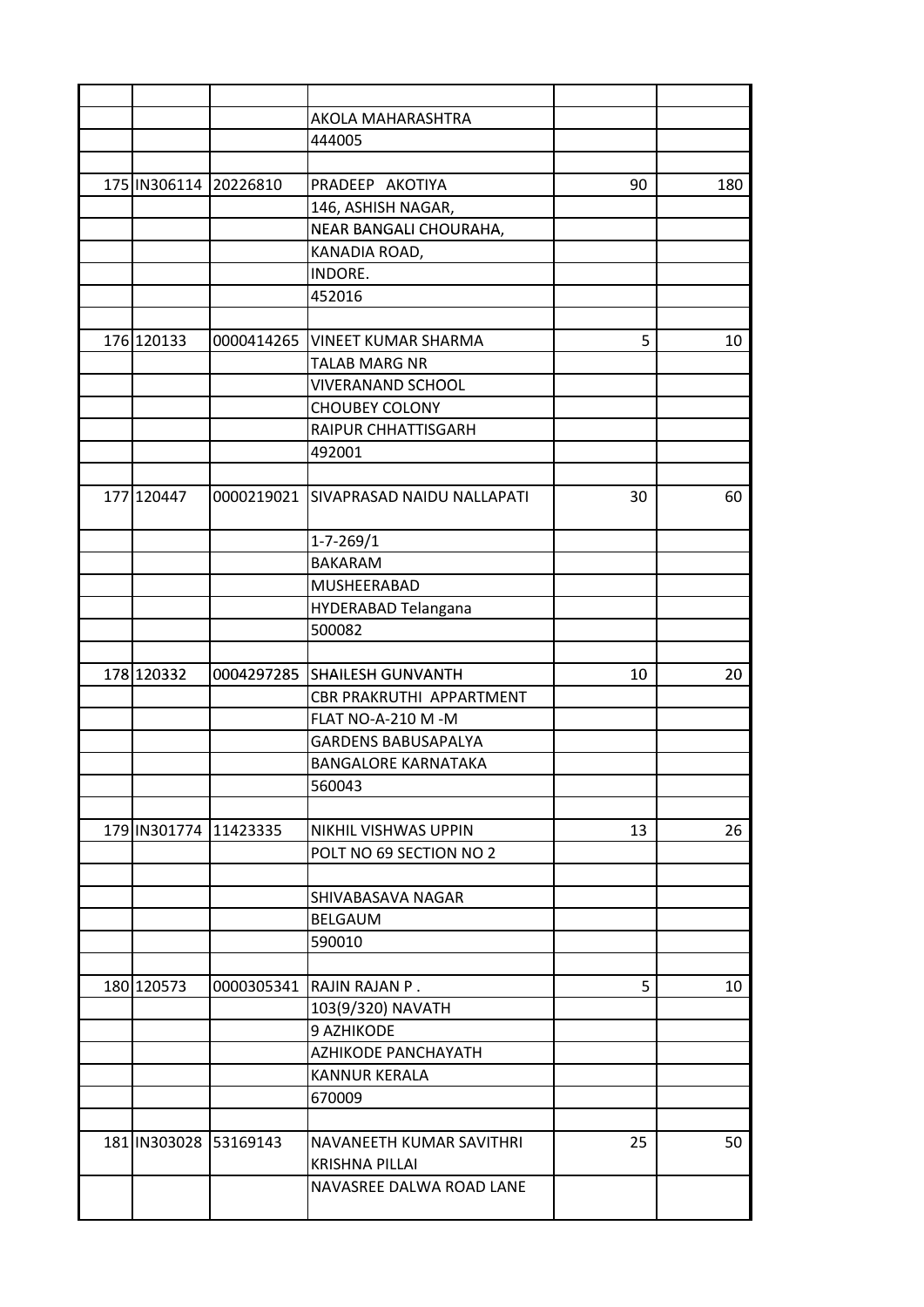|                       |                       | KUMARAPURAM                            |     |     |
|-----------------------|-----------------------|----------------------------------------|-----|-----|
|                       |                       | MEDICAL COLLEGE PO                     |     |     |
|                       |                       | TRIVANDRUM                             |     |     |
|                       |                       | 695011                                 |     |     |
|                       |                       |                                        |     |     |
| 182 120685            |                       | 0000127127   PRIYANKA SETHIA           | 90  | 180 |
|                       |                       | BLOCK-G, FLAT NO. 301                  |     |     |
|                       |                       | 493/B/18 G T ROAD                      |     |     |
|                       |                       | SOUTH, VIKRAM VIHAR                    |     |     |
|                       |                       | HOWRAH WEST BENGAL                     |     |     |
|                       |                       | 711102                                 |     |     |
|                       |                       |                                        |     |     |
| 183 IN302496 10025183 |                       | <b>LILA PAUL</b>                       | 90  | 180 |
|                       |                       | C/O KUNTAL CHATTERJEE                  |     |     |
|                       |                       | 37, H.C. MUKHERJEE ROAD                |     |     |
|                       |                       | DOLMACHA PARA                          |     |     |
|                       |                       | KHARDAH, 24 PG(N)                      |     |     |
|                       |                       | 743155                                 |     |     |
|                       |                       |                                        |     |     |
| 184 120573            |                       | 0000271237   FAISAL BAVA KOZHIKKATTIL. | 180 | 360 |
|                       |                       | PO BOX 6442                            |     |     |
|                       |                       | UAE                                    |     |     |
|                       |                       |                                        |     |     |
|                       |                       | <b>DUBAI DUBAI</b>                     |     |     |
|                       |                       | 111111                                 |     |     |
|                       |                       |                                        |     |     |
| 185 IN301330 18286798 |                       | JITENDER KUMAR                         | 200 | 400 |
|                       |                       | <b>B 63B</b>                           |     |     |
|                       |                       | <b>VIJAY NAGAR</b>                     |     |     |
|                       |                       |                                        |     |     |
|                       |                       | <b>NEW DELHI</b>                       |     |     |
|                       |                       | 110009                                 |     |     |
|                       |                       |                                        |     |     |
| 186 120109            | 0003616261            | <b>GAURAV MALHOTRA</b>                 | 65  | 130 |
|                       |                       | HOUSE NO 506                           |     |     |
|                       |                       | <b>MANDAKINI ENCLAVE</b>               |     |     |
|                       |                       | ALAKNANDA                              |     |     |
|                       |                       | NEW DELHI DELHI                        |     |     |
|                       |                       | 110019                                 |     |     |
|                       |                       |                                        |     |     |
| 187 IN 302365         | 10157090              | <b>AJAY RASTOGI</b>                    | 10  | 20  |
|                       |                       | H.NO.C-124,                            |     |     |
|                       |                       | SHAKTI NAGAR EXTN.                     |     |     |
|                       |                       |                                        |     |     |
|                       |                       | <b>DELHI</b>                           |     |     |
|                       |                       | 110052                                 |     |     |
|                       |                       |                                        |     |     |
| 188 120332            | 0004211504 SURAJ BHAN |                                        | 90  | 180 |
|                       |                       |                                        |     |     |
|                       |                       |                                        |     |     |
|                       |                       | <b>B-1469 NIMRI VILLAGE</b>            |     |     |
|                       |                       | SHASHTRI NAGAR                         |     |     |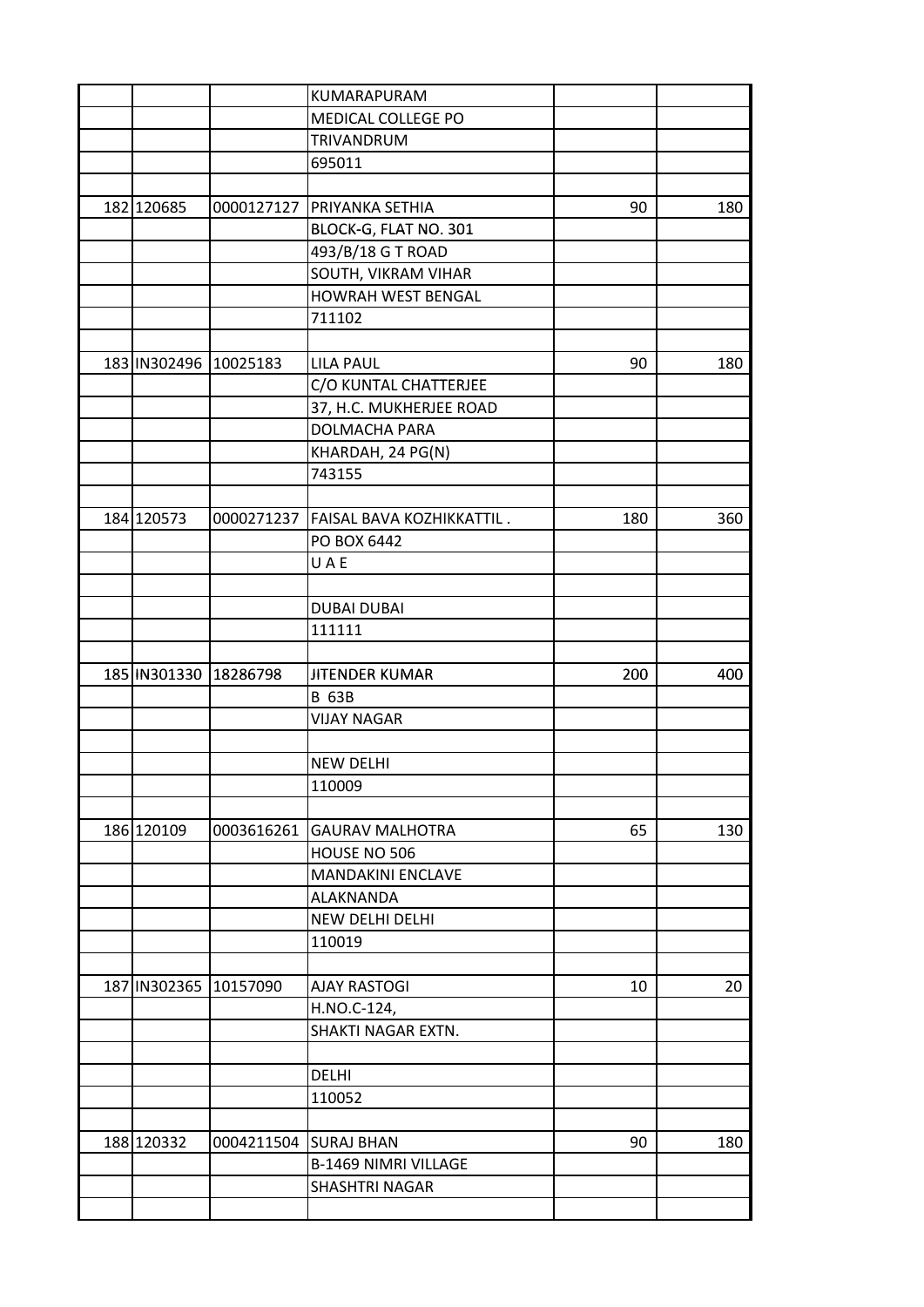|                       |                       | <b>DELHI DELHI</b>                |     |       |
|-----------------------|-----------------------|-----------------------------------|-----|-------|
|                       |                       | 110052                            |     |       |
|                       |                       |                                   |     |       |
| 189 IN302620 10036974 |                       | <b>SUBHASH BABU GUPTA</b>         | 30  | 60    |
|                       |                       | B-130                             |     |       |
|                       |                       | ORIENTAL APPTS.                   |     |       |
|                       |                       | PLOT NO.-50, SECTOR-9, ROHINI     |     |       |
|                       |                       |                                   |     |       |
|                       |                       | <b>DELHI</b>                      |     |       |
|                       |                       | 110085                            |     |       |
|                       |                       |                                   |     |       |
| 190 IN301774 17103523 |                       | HIMANSHU SEMWAL                   | 6   | 12    |
|                       |                       | FLAT NO 64                        |     |       |
|                       |                       |                                   |     |       |
|                       |                       | POCKET A/3                        |     |       |
|                       |                       | <b>SECTOR 8 ROHINI</b>            |     |       |
|                       |                       | <b>DELHI</b>                      |     |       |
|                       |                       | 110085                            |     |       |
|                       |                       |                                   |     |       |
| 191 120323            | 0000920043            | <b>IDUSHYANT PANDEY</b>           | 10  | 20    |
|                       |                       | <b>B38 13 4 NAVODIT NAGAR EXT</b> |     |       |
|                       |                       | <b>MAHMOORGANJ</b>                |     |       |
|                       |                       | CHHITUPUR MAHMOORGANJ             |     |       |
|                       |                       | <b>VARANASI UTTAR PRADESH</b>     |     |       |
|                       |                       | 221010                            |     |       |
|                       |                       |                                   |     |       |
| 192 120816            |                       | 0001079514 SATYKI SHUKLA          | 10  | 20    |
|                       |                       | MOH BNCHA TFFI A TARFFNPUR        |     |       |
|                       |                       |                                   |     |       |
|                       |                       | <b>SITAPUR</b>                    |     |       |
|                       |                       |                                   |     |       |
|                       |                       | SITAPUR UTTAR PRADESH             |     |       |
|                       |                       | 261001                            |     |       |
|                       |                       |                                   |     |       |
| 193 120109            | 0006421785            | <b>PUSHPA DEVI</b>                | 90  | 180   |
|                       |                       | 81, RAV RAJAJI KA KHURRA,         |     |       |
|                       |                       | SURAJPOL BAZAR,                   |     |       |
|                       |                       | <b>CHOKDI TOPKHANA HAJURI</b>     |     |       |
|                       |                       | <b>JAIPUR RAJASTHAN</b>           |     |       |
|                       |                       | 302003                            |     |       |
|                       |                       |                                   |     |       |
| 194 120177            | 0100149383            | ANIL KUMAR KARNAWAT               | 500 | 1,000 |
|                       |                       |                                   |     |       |
|                       |                       | 1402, TARANAYAK KI GALI           |     |       |
|                       |                       | PARTANIO KA RASTA                 |     |       |
|                       |                       | JOHARI BAZAR                      |     |       |
|                       |                       | <b>JAIPUR RAJASTHAN</b>           |     |       |
|                       |                       | 302003                            |     |       |
|                       |                       |                                   |     |       |
|                       | 195 IN301160 30241695 | ANNU KUMAR PHOPHLIA               | 90  | 180   |
|                       |                       | 2072                              |     |       |
|                       |                       | BARAH GANGOUR KA RASTA            |     |       |
|                       |                       | <b>JOHARI BAZAR</b>               |     |       |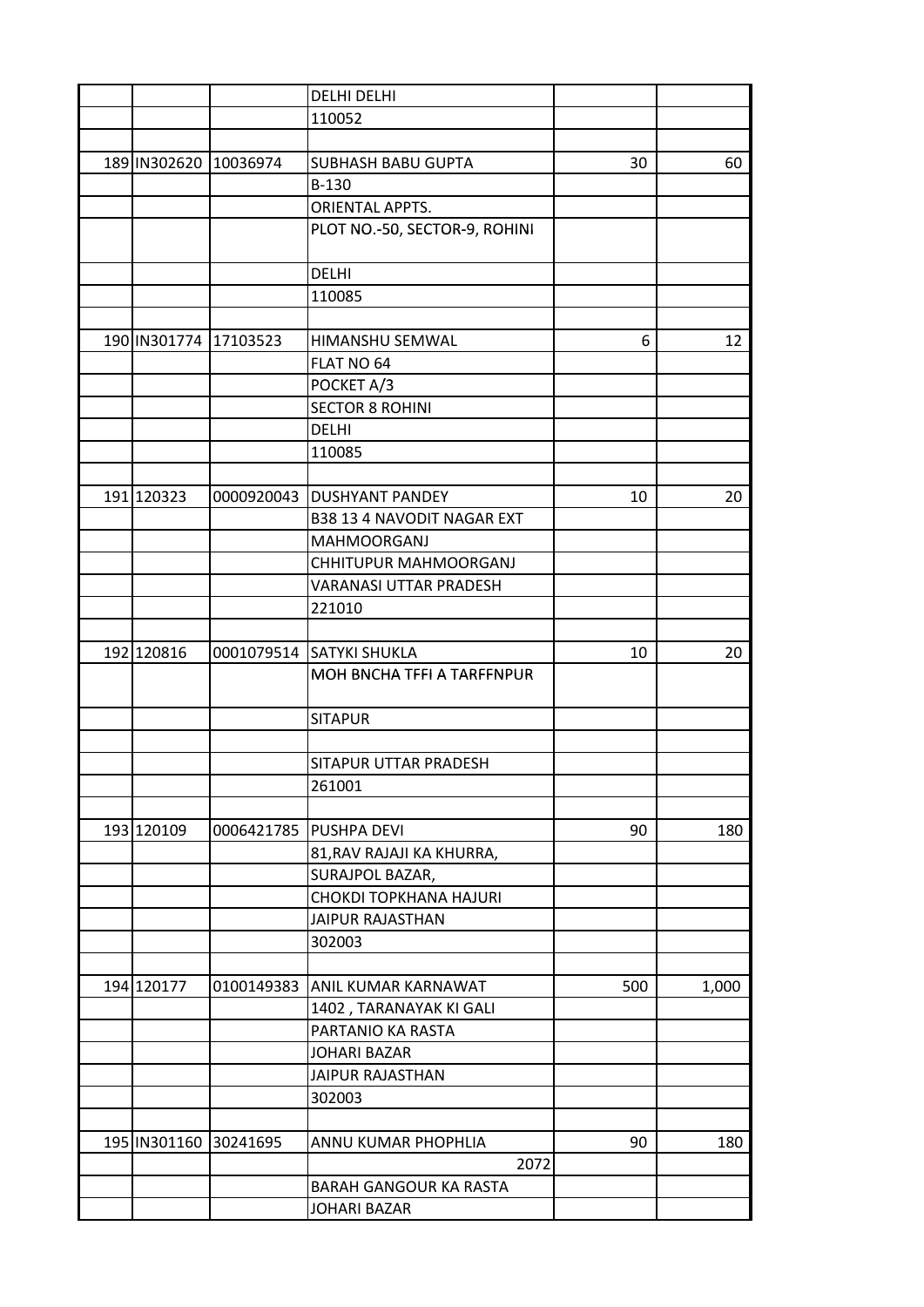|            |                       | <b>JAIPUR</b>              |    |     |
|------------|-----------------------|----------------------------|----|-----|
|            |                       | 302003                     |    |     |
|            |                       |                            |    |     |
| 196 120106 | 0500042075            | <b>RICHA GUPTA</b>         | 50 | 100 |
|            |                       | $B-101$                    |    |     |
|            |                       | <b>JANTA COLONY</b>        |    |     |
|            |                       |                            |    |     |
|            |                       | <b>JAIPUR RAJASTHAN</b>    |    |     |
|            |                       | 302004                     |    |     |
|            |                       |                            |    |     |
| 197 120366 | 0000081288            | <b>POONAM SAIWAL</b>       | 15 | 30  |
|            |                       | $C-55$                     |    |     |
|            |                       | MUKESH COLONY              |    |     |
|            |                       | 22 GODAM                   |    |     |
|            |                       | <b>JAIPUR RAJASTHAN</b>    |    |     |
|            |                       | 302006                     |    |     |
|            |                       |                            |    |     |
|            | 198 IN301160 30093642 | RITESH KHANDELWAL          | 90 | 180 |
|            |                       | $B-72$                     |    |     |
|            |                       |                            |    |     |
|            |                       | <b>NEHRU NAGAR</b>         |    |     |
|            |                       | <b>JAIPUR</b>              |    |     |
|            |                       | 302016                     |    |     |
|            |                       |                            |    |     |
|            | 199 IN300183 13051149 | <b>CHANDRIKA PARWAL</b>    | 90 | 180 |
|            |                       | 3 SHARDA COLONY GALI NO 12 |    |     |
|            |                       |                            |    |     |
|            |                       | GANDHI PATH QUEENS ROAD    |    |     |
|            |                       |                            |    |     |
|            |                       | <b>JAIPUR</b>              |    |     |
|            |                       | 302021                     |    |     |
|            |                       |                            |    |     |
| 200 120177 | 0100561396            | PRATIBHA GUPTA             | 90 | 180 |
|            |                       | $2-GA-10$                  |    |     |
|            |                       | <b>AJMER ROAD</b>          |    |     |
|            |                       | KAMLA NEHRU NAGAR          |    |     |
|            |                       | <b>JAIPUR RAJASTHAN</b>    |    |     |
|            |                       | 302024                     |    |     |
|            |                       |                            |    |     |
| 201 120177 | 0100027651            | <b>SHANTI DEVI</b>         | 90 | 180 |
|            |                       | 444, JAISINGHPURA KHOR     |    |     |
|            |                       | <b>NEAR CRPF CAMP</b>      |    |     |
|            |                       | <b>RAMGARH ROAD</b>        |    |     |
|            |                       | <b>JAIPUR RAJASTHAN</b>    |    |     |
|            |                       | 303113                     |    |     |
|            |                       |                            |    |     |
|            | 202 IN301604 10089307 | YOGESH KUMAR DANGAYACH     | 90 | 180 |
|            |                       | V/P BASKHON                |    |     |
|            |                       | TEH - BASSI                |    |     |
|            |                       |                            |    |     |
|            |                       | <b>JAIPUR</b>              |    |     |
|            |                       |                            |    |     |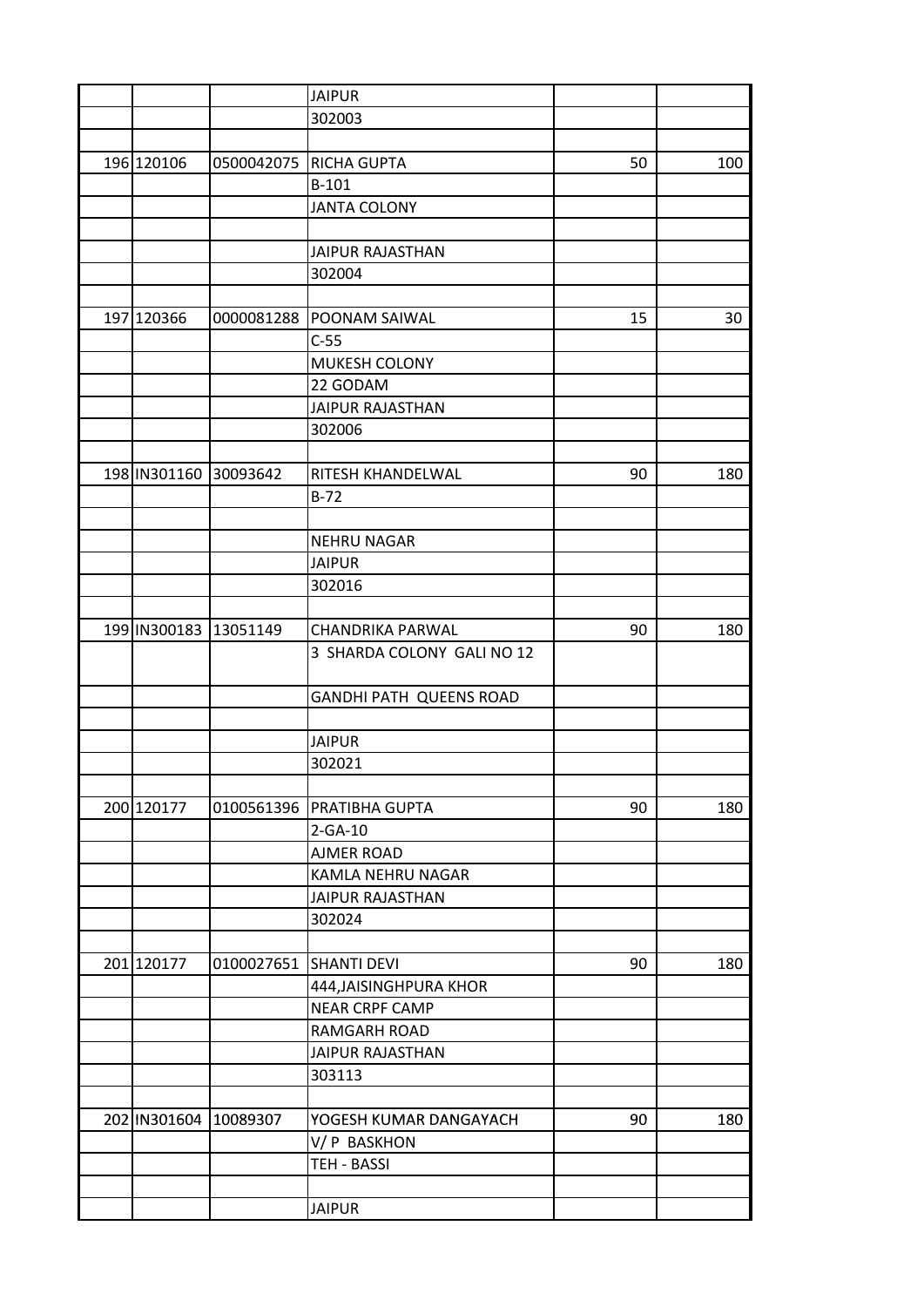|                         |                       | 303305                       |    |     |
|-------------------------|-----------------------|------------------------------|----|-----|
|                         |                       |                              |    |     |
| 203 120141              | 0100013427            | <b>USHA KHATORE</b>          | 90 | 180 |
|                         |                       | KHATORO KA MOHALA            |    |     |
|                         |                       | WARD NO.12                   |    |     |
|                         |                       |                              |    |     |
|                         |                       | <b>CHOMU RAJASTHAN</b>       |    |     |
|                         |                       | 303702                       |    |     |
|                         |                       |                              |    |     |
| 204 120106              | 0002744916            | MOHAN LAL JAIN               | 50 | 100 |
|                         |                       | S/O PRAKASH CHANDRA JAIN     |    |     |
|                         |                       | MANA KI SER TALAB ROAD       |    |     |
|                         |                       | SALUMBER                     |    |     |
|                         |                       | <b>UDAIPUR RAJASTHAN</b>     |    |     |
|                         |                       | 313027                       |    |     |
|                         |                       |                              |    |     |
| 205 IN301160 30310210   |                       | PRAMOD KUMAR JAIN HUF        | 90 | 180 |
|                         |                       | <b>154 GAYATRI NAGAR</b>     |    |     |
|                         |                       |                              |    |     |
|                         |                       | A MAHARANI FARM              |    |     |
|                         |                       | <b>DURGAPURA</b>             |    |     |
|                         |                       | <b>JAIPUR</b>                |    |     |
|                         |                       | 302018                       |    |     |
|                         |                       |                              |    |     |
| 206 IN301143 11554456   |                       | PRIYADARSHINI JAIN           | 90 | 180 |
|                         |                       | C/O KAMAL CLOTH STORE        |    |     |
|                         |                       | <b>NANAK CHOWK</b>           |    |     |
|                         |                       | <b>MERTACITY</b>             |    |     |
|                         |                       | <b>RAJASTHAN</b>             |    |     |
|                         |                       | 341510                       |    |     |
|                         |                       |                              |    |     |
| 207 IN301143   10937825 |                       | <b>GUNVANT J ZALDI HUF</b>   | 90 | 180 |
|                         |                       | 335 P S BHAVAN NR SKSE       |    |     |
|                         |                       | SADAR BAZAR                  |    |     |
|                         |                       | RAJKOT                       |    |     |
|                         |                       | <b>GUJARAT</b>               |    |     |
|                         |                       | 360001                       |    |     |
|                         |                       |                              |    |     |
|                         | 208 IN300974 11020825 | NARENDRA CHAGGANLAL GOHEL    | 90 | 180 |
|                         |                       | <b>BRAHMANI KRUPA,</b>       |    |     |
|                         |                       | 10 - HATHIKHANA,             |    |     |
|                         |                       |                              |    |     |
|                         |                       | RAJKOT.                      |    |     |
|                         |                       | 360001                       |    |     |
|                         |                       |                              |    |     |
| 209 IN300513            | 21468339              | VIMAL PRAKASH JAIN           | 90 | 180 |
|                         |                       | <b>12 RAJPATH APPARTMENT</b> |    |     |
|                         |                       | PATEL COLONY                 |    |     |
|                         |                       | 6 JAMNAGAR                   |    |     |
|                         |                       | JAMNAGAR GUJARAT             |    |     |
|                         |                       |                              |    |     |
|                         |                       | 361008                       |    |     |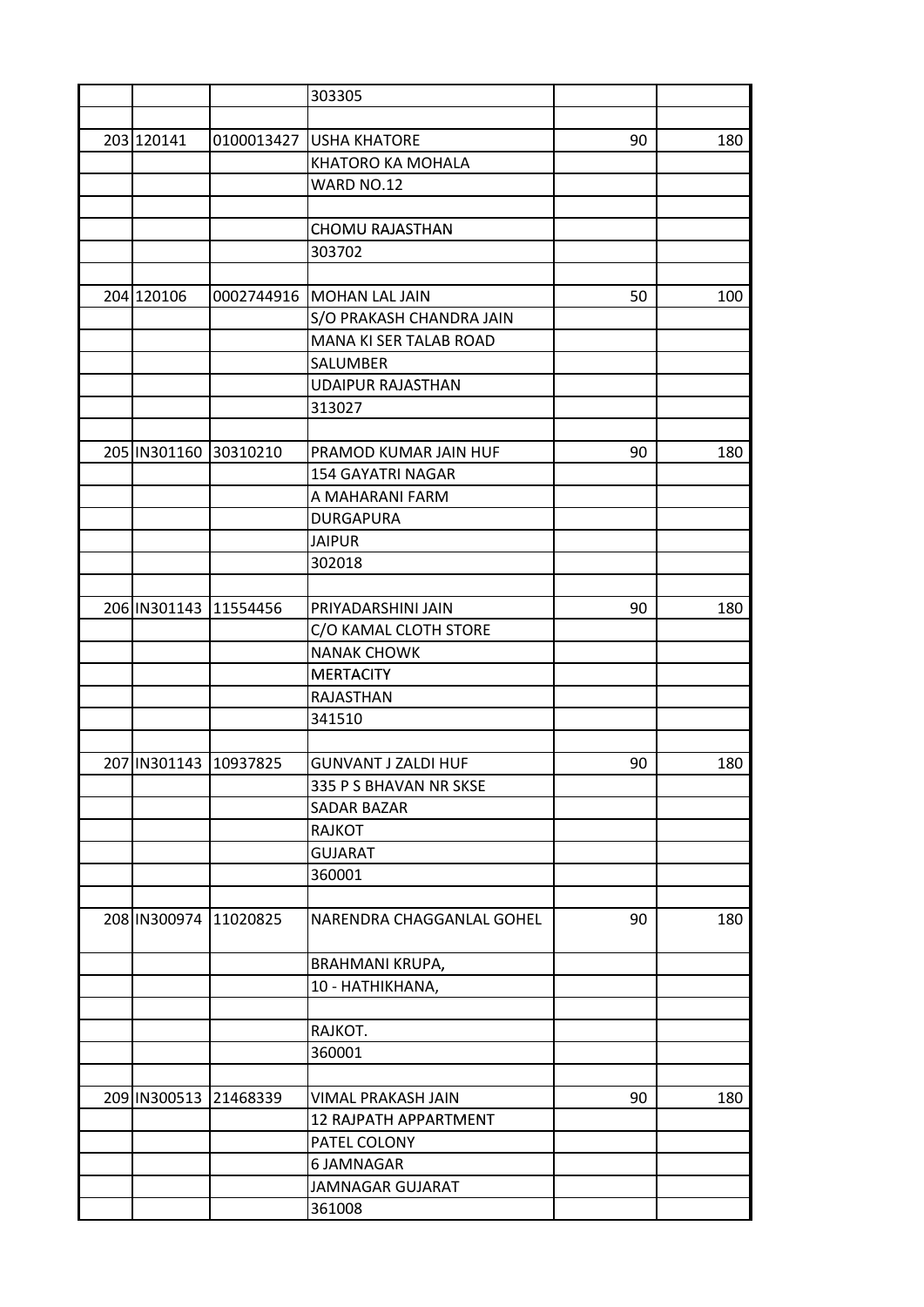|            | 210 IN301321 10427033 | MAHENDRA MAFATLAL KHALAS         | 90 | 180 |
|------------|-----------------------|----------------------------------|----|-----|
|            |                       | 1063-64 BHAVANPURS POLE          |    |     |
|            |                       | <b>SHAHPUR</b>                   |    |     |
|            |                       | AHMEDABAD                        |    |     |
|            |                       | 380001                           |    |     |
|            |                       |                                  |    |     |
|            | 211 IN301485 30008636 | <b>BACHAN JEHANGIR DARUWALLA</b> | 90 | 180 |
|            |                       | 17, 1ST FLOOR,                   |    |     |
|            |                       | NEW CLOTH MARKET,                |    |     |
|            |                       |                                  |    |     |
|            |                       | AHMEDABAD.                       |    |     |
|            |                       | 380002                           |    |     |
|            |                       |                                  |    |     |
| 212 120229 | 0000297591            | JAGDISH SHIVDAYAL (HUF)          | 90 | 180 |
|            |                       | <b>3 BHIMANATH SOCIETY</b>       |    |     |
|            |                       | SHAHIBAG                         |    |     |
|            |                       |                                  |    |     |
|            |                       | AHMEDABAD GUJARAT                |    |     |
|            |                       | 380004                           |    |     |
|            |                       |                                  |    |     |
|            | 213 IN302461 10125470 | PRIYEN PANKAJBHAI SHAH           | 90 | 180 |
|            |                       | 105/ A, SAMASTA BRAMSTRIYA       |    |     |
|            |                       | <b>SOCI NR</b>                   |    |     |
|            |                       | DUTTA SOCI, NR RAMJIMANDIR       |    |     |
|            |                       | <b>BHATTA, PALDI</b>             |    |     |
|            |                       | AHMEDABAD                        |    |     |
|            |                       | 380007                           |    |     |
|            |                       |                                  |    |     |
|            | 214 IN300343 10702000 | RAVAL DEVENDRA KANTILAL          | 90 | 180 |
|            |                       | 13-A SHARADKUNJ SOC              |    |     |
|            |                       | NEAR NEW VIKAS GRUH              |    |     |
|            |                       | PALDI                            |    |     |
|            |                       | AHMEDABAD                        |    |     |
|            |                       | 380007                           |    |     |
|            |                       |                                  |    |     |
|            | 215 IN300982 10186862 | KAMAL AWATRAI CHHABLANI          | 90 | 180 |
|            |                       | C-1, DEEPAK APARTMENT            |    |     |
|            |                       | NR. GURUDWARA                    |    |     |
|            |                       | BALVATIKA ROAD                   |    |     |
|            |                       | MANINAGAR, AHMEDABAD             |    |     |
|            |                       | 380028                           |    |     |
|            |                       |                                  |    |     |
|            | 216 IN300343 10620092 | CHANDRAKANT M. PATEL             | 45 | 90  |
|            |                       | 36, SAHAJANAND PARK,             |    |     |
|            |                       | OPP.VAIBHAV HALL, NR. JIVAN      |    |     |
|            |                       | PARK,                            |    |     |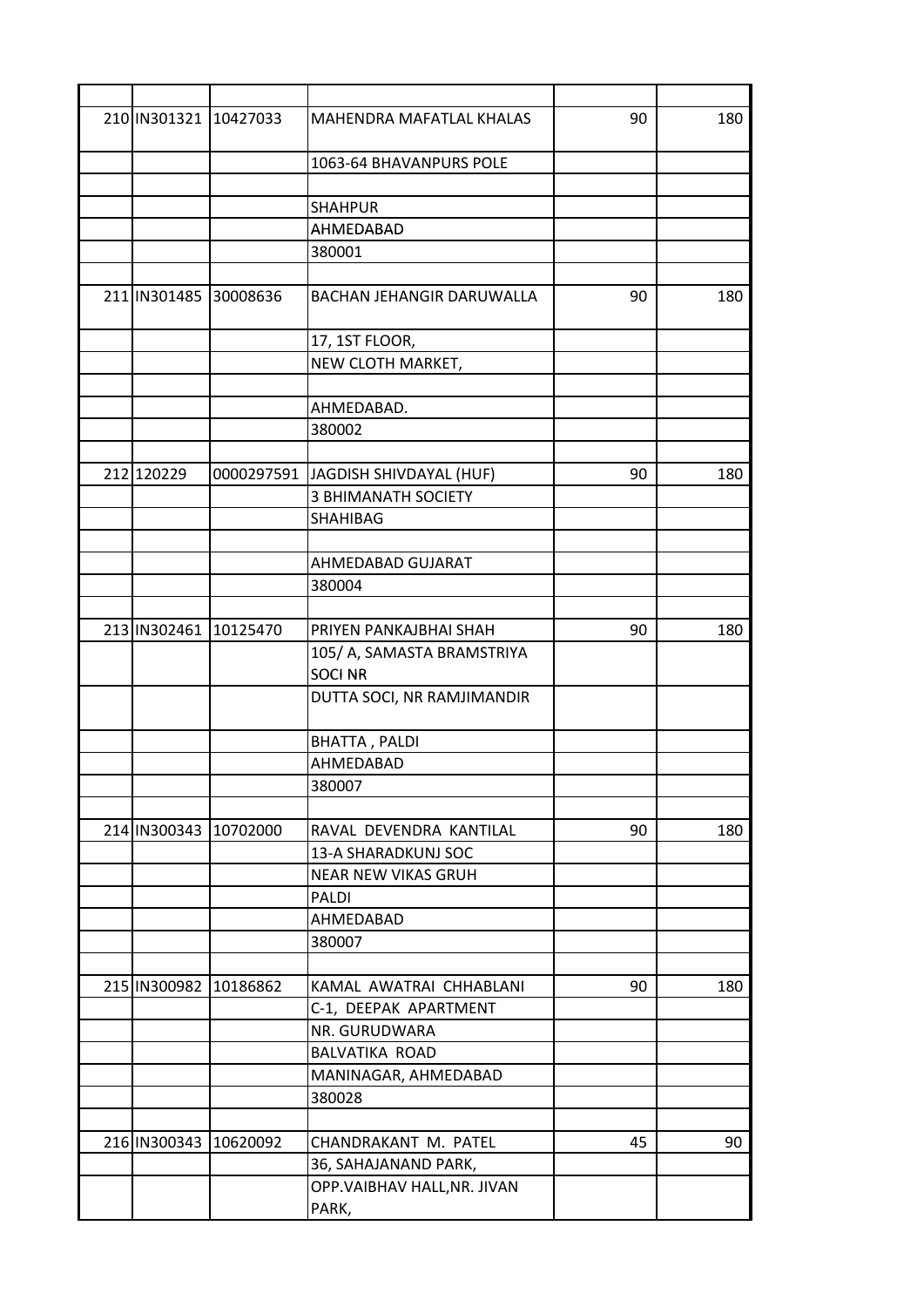|            |                       | N. H. 8, GHODASAR,                      |     |     |
|------------|-----------------------|-----------------------------------------|-----|-----|
|            |                       | AHMEDABAD.                              |     |     |
|            |                       | 380050                                  |     |     |
|            |                       |                                         |     |     |
|            | 217 IN300343 10384392 | KALPESH SHANKARBHAI PATEL               | 40  | 80  |
|            |                       | 10, PRABHU PARK SOCIETY,                |     |     |
|            |                       | OPP DEVI MULTIPLEX                      |     |     |
|            |                       | <b>BETHAK NARODA</b>                    |     |     |
|            |                       | AHMEDABAD                               |     |     |
|            |                       | 382330                                  |     |     |
|            |                       |                                         |     |     |
| 218 120492 | 0000216260            | <b>SHEKHAWAT RAJENDRASINH S</b>         | 145 | 290 |
|            |                       | E 503 VRUNDAVAN RESIDENCY               |     |     |
|            |                       | MAHARISHI SANDIPANI SCHOOL              |     |     |
|            |                       | HARIDSARSHAN CROSS RD NEW               |     |     |
|            |                       | AHMEDABAD GUJARAT                       |     |     |
|            |                       | 382330                                  |     |     |
|            |                       |                                         |     |     |
|            | 219 IN300343 10609203 | YATRIK THAKKAR                          |     |     |
|            |                       |                                         | 40  | 80  |
|            |                       | A-44, NAMRATA TENAMENTS,                |     |     |
|            |                       | NR. PARAS NAGAR BUS STOP,               |     |     |
|            |                       | VATVA ROAD, ISANPUR,                    |     |     |
|            |                       | AHMEDABAD.                              |     |     |
|            |                       | 382443                                  |     |     |
| 220 120330 |                       |                                         |     |     |
|            | 0000086459            | RAKESHKUMAR KANAYAILAL<br><b>WADHWA</b> | 90  | 180 |
|            |                       |                                         |     |     |
|            |                       | 606/3, JAWAHAR COLONY, OPP              |     |     |
|            |                       | SARDAR NAGAR POLICE                     |     |     |
|            |                       | SATION, B/H                             |     |     |
|            |                       | <b>EVER GREEN</b>                       |     |     |
|            |                       | SCHOOL, SARDARNAGAR,                    |     |     |
|            |                       | AHMEDABAD GUJARAT                       |     |     |
|            |                       | 382475                                  |     |     |
|            |                       |                                         |     |     |
| 221 130152 | 0000060798            | RAJKUMAR TILOKCHAND                     | 90  | 180 |
|            |                       | <b>MOTWANI</b>                          |     |     |
|            |                       | 495/A, SARDARNAGAR                      |     |     |
|            |                       |                                         |     |     |
|            |                       |                                         |     |     |
|            |                       | AHMEDABAD GUJARAT                       |     |     |
|            |                       | 382475                                  |     |     |
|            |                       |                                         |     |     |
| 222 130167 | 0000009181            | SHAILESH CHANDUBHAI PATEL               | 10  | 20  |
|            |                       | C/221 INKU COMPLEX                      |     |     |
|            |                       | OPP DEEP CHAMBERS                       |     |     |
|            |                       | MANJALPUR                               |     |     |
|            |                       | VADODARA GUJARAT                        |     |     |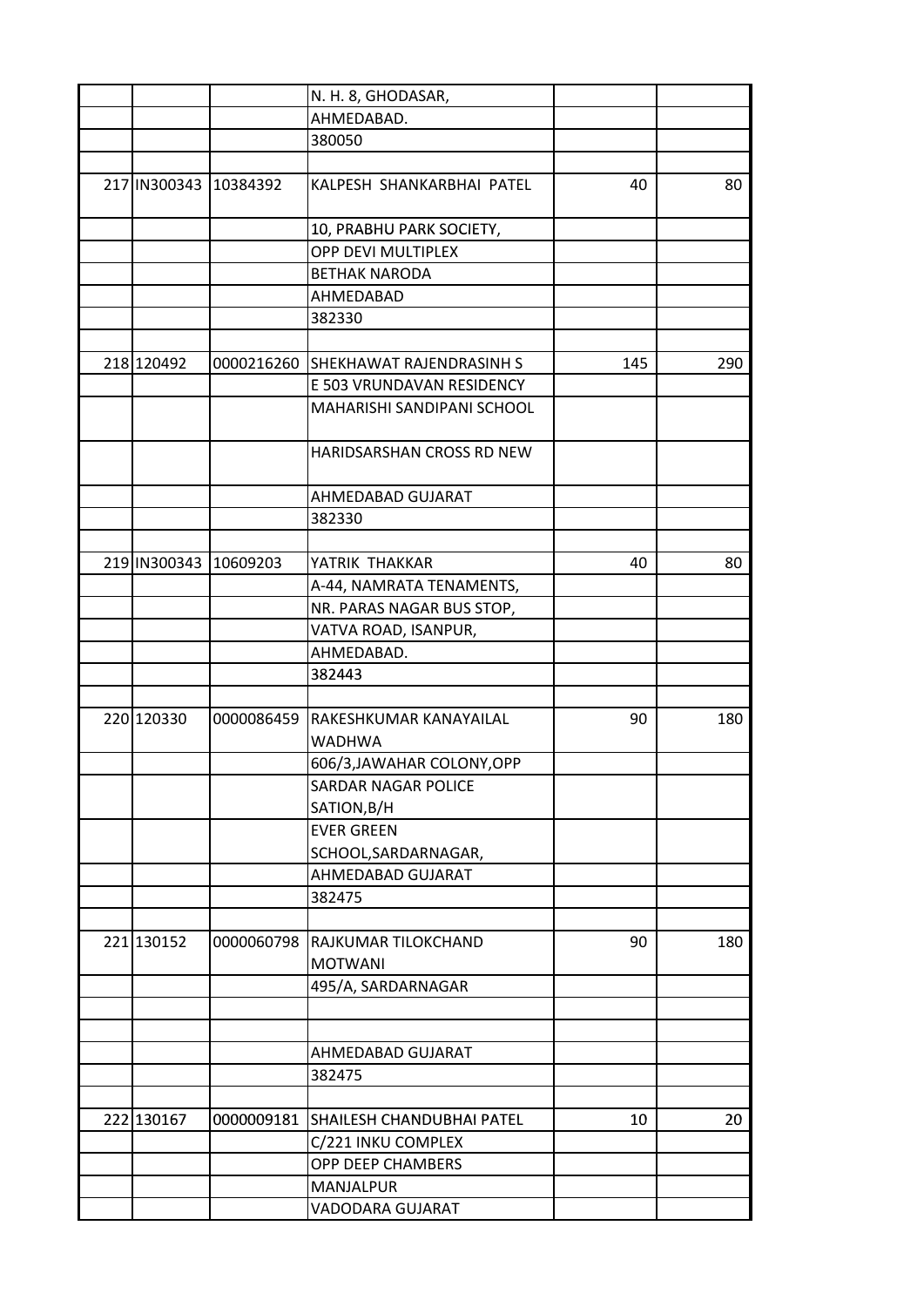|                       |                       | 390011                       |    |     |
|-----------------------|-----------------------|------------------------------|----|-----|
|                       |                       |                              |    |     |
| 223 130167            |                       | 0000347564 JYOTI MAHESH SHAH | 50 | 100 |
|                       |                       | SHOP B4 MAHAVIR PARK SOC.    |    |     |
|                       |                       | B/H NALANDA SOC. NO.1        |    |     |
|                       |                       | WAGHODIA ROAD                |    |     |
|                       |                       | VADODARA GUJARAT             |    |     |
|                       |                       | 390019                       |    |     |
|                       |                       |                              |    |     |
| 224 120175            | 0000025035            | <b>RITA SUNIL SHAH</b>       | 90 | 180 |
|                       |                       | 26, BABULNATH ROAD,          |    |     |
|                       |                       | <b>ANAND -MAHAL</b>          |    |     |
|                       |                       | <b>1ST FLOOR</b>             |    |     |
|                       |                       | MUMBAI MAHARASHTRA           |    |     |
|                       |                       |                              |    |     |
|                       |                       | 400007                       |    |     |
|                       |                       |                              |    |     |
| 225 IN301151 12143551 |                       | CHETNA JANAK JHAVERI         | 90 | 180 |
|                       |                       | <b>3RD FLOOR RITU</b>        |    |     |
|                       |                       | PLOT NO 42 SWASTIK SOCIETY   |    |     |
|                       |                       | NORTH SOUTH ROAD NO 3        |    |     |
|                       |                       | JUHU MUMBAI                  |    |     |
|                       |                       | 400053                       |    |     |
|                       |                       |                              |    |     |
|                       | 226 IN300183 11574227 | <b>NALINA R RAMANI</b>       | 90 | 180 |
|                       |                       | 4 SAWANT SADAN               |    |     |
|                       |                       | DR AMBEDKAR ROAD             |    |     |
|                       |                       | MULUND WEST                  |    |     |
|                       |                       | <b>MUMBAI</b>                |    |     |
|                       |                       | 400080                       |    |     |
|                       |                       |                              |    |     |
| 227 IN300214 13974322 |                       | <b>BIPIN DAMODAR THAKKAR</b> | 90 | 180 |
|                       |                       | FLAT NO 10 YASODA NIVAS      |    |     |
|                       |                       | <b>BARJODE CHA</b>           |    |     |
|                       |                       | PARSIWADI GHATKKOPAR WEST    |    |     |
|                       |                       |                              |    |     |
|                       |                       |                              |    |     |
|                       |                       | <b>MUMBAI</b>                |    |     |
|                       |                       | 400086                       |    |     |
|                       |                       |                              |    |     |
| 228 120340            | 0000009844            | <b>JITU KANJI MISTARY</b>    | 90 | 180 |
|                       |                       | R.NO 4, LAXMI NARAYAN CHAWL, |    |     |
|                       |                       | SANTARAM PADA,               |    |     |
|                       |                       | KHOT KUWA, MALAD (E)         |    |     |
|                       |                       | MUMBAI MAHARASHTRA           |    |     |
|                       |                       | 400097                       |    |     |
|                       |                       |                              |    |     |
| 229 120455            | 0000039925            | PRAKASH MAHADEO JEKATE       | 20 | 40  |
|                       |                       | C 602 SHREE COMPLEX          |    |     |
|                       |                       | PLOT NO 106/112 SECTOR NO 14 |    |     |
|                       |                       | <b>MORE</b>                  |    |     |
|                       |                       |                              |    |     |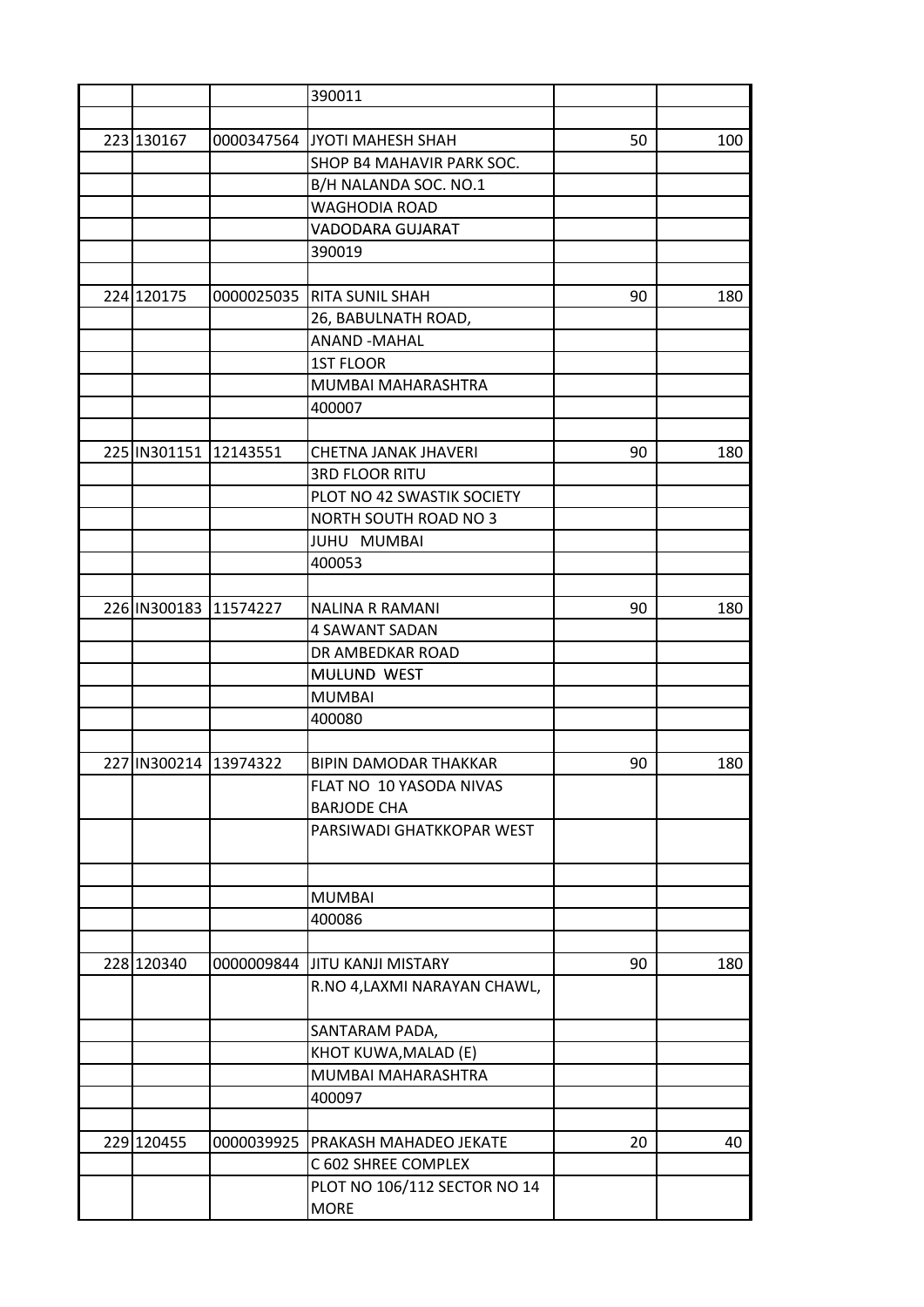|                       |                       | <b>DEPARTMENTAL STORE KAMOTHE</b> |    |     |
|-----------------------|-----------------------|-----------------------------------|----|-----|
|                       |                       | KAMOTHE NO 410209                 |    |     |
|                       |                       |                                   |    |     |
|                       |                       | RAIGARH(MH) MAHARASHTRA           |    |     |
|                       |                       | 410208                            |    |     |
|                       |                       |                                   |    |     |
| 230 120270            |                       | 0000355092 SAROJ ROHIT SHAH       | 10 | 20  |
|                       |                       | ROOM NO 201 2ND FLR CLASSICS      |    |     |
|                       |                       |                                   |    |     |
|                       |                       | PRIDE PLT NO 27 SEC 44 A          |    |     |
|                       |                       | NAVI MUMBAI NERUL NODE 3          |    |     |
|                       |                       | NAVI MUMBAI MAHARASHTRA           |    |     |
|                       |                       | 400706                            |    |     |
|                       |                       |                                   |    |     |
| 231 IN300610 10828596 |                       | CHETAN VASANT DEDHIA              | 90 | 180 |
|                       |                       | 48/002 FAM CHS                    |    |     |
|                       |                       | SECTOR 11                         |    |     |
|                       |                       |                                   |    |     |
|                       |                       | <b>KOPER KHAIRANE</b>             |    |     |
|                       |                       |                                   |    |     |
|                       |                       | 400709                            |    |     |
|                       |                       |                                   |    |     |
| 232 120332            |                       | 0006294986 SUJATHA DEVARAPALLI    | 70 | 140 |
|                       |                       | 701 GERA ASTORIA                  |    |     |
|                       |                       | CARANZALEM TISWADI                |    |     |
|                       |                       | <b>NORTH GOA</b>                  |    |     |
|                       |                       | NORTH GOA GOA                     |    |     |
|                       |                       | 403002                            |    |     |
|                       |                       |                                   |    |     |
| 233 IN301098 10367182 |                       | SUJATA VIJAY WADKE                | 10 | 20  |
|                       |                       | 1374 KASBA PETH                   |    |     |
|                       |                       | <b>TAMBAT HAUD</b>                |    |     |
|                       |                       | WADKE WADA                        |    |     |
|                       |                       | <b>PUNE</b>                       |    |     |
|                       |                       | 411011                            |    |     |
|                       |                       |                                   |    |     |
| 234 120109            | 0004342191            | <b>MADHAVI ASHOK GOLE</b>         | 15 | 30  |
|                       |                       | 301/B, MAITRI RADHA DAMODAR       |    |     |
|                       |                       | SOC, CHIPLUNKAR RD,               |    |     |
|                       |                       | RAMNAGAR,                         |    |     |
|                       |                       | <b>DOMBIVLI EAST</b>              |    |     |
|                       |                       | KALYAN MAHARASHTRA                |    |     |
|                       |                       |                                   |    |     |
|                       |                       | 421201                            |    |     |
|                       |                       |                                   |    |     |
|                       | 235 IN301774 16744692 | PARMANAND JANIMAL JAGWANI         | 90 | 180 |
|                       |                       | 38                                |    |     |
|                       |                       | JARIPATAKA VASTI                  |    |     |
|                       |                       |                                   |    |     |
|                       |                       | <b>NAGPUR</b>                     |    |     |
|                       |                       | 440014                            |    |     |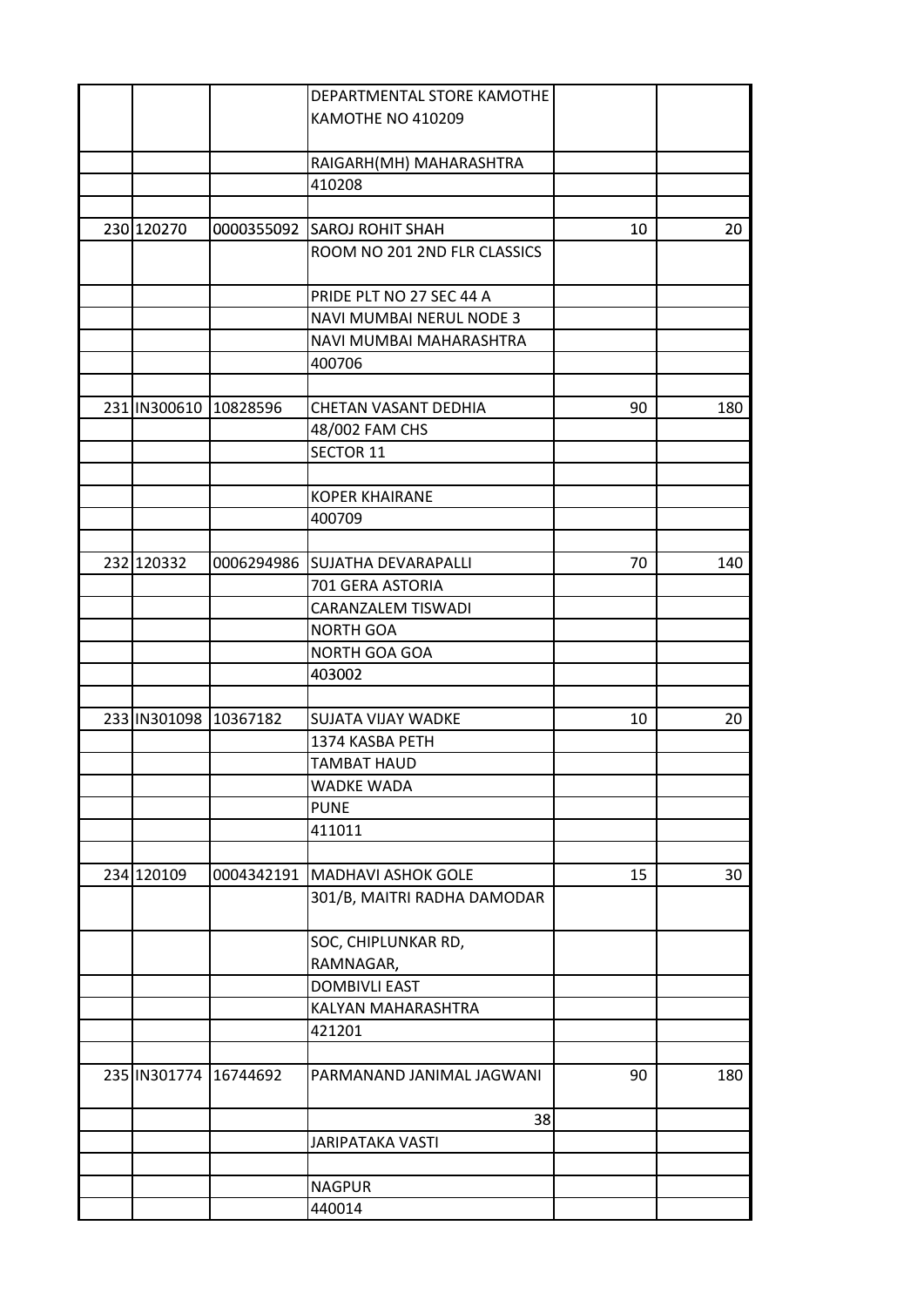| 236 120109            | 0003477435 SJYOTHI.    |                                  | 3   | 6   |
|-----------------------|------------------------|----------------------------------|-----|-----|
|                       |                        | H NO 17-59/8                     |     |     |
|                       |                        | RAM NAGAR COLONY, ALWAL          |     |     |
|                       |                        |                                  |     |     |
|                       |                        | SECUNDERABAD ANDHRA              |     |     |
|                       |                        | <b>PRADESH</b>                   |     |     |
|                       |                        | 500010                           |     |     |
|                       |                        |                                  |     |     |
| 237 130279            | 0000182903             | <b>G SWAMINATHAN.</b>            | 15  | 30  |
|                       |                        | H NO 1-15/1                      |     |     |
|                       |                        | <b>KHANAPUR VILLAGE</b>          |     |     |
|                       |                        | RAJENDRANAGAR MANDAL             |     |     |
|                       |                        | RANGAREDDY TELANGANA             |     |     |
|                       |                        | 500075                           |     |     |
|                       |                        |                                  |     |     |
| 238 120332            |                        | 0005656610 DANDU ANJI REDDY      | 80  | 160 |
|                       |                        |                                  |     |     |
|                       |                        | H NO 8-4623                      |     |     |
|                       |                        | <b>NIRMAL NAGAR</b>              |     |     |
|                       |                        | <b>3RD LION</b>                  |     |     |
|                       |                        | ONGOLE ANDHRA PRADESH            |     |     |
|                       |                        | 523002                           |     |     |
|                       |                        |                                  |     |     |
| 239 IN302148 10862086 |                        | SHEETAL                          | 90  | 180 |
|                       |                        | NO 119/8 AND 9                   |     |     |
|                       |                        | <b>1ST FLOOR MARUTHI MANSION</b> |     |     |
|                       |                        | SULTANPET                        |     |     |
|                       |                        | <b>BANGALORE</b>                 |     |     |
|                       |                        | 560053                           |     |     |
|                       |                        |                                  |     |     |
|                       | 240IIN301895 I10431544 | SATISH T G                       | 30  | 60  |
|                       |                        | 578 2B MAIN ROAD 11TH BLOCK      |     |     |
|                       |                        |                                  |     |     |
|                       |                        | 2ND STAGE NAGARABHAVI            |     |     |
|                       |                        | PAPAREDDY PALYA                  |     |     |
|                       |                        | <b>BANGALORE KARNATAKA</b>       |     |     |
|                       |                        |                                  |     |     |
|                       |                        | 560072                           |     |     |
|                       |                        | <b>K S VEENA</b>                 |     |     |
| 241 IN302148 10950802 |                        |                                  | 300 | 600 |
|                       |                        | KENKERE AT POST HULIYAR HOBLI    |     |     |
|                       |                        | CHIKKANAYAKANA HALLI             |     |     |
|                       |                        |                                  |     |     |
|                       |                        | <b>TUMKUR</b>                    |     |     |
|                       |                        | 572218                           |     |     |
|                       |                        |                                  |     |     |
| 242 120816            | 0000454238             | LAXMINARAYAN ANANT HEGDE         | 10  | 20  |
|                       |                        | 309 VILLAGE 1 HOSUR MAJARE       |     |     |
|                       |                        |                                  |     |     |
|                       |                        | 5 SAMPEKARI                      |     |     |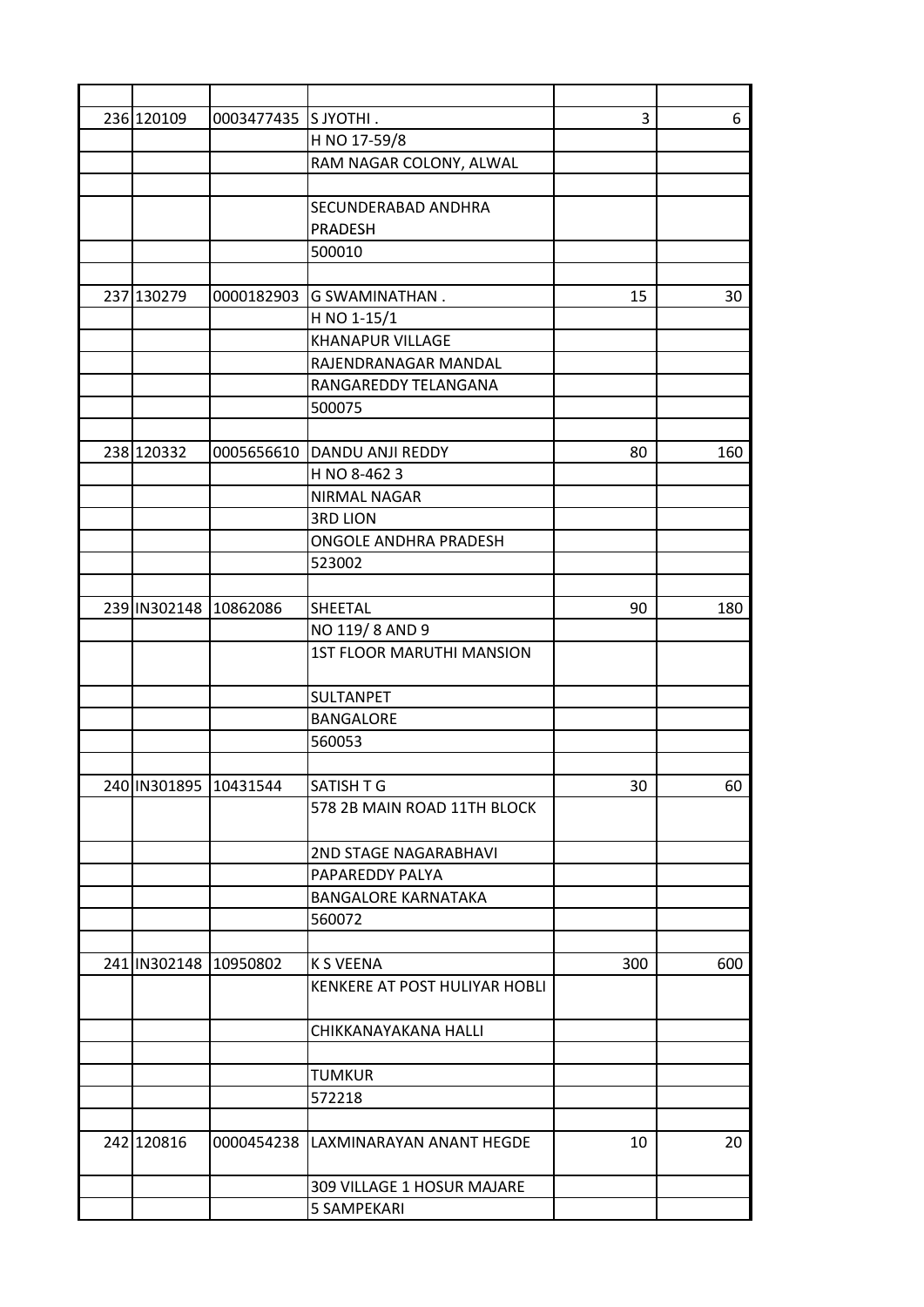|  |                       |                       | SIDDAPUR SIRISI                   |    |     |
|--|-----------------------|-----------------------|-----------------------------------|----|-----|
|  |                       |                       | UTTARA KANNADA KARNATAKA          |    |     |
|  |                       |                       |                                   |    |     |
|  |                       |                       | 581355                            |    |     |
|  |                       |                       |                                   |    |     |
|  |                       | 243 IN301774 18163566 | ASHA VENKATRAMANA GAONKAR         | 5  | 10  |
|  |                       |                       | HO 249/1                          |    |     |
|  |                       |                       | KALAMMA NAGER                     |    |     |
|  |                       |                       | YELLAPUR UTTARA KANNADA           |    |     |
|  |                       |                       | YELLAPUR                          |    |     |
|  |                       |                       | 581359                            |    |     |
|  |                       |                       |                                   |    |     |
|  | 244 130174            | 0000089831            | ISHREYANS KUMAR SETHIYA HUF.      | 90 | 180 |
|  |                       |                       | 31, GENERAL MUTHIA MUDALI<br>ST., |    |     |
|  |                       |                       | 2ND FLOOR, RAINBOW COMPLEX        |    |     |
|  |                       |                       | SOWCARPET                         |    |     |
|  |                       |                       | CHENNAI TAMIL NADU                |    |     |
|  |                       |                       | 600001                            |    |     |
|  |                       |                       |                                   |    |     |
|  |                       | 245 IN301637 40117110 | <b>LATA BAID</b>                  | 23 | 46  |
|  |                       |                       | TOWER 1 FLAT NO G03 ANANDA        |    |     |
|  |                       |                       | <b>NORTH</b>                      |    |     |
|  |                       |                       | APTS NO 48 STEPHENSON ROAD        |    |     |
|  |                       |                       |                                   |    |     |
|  |                       |                       | PERAMBUR BARRACKS ROAD            |    |     |
|  |                       |                       | <b>CHENNAI</b>                    |    |     |
|  |                       |                       | TAMILNADU                         |    |     |
|  |                       |                       | 600012                            |    |     |
|  |                       |                       |                                   |    |     |
|  | 246 IN301080 22234370 |                       | RAMESH KUMAR HIRACHAND            | 50 | 100 |
|  |                       |                       | <b>NO 82</b>                      |    |     |
|  |                       |                       | <b>TIRUPALLI ST</b>               |    |     |
|  |                       |                       | <b>IIIRD FLOOR SURYA APT</b>      |    |     |
|  |                       |                       | <b>CHENNAI</b>                    |    |     |
|  |                       |                       | 600079                            |    |     |
|  | 247 IN303237          | 10020958              | S SRINIVASAN                      | 90 | 180 |
|  |                       |                       | 81/1 MANNAPPA STREET              |    |     |
|  |                       |                       | <b>KOTTUR</b>                     |    |     |
|  |                       |                       |                                   |    |     |
|  |                       |                       | <b>CHENNAI</b>                    |    |     |
|  |                       |                       | 600085                            |    |     |
|  |                       |                       |                                   |    |     |
|  |                       | 248 IN300394 18603590 | K V SIREESHA                      | 10 | 20  |
|  |                       |                       | PLOT NO 1 AND 2 GROUND FLOOR      |    |     |
|  |                       |                       |                                   |    |     |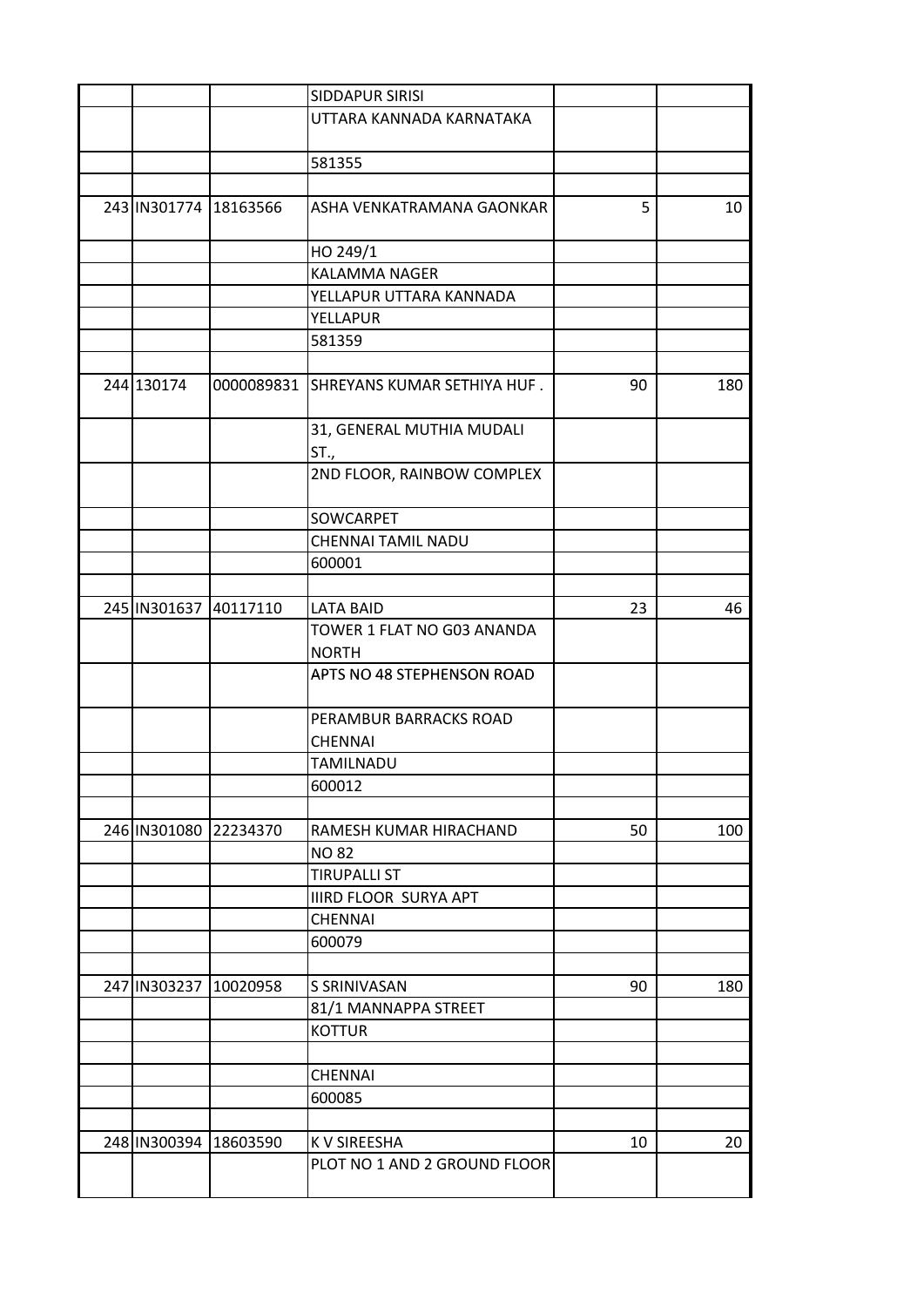|  |            |                       | <b>THOLKAPIAR STREET</b>        |                |                |
|--|------------|-----------------------|---------------------------------|----------------|----------------|
|  |            |                       | THIRUVALLUVAR                   |                |                |
|  |            |                       | NAGAR ROAD OLD KATPADI          |                |                |
|  |            |                       | <b>VELLURE</b>                  |                |                |
|  |            |                       | 632007                          |                |                |
|  |            |                       |                                 |                |                |
|  | 249 120816 |                       | 0001795260 JOSE ANTONY          | 2              | 4              |
|  |            |                       | PULICKAL H KOTHAMANGALAM        |                |                |
|  |            |                       |                                 |                |                |
|  |            |                       | MALAYENKIZHU P O                |                |                |
|  |            |                       | KOTHAMANGALAM                   |                |                |
|  |            |                       | KOTHAMANGALAM KERALA            |                |                |
|  |            |                       | 686691                          |                |                |
|  |            |                       |                                 |                |                |
|  |            | 250 IN301604 11029668 | <b>VIMAL KUMAR P</b>            | 500            | 1,000          |
|  |            |                       | KRISHNA VIHAR PATTAZHI          |                |                |
|  |            |                       | VADAKKEKARA                     |                |                |
|  |            |                       | CHELIKUZHI PO                   |                |                |
|  |            |                       | <b>KOLLAM</b>                   |                |                |
|  |            |                       | 691556                          |                |                |
|  |            |                       |                                 |                |                |
|  |            | 251 IN300773 10137392 | SEEMA SHARMA                    | 90             | 180            |
|  |            |                       | 138/1, M.G. ROAD                |                |                |
|  |            |                       | <b>ROOM NO.-1</b>               |                |                |
|  |            |                       | <b>GROUND FLOOR</b>             |                |                |
|  |            |                       | <b>KOLKATA</b>                  |                |                |
|  |            |                       | 700007                          |                |                |
|  |            |                       |                                 |                |                |
|  |            | 252 IN300513 20532136 | SEKH MOZAFFAR RAHMAN            | 7              | 14             |
|  |            |                       | <b>NAWABPUR</b>                 |                |                |
|  |            |                       | NAWABPUR CHANDITALA             |                |                |
|  |            |                       | NEAR BAITUL AMAN MOSQUE         |                |                |
|  |            |                       | <b>HOOGHLY WEST BENGAL</b>      |                |                |
|  |            |                       | 712701                          |                |                |
|  |            |                       |                                 |                |                |
|  | 253 130279 | 0000190513            | P USHA.                         | 1              | $\overline{2}$ |
|  |            |                       | 7B TOWER C                      |                |                |
|  |            |                       | 7TH FLOOR OF TRIVENI            |                |                |
|  |            |                       | SHRISTINAGAR                    |                |                |
|  |            |                       | ASANSOL WEST BENGAL             |                |                |
|  |            |                       | 713304                          |                |                |
|  |            |                       |                                 |                |                |
|  |            | 254 IN300773 10310416 | MAMATA BHATTACHARYA             | $\overline{2}$ | 4              |
|  |            |                       | 402, DIAMOND TOWERS 2           |                |                |
|  |            |                       | <b>BARBETIA VILLAGE</b>         |                |                |
|  |            |                       | <b>BLOCK .- C</b>               |                |                |
|  |            |                       | DIST.- PASCHIM MEDINIPORE       |                |                |
|  |            |                       | 721301                          |                |                |
|  |            |                       |                                 |                |                |
|  | 255 120341 |                       | 0000222594 JJUGAL KISHORE DARAK | 25             | 50             |
|  |            |                       | KIRIT VILLA - 63, BBD ROAD,     |                |                |
|  |            |                       |                                 |                |                |